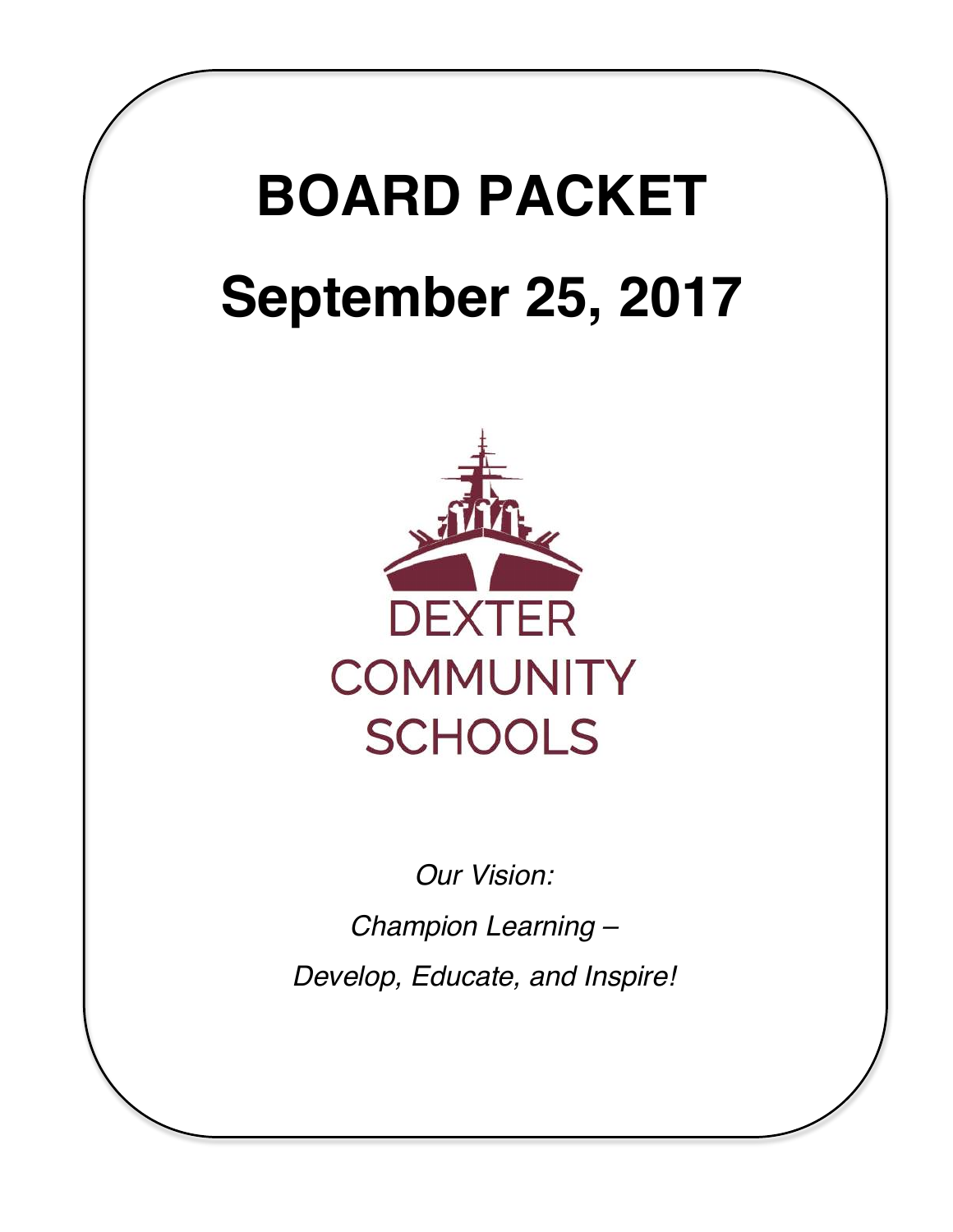

#### **BOARD MEETING AGENDA**

- **A. ROLL CALL**
- **B. MEETING MINUTES:** 8/21/2017
- **C. APPROVAL OF AGENDA**
- **D. SCHOOL PRESENTATIONS** 1. Keyboarding Update – Mollie Sharrar & Katie See
- **E. SUPERINTENDENT UPDATE** 1. M-Step Results and Coaching Changes

#### **F. STUDENT REPRESENTATIVES UPDATE**

**G. PUBLIC PARTICIPATION:** *Persons who wish to address the Board may complete a Public Comment Card to be presented to the Board president at the beginning of the meeting. Each speaker is allotted a maximum of 5 minutes unless otherwise notified. Each speaker will be asked to announce his/her name and indicate if he/she represents any organization or agency. No person may speak more than once on the same subject during a single meeting. For further details see our policy on Public Participation at Board Meetings.* 

#### **H. CONSENT ITEMS**

- 1. Personnel New Hires
- 2. Personnel Resignations
- 3. July Budget Report, August Budget Report

#### **I. ACTION ITEMS**

- 1. Annexation of 8100 Shield Road
- 2. Fund Balance Designations

#### **J. DISCUSSION ITEMS**

- 1. Personal Safety Curriculum
- 2. MASB Conference Delegate
- **K. PUBLIC PARTICIPATION:** *See Policy 0167.3*

#### **L. BOARD COMMENTS**

#### **M. INFORMATION ITEMS**

- 1. State Superintendent Bond Letter
- 2. Finance Committee Draft Minutes

#### **N. CLOSED SESSION**

1. Superintendent Quarterly Evaluation

#### **CALENDAR**

**\*Thursday, September 28** Facility Committee (Copeland) **\*Monday, October 9 – 4:00pm** Finance Committee (Copeland) **\*Monday, October 9 – 7:00pm** Board Meeting (Creekside) **\*Monday, October 23 – 7:00pm** Board Meeting (Creekside)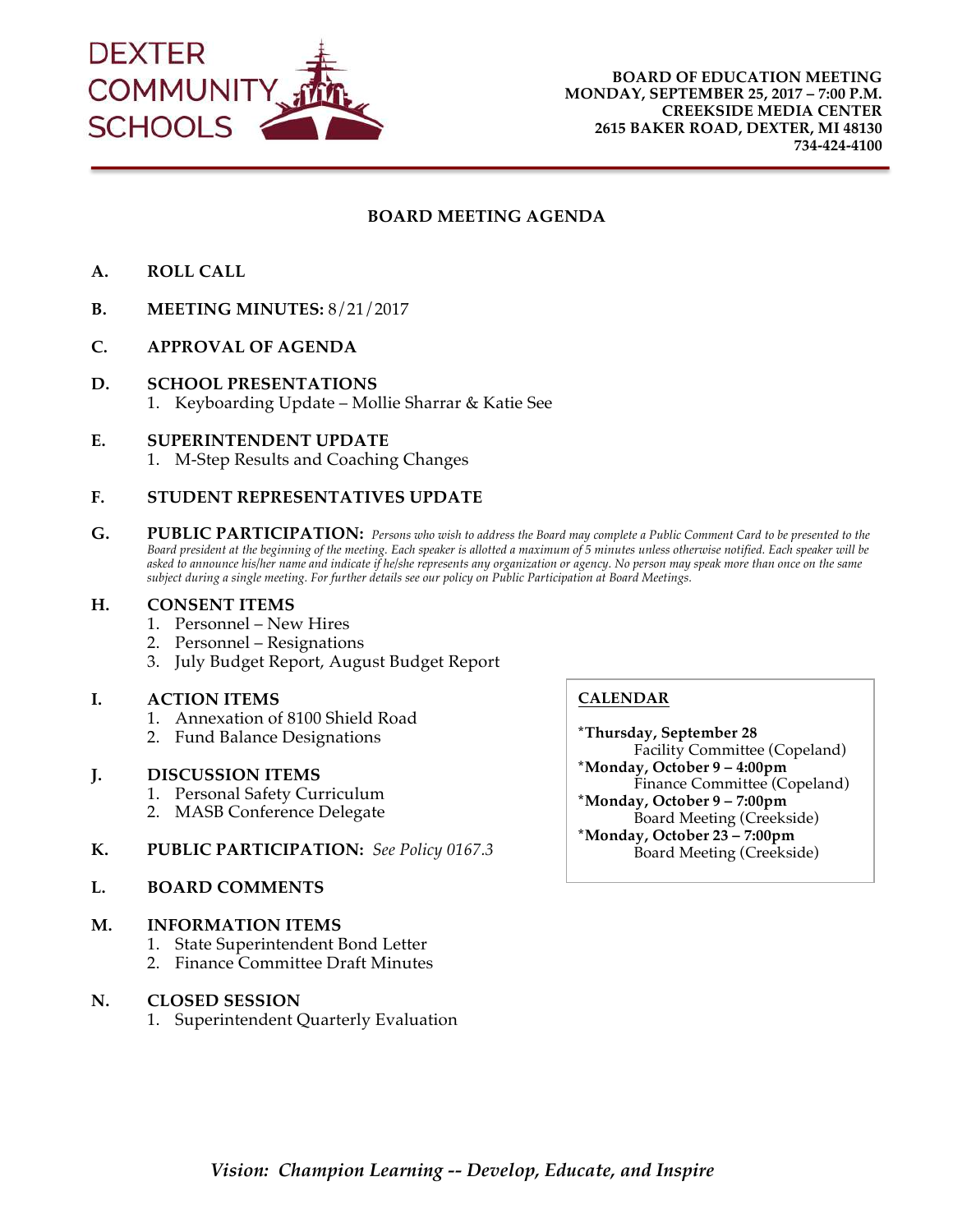## **BOARD NOTES SEPTEMBER 25, 2017**

## **A. ROLL CALL**

## **B. MEETING MINUTES (8/21/2017)**

### **C. APPROVAL OF AGENDA**

- 1. Approval of Agenda. Board policy provides that the Superintendent of Schools shall prepare an agenda for all Board meetings as directed by the President of the Board of Education.
- \* An appropriate motion might be, "I move that the agenda be approved as presented/amended."

### **D. SCHOOL PRESENTATIONS**

1. Keyboarding – Mollie Sharrar and Katie See. Your packet includes an Executive Summary from Executive Director of Instruction Mollie Sharrar regarding the purchase of keyboarding instruction resources to support the District's 1:1 device initiative. Ms. Sharrar and Wylie Principal Katie See will share information about these resources.

### **E. SUPERINTENDENT UPDATE**

1. M-Step Results and Coaching Changes. Your packet includes an Executive Summary from Superintendent Chris Timmis summarizing M-Step scores for 2016-17, as well as a description of restructuring the Instructional Support Team roles to support student achievement.

## **F. STUDENT REPRESENTATIVES UPDATE**

**G. PUBLIC PARTICIPATION:** *Persons who wish to address the Board may complete a Public Comment Card to be presented to the Board president at the beginning of the meeting. Each speaker is allotted a maximum of 5 minutes unless otherwise notified. Each speaker will be asked to announce his/her name and indicate if he/she represents any organization or agency. No person may speak more than once on the same subject during a single meeting. For further details see our policy on Public Participation at Board Meetings.*

### **H. CONSENT ITEMS**

- 1. Personnel New Hires. Your packet contains a resume and letter of recommendation from Dexter High School Principal Kit Moran for the open 1.0 FTE Spanish teaching position.
- \* An appropriate motion might be, "I move that the Board of Education offer a probationary teaching contract for the 2017-18 school year to Elizabeth Kur (Spanish teacher – DHS)."
- 2. Personnel Resignations. Your packet includes a resignation from Creekside teacher consultant Gary Puhl, effective August 24, 2017.
- \* An appropriate resolution might be, "I move that the Board accept Gary Puhl's resignation as of August 24, 2017."
- 3. Receive July 2017 Budget Report and August 2017 Budget Report. Your packet contains financial information for the months of July and August, 2017.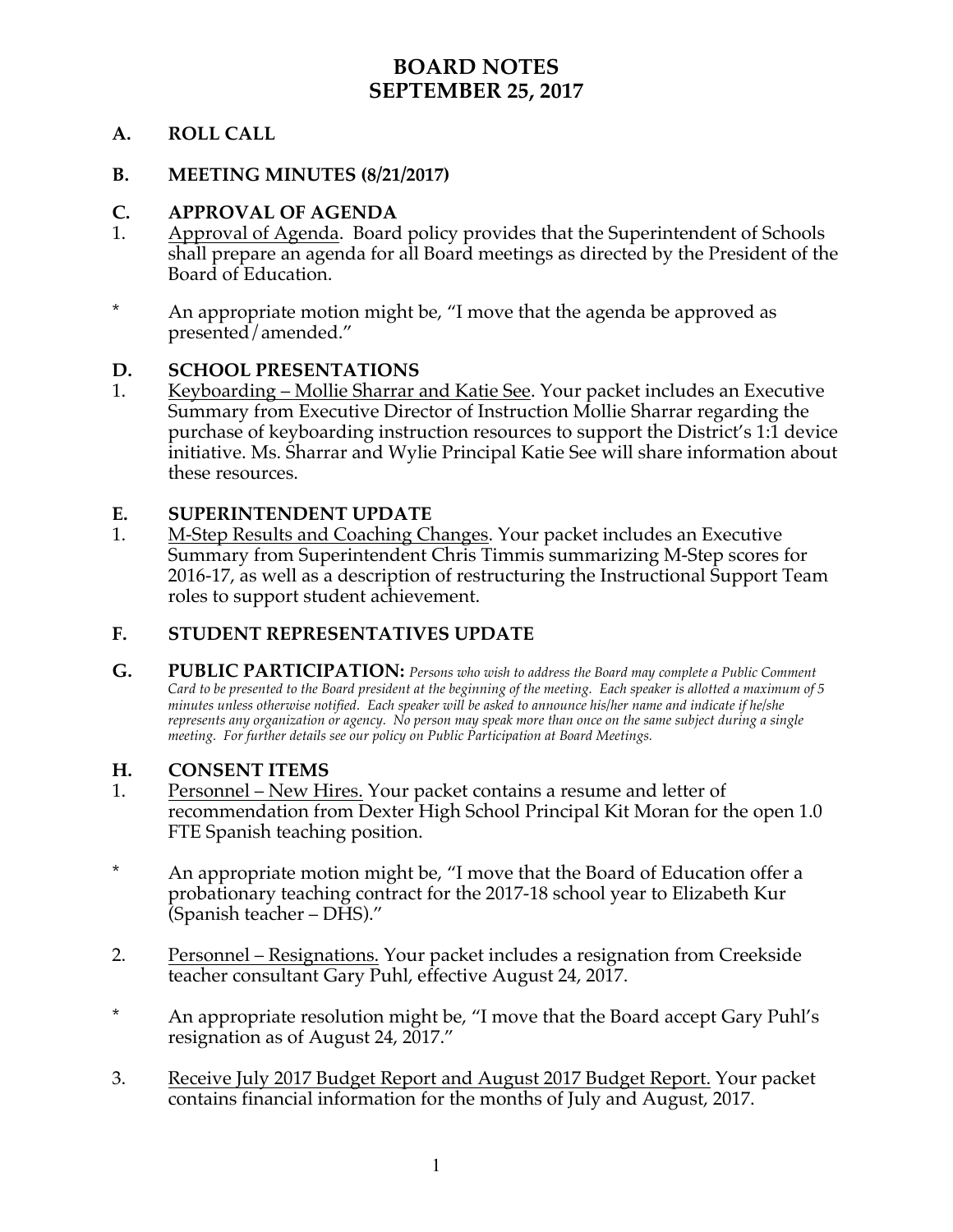## **BOARD NOTES SEPTEMBER 25, 2017**

\* An appropriate motion might be, "I move that the Board of Education receive the July 2017 and August 2017 Budget Reports."

## **I. ACTION ITEMS**

- 1. Annexation of 8100 Shield Road. Your packet includes a memo from Chief Financial Officer Sharon Raschke outlining the need to request annexation of district property at 8100 Shield Road. Annexation would provide access to common services and consolidate site plan review under one jurisdiction, which is desirable for planned facility renovations and construction relating to the recently approved bond issue. Your packet also includes a sample resolution.
- \* An appropriate resolution might be, "I move that the Board approve the attached resolution in support of annexation of 8100 Shield Road into the City of Dexter."
- 2. Eund Balance Designations. Your packet includes a memo from Chief Financial Officer Sharon Raschke regarding the 2016-17 Year-End Fund Balances recommended by the Finance Committee on September 13, 2017. These are for your review prior to being included in the June 30, 2017 fiscal audit. This memo also includes the Fund Balance Classifications for 2017-18, which the Board must authorize by resolution.
- \* An appropriate resolution might be, "I move that the Board authorize by resolution the intent to have the Fund Balance Classifications for the 2017-18 fiscal year as defined in the attached memo."

# **J. DISCUSSION ITEMS**<br>1. **Personal Safety Curricu**

- Personal Safety Curriculum. Your packet includes an Executive Summary regarding the purchase of the *Safer, Smarter Schools* curriculum for Wylie and Creekside. Wylie Counselor Mollie Kemp and Executive Director of Instruction Mollie Sharrar will be available to provide additional information and answer any questions.
- 2. MASB Conference Delegate Selection. The Michigan Association of School Boards Delegate Assembly will begin Thursday, November  $9^{\circ}$  at 7:30pm in Lansing. In order to participate in offering motions and voting on issues, the Board must designate a delegate and alternate delegate prior to October 13, 2017.

## **K. PUBLIC PARTICIPATION:** *See Policy 0167.3 for details.*

## **L. BOARD COMMENTS**

## **M. INFORMATION ITEMS**

- 1. State Superintendent Bond Letter<br>2. Finance Committee Draft Minutes
- 2. Finance Committee Draft Minutes

## **N. CLOSED SESSION**

1. Superintendent Quarterly Evaluation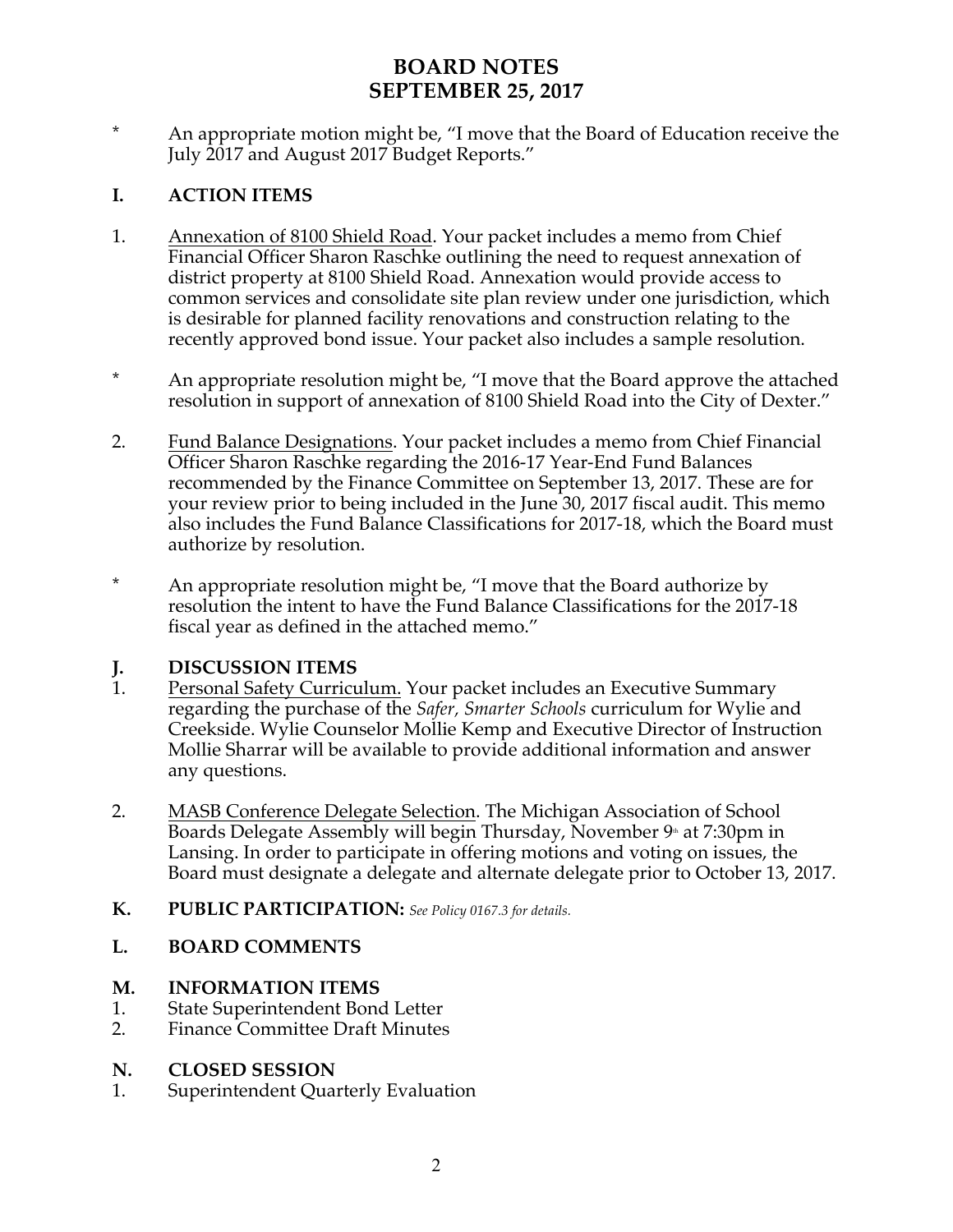## **DEXTER COMMUNITY SCHOOLS BOARD OF EDUCATION MEETING MINUTES – AUGUST 21, 2017**

## **A. ROLL CALL**

**Members Present:** Ron Darr, Dick Lundy, Rob Mitzel, Barbara Read, Julie Schumaker, Michael Wendorf, student representative Erin Evans **Members Absent:** Daryl Kipke, student representative Hollie Pastorino **Administrative & Supervisory Staff:** Sharon Raschke, Chris Timmis **D.E.A.: D.E.S.P.A.:** none **Transportation:** none **Guests:** Greg Brand, Jerry Brand, Mike Gary, Cheri McLean, Scott McLean

The meeting was called to order at approximately 7:07pm by Board President Michael Wendorf.

## **B. MEETING MINUTES – 8/9/2017**

Rob Mitzel made a motion to approve the meeting minutes from 8/9/2017. Dick Lundy supported the motion. **Motion Carried (unanimous).**

### **C. APPROVAL OF AGENDA**

Board policy provides that the Superintendent of Schools shall prepare an agenda for all meetings as directed by the President of the Board of Education. The agenda was amended to correct the date of the minutes being approved.

Dick Lundy made a motion to approve the agenda as amended. Julie Schumaker supported the motion. **Motion Carried (unanimous).**

## **D. SCHOOL PRESENTATIONS - none**

### **E. SUPERINTENDENT UPDATE**

Superintendent Chris Timmis updated the Board on several items: teacher David Teddy accepted the position of Interim Community Education Director; the district is ready for school to start with staffing.

## **F. STUDENT REPRESENTATIVES UPDATE**

1. Erin Evans voiced her concern about the impact of bond construction projects on trees. She said the Common App opened August  $1<sup>*</sup>$ , with a November 1<sup>*s*</sup> deadline for early action applications. Fall sports have started; the men's soccer team will be playing at a Saginaw tournament this coming weekend.

## **G. PUBLIC PARTICIPATION**

1. Barbara Read spoke, as a parent, about her concerns regarding the girls cross country coach, a contract employee. Coach Cheri McLean, her husband Scott McLean, and parent Mike Gary were also present.

### **H. CONSENT ITEMS**

Julie Schumaker made a motion to approve the following consent items in bulk. Ron Darr supported the motion. **Motion Carried (unanimous).**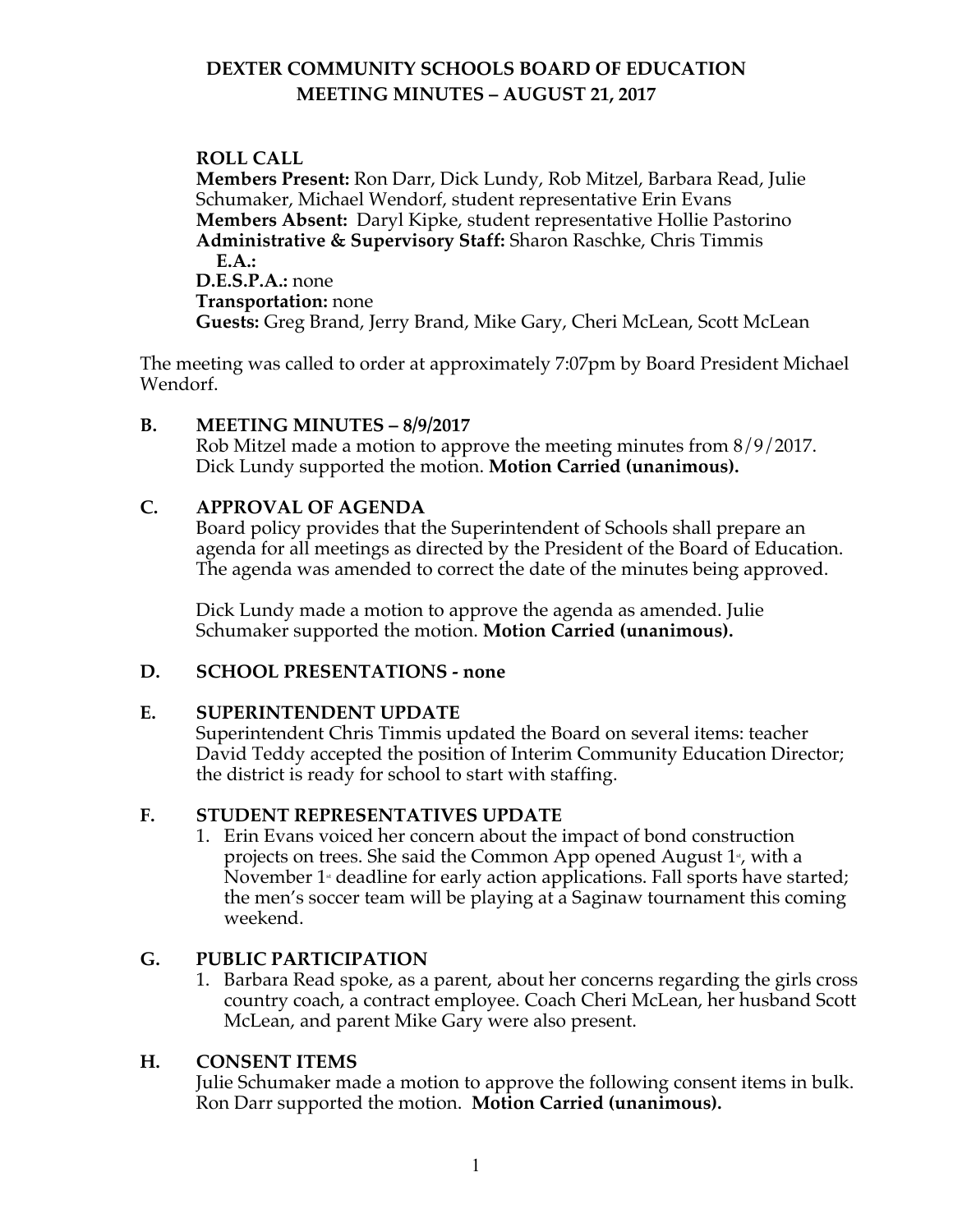## **DEXTER COMMUNITY SCHOOLS BOARD OF EDUCATION MEETING MINUTES – AUGUST 21, 2017**

- 1. The Board of Education offered probationary teaching contracts for the 2017- 18 school year to Anthony Koch (music teacher – Wylie), Eileen McCallum (teacher – Creekside), Trina Gale (counselor – Mill Creek), Laura Saulles (ELA teacher – Mill Creek), Shannon Beach (family and consumer science teacher – DHS), Emily Stalmack (special education teacher – DHS) and Wilbur Tong (science teacher – DHS).
- 2. The Board of Education received the June 2017 Budget Report.

## **I. ACTION ITEMS – none**

## **J. DISCUSSION ITEMS**

- 1. Year-End Financial Results. Chief Financial Officer Sharon Raschke discussed with the Board the 2016-17 year-end financial results. Julie Schumaker asked about the self-funded runout of \$33 thousand. Sharon explained the associated costs of the transition from self-funded insurance to the purchased plan. Michael Wendorf asked about the future impact of state changes to MPSERS. Julie Schumaker asked about the district's total cost of health insurance. Sharon said the district's cost is 2.9 million dollars, which does not include staff contributions.
- 2. Jerry Brand thanked the Board for the trust they have placed in Granger Construction. Jerry and Greg Brand discussed the big picture/phasing plan for the bond projects. The plan is to have the new building concrete pad in place before the ground freezes.

## **K. PUBLIC PARTICIPATION**

1. Barbara Read spoke regarding track concerns. She also read a letter from another parent about an issue from 2015.

## **L. BOARD COMMENTS**

- 1. Ron Darr stated that the district is fortunate to have Granger on board. Bond projects will hit the ground running with a lot happening in October.
- 2. Dick Lundy noted that the wide margin of the Bond vote says great things about what is going on in the district.

## **M. INFORMATION ITEMS - none**

## **N. CLOSED SESSION – none**

Dick Lundy made a motion to adjourn the meeting at approximately 8:54pm. Julie Schumaker supported the motion. **Motion Carried (unanimous).**

MINUTES/hlv

Ron Darr, Secretary Board of Education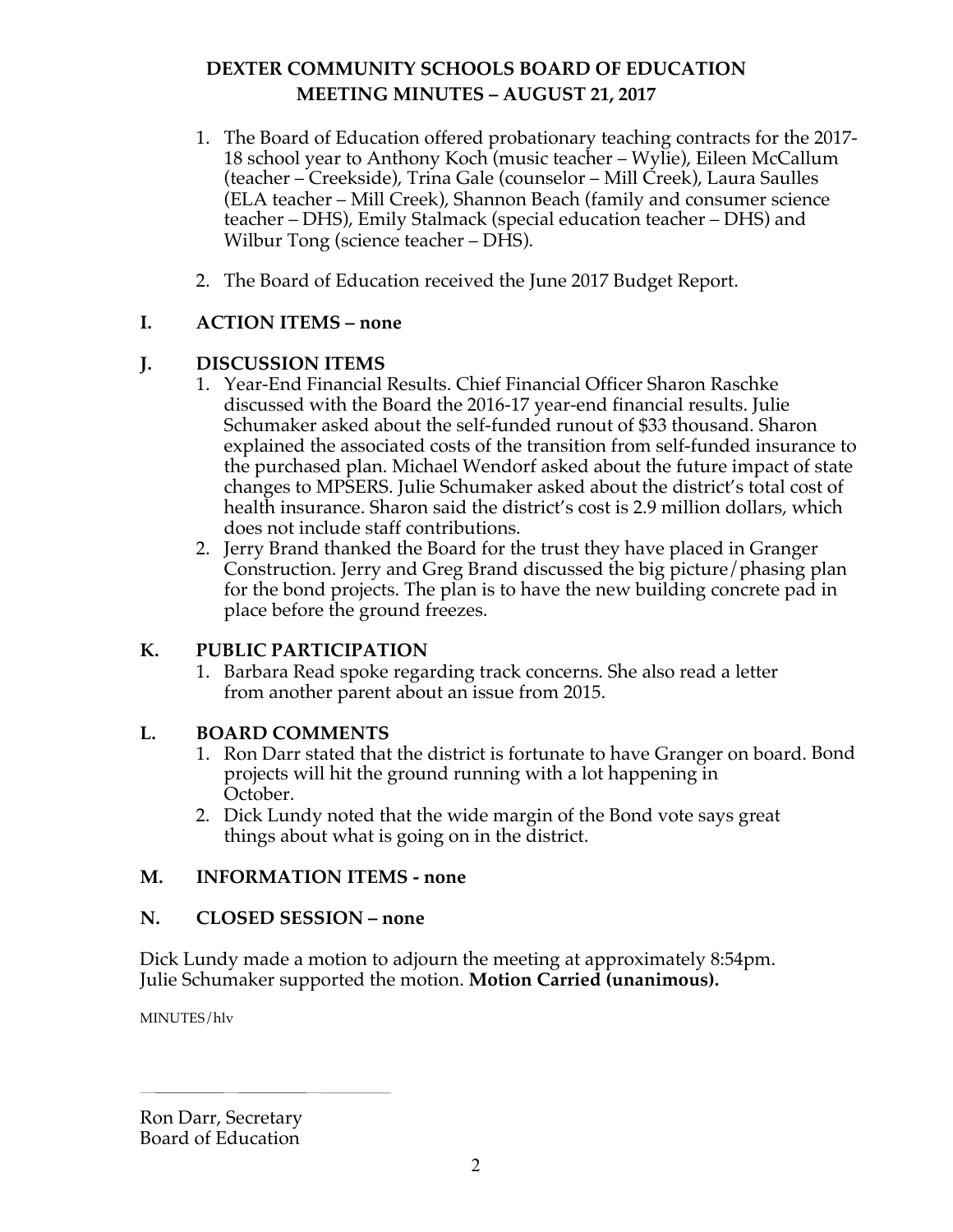### Dexter Community Schools Board of Education **Executive Summary and Recommendation**

Purpose: To provide Wylie students an opportunity to learn proper keyboarding skills to support our purposeful digital resource initiatives.

#### Explanation: Student access to 1:1 Chromebook Initiative

Due to our recent 1:1 initiative, students in grades 3-8 have access to their own keyboard device (Chromebooks). Third grade is the first time in our district students have access to a keyboard, and as we encourage students to live in a digital world, it is imperative to support their keyboarding skills and help them learn the correct location of keys and typing position before they develop bad habits. The Board of Education encouraged consideration of the adoption of keyboarding to support the 1:1 initiative in 2015.

#### Common Core State Standards (CCSS) Alignment

CCSS includes the purposeful use of various digital tools per grade level with expectations for publishing and keyboarding skills beginning in grade 3. The CCSS regarding digital tools/keyboarding for each grade level are as follows:

#### **Kindergarten – Second Grade**

With guidance and support from adults, explore and use a variety of digital tools to produce and publish writing, including in collaboration with peers.

#### **Third Grade**

With guidance and support from adults, use technology to produce and publish writing **(using keyboarding skills)** as well as to interact and collaborate with others.

#### **Fourth Grade**

With some guidance and support from adults, use technology, including the Internet, to produce and publish writing as well as to interact and collaborate with others; **demonstrate sufficient command of keyboarding skills to type a minimum of one page in a single sitting.**

#### **Fifth Grade**

With some guidance and support from adults, use technology, including the Internet, to produce and publish writing as well as to interact and collaborate with others; **demonstrate sufficient command of keyboarding skills to type a minimum of two pages in a single sitting.**

#### **Sixth Grade**

Use technology, including the Internet, to produce and publish writing as well as to interact and collaborate with others; **demonstrate sufficient command of keyboarding skills to type a minimum of three pages in a single sitting.**

**In the 7th-12th grade writing standards, command of keyboard skills and length of typed writing is not included. It is assumed that students have mastered keyboarding skills by this point in time.**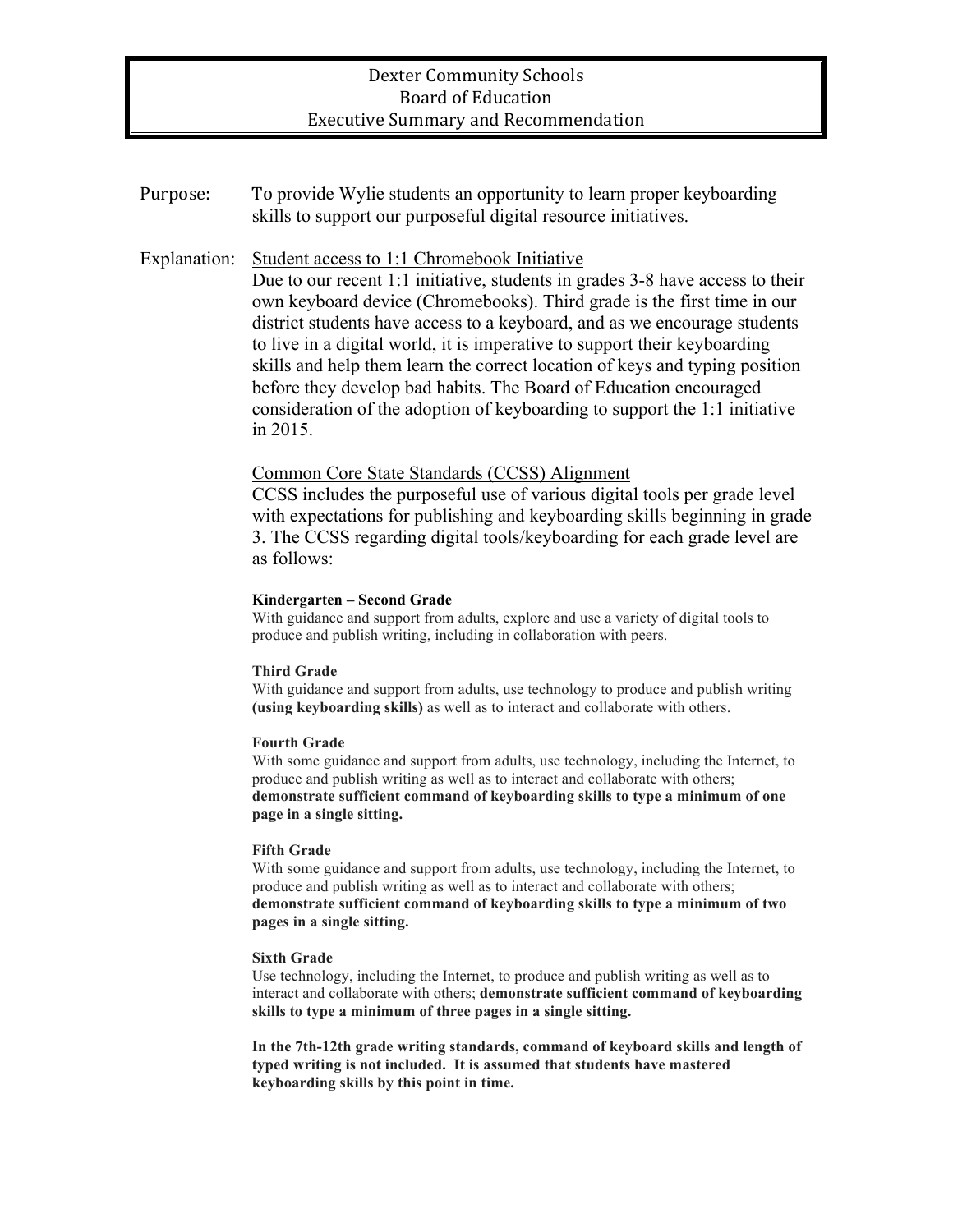### Dexter Community Schools Board of Education **Executive Summary and Recommendation**

## Keyboarding Pilots

Over the past year, Wylie teachers piloted three keyboarding resources and provided input regarding the impact, student engagement, flexibility, cost, positive and negative features, and ease of use for both teachers and students. The three resources piloted were: QWERTY Town, Typing Club and Typing.com. Teachers met periodically to offer feedback and suggest next steps. At the end of the year, teachers unanimously chose Typing Club as their recommended resource for adoption, based on their classroom experience.

### Recommendation:

The Wylie staff would like to recommend the purchase of Typing Club for all staff and students at Wylie. The cost for a yearly subscription is \$1500 and can be purchased through the district curriculum supply budget.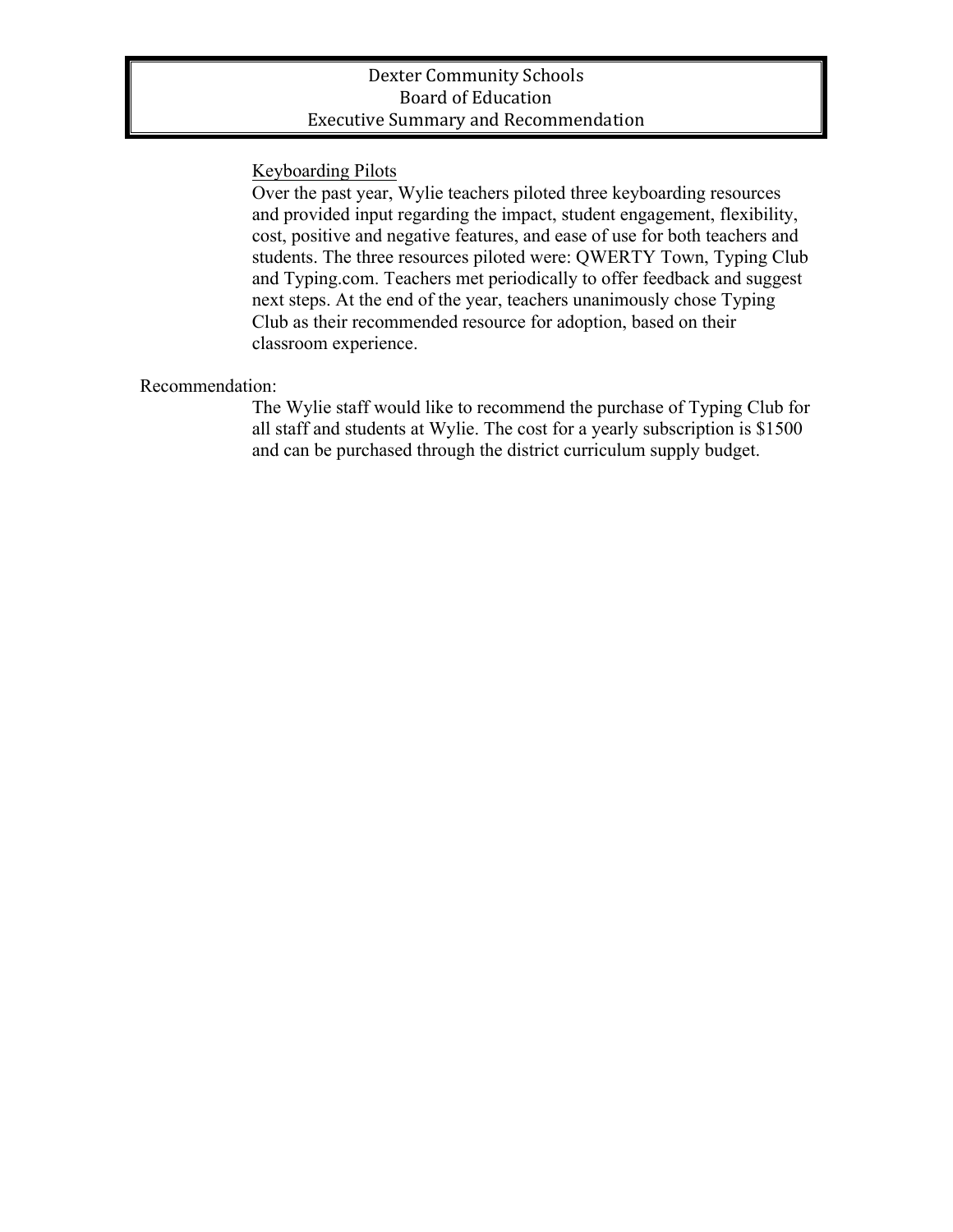## Dexter Community Schools Board of Education Executive Summary and Recommendation

Teacher Feedback regarding Typing Club:

| <b>Typing Club</b>                                                                                                                                                                                                                                                                                                                                                 |
|--------------------------------------------------------------------------------------------------------------------------------------------------------------------------------------------------------------------------------------------------------------------------------------------------------------------------------------------------------------------|
| Kids feel they are better at keyboarding thanks to the program<br>Students must pass levels to move on - does not appear that they can cheat the system                                                                                                                                                                                                            |
| Livestream allows teacher to easily monitor student progress<br>Helpful video demos at the start of lessons<br>Integration with Google Classroom makes it easy to populate classes<br>Keys are highlighted on the screen to help students with finger placement                                                                                                    |
| Self-paced - does not require teacher to move students to next level<br>100 levels of increasing difficulty<br>Games address different levels of learners<br>Student WPM requirements can be changed by class in the FREE version, can be adjusted by<br>$\bullet$<br>individual in the PRO version                                                                |
| Kids stay motivated and engaged when using the program<br>Students appear to enjoy the program                                                                                                                                                                                                                                                                     |
| Games are integrated within the levels, providing a nice opportunity to "play" along the way<br>Lessons are well-sequenced and planned out                                                                                                                                                                                                                         |
| Requires headphones (typing sound can be turned off for students, but this is needed for<br>$\bullet$<br>instructional videos)<br>High achievement levels needed to pass levels. (This can be adjusted for the whole class in the<br>free version; can be adjusted on an individual basis in the pro version)<br>Ads on the free version – not on the paid license |
| Little administrative work needed on the back end for the free version. Teachers can use Google<br>$\bullet$<br>Classroom rosters to populate a class. May have a bit more admin work with the pro version, but<br>teachers should still be able to import a class via Google Classroom.                                                                           |
| Basic: Free Pro: \$1,500 per year                                                                                                                                                                                                                                                                                                                                  |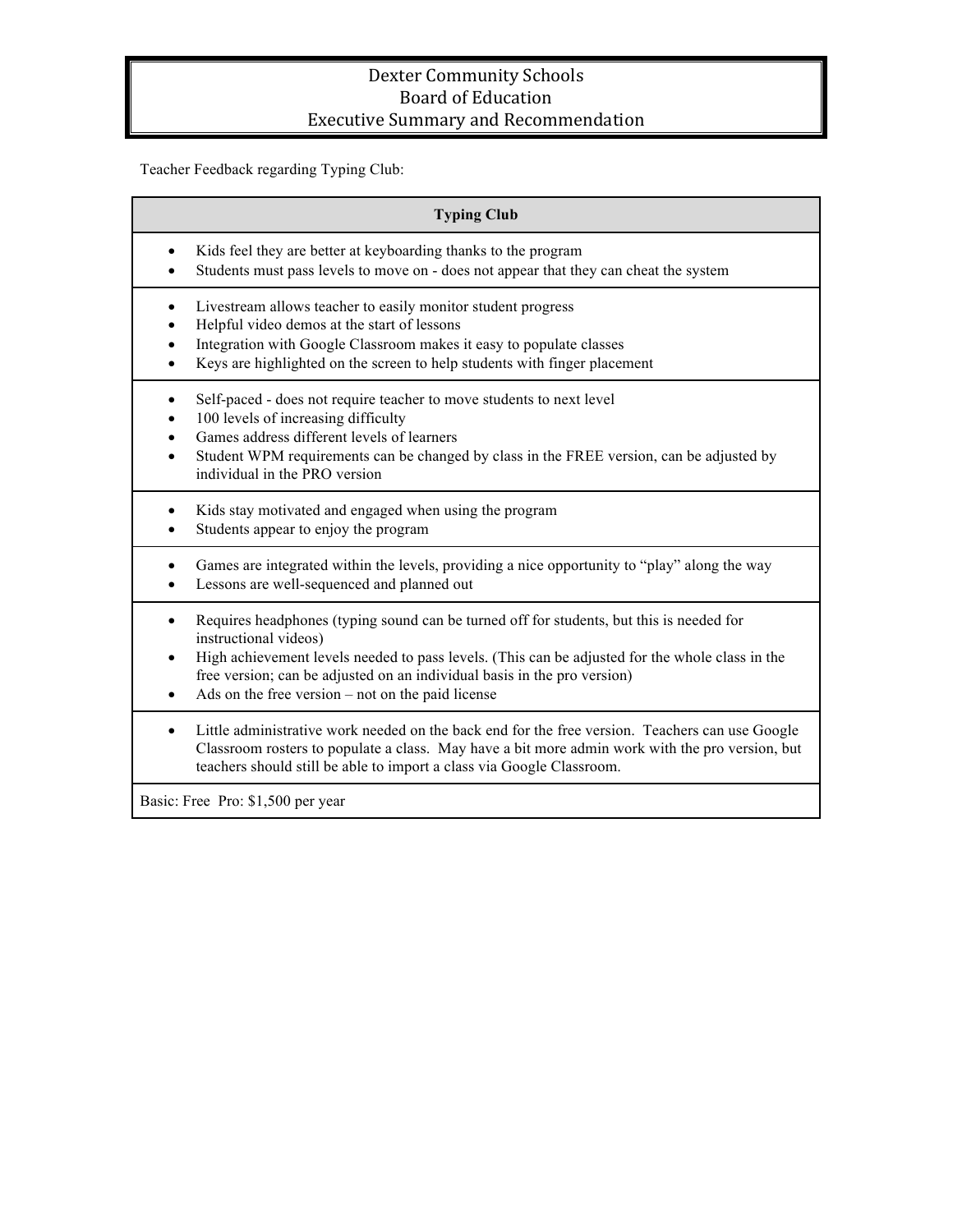## Dexter Community Schools Board of Education Executive Summary and Recommendation

| Purpose:        | To review M-Step scores for 2016-2017.                                                                                                                                                                                                                                                                                                                                                                                                                                                                                          |
|-----------------|---------------------------------------------------------------------------------------------------------------------------------------------------------------------------------------------------------------------------------------------------------------------------------------------------------------------------------------------------------------------------------------------------------------------------------------------------------------------------------------------------------------------------------|
| Explanation:    | Every year, MDE requires school districts to administer the M-Step to all<br>students. The tests are given in April/May and results are provided in late<br>August. Philosophically, the scores are a "system check" to confirm/disconfirm<br>if curriculum is aligned, instructional strategies are effective, and if students are<br>progressing as anticipated. This is only one of several data points we utilize to<br>make curricular and instructional decisions.                                                        |
|                 | State test scores can be analyzed, overanalyzed and misused to make major<br>decisions. Instructionally, we believe M-Step scores are one data point and<br>should not be used to make significant changes based on one school year's<br>worth of data. That being said, the District Instructional Support Team has been<br>working on adjusting supports and areas of focus based on multiple data points,<br>including M-Step as one data point. A summary of changes for 2017-2018 is<br>also included in the board packet. |
|                 | Attached is a one-page overview of how DCS students scored compared to other<br>public school districts in the county both in 2016-2017 and in 2015-2016.<br>Washtenaw County is the highest-performing county in the State of Michigan<br>and provides a reference point for progress. Also included is a note on whether<br>the scores increased or decreased. For proficiency levels that changed more<br>than 5%, the percentage change is noted.                                                                           |
| Recommendation: | The Superintendent will report M-Step scores and changes to the Instructional<br>Support Team for 2016-2017.                                                                                                                                                                                                                                                                                                                                                                                                                    |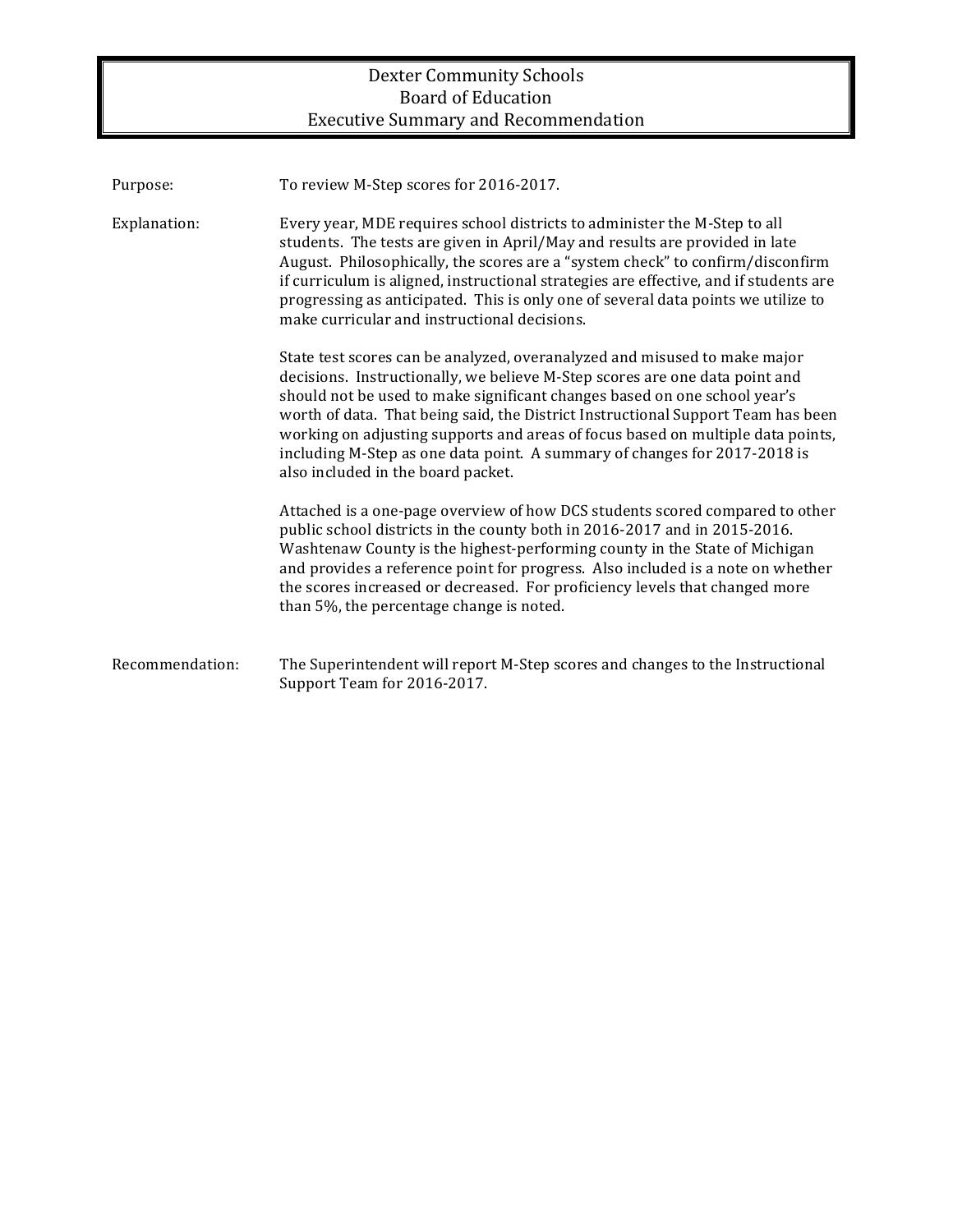## **M-Step Dashboard Dexter Community Schools County Rank 2016-2017**

| <b>Grade</b>            | <b>Math</b>            | <b>ELA</b>             | <b>Science</b>        | <b>Social Studies</b> |
|-------------------------|------------------------|------------------------|-----------------------|-----------------------|
|                         | $2nd$ in county 16-17  | $3rd$ in county 16-17  |                       |                       |
| $\overline{\mathbf{3}}$ | $2nd$ in county 15-16  | $4th$ in county 15-16  |                       |                       |
|                         | score increased by 5%  | score increased        |                       |                       |
|                         | $1st$ in county 16-17  | $4th$ in county 16-17  | $3rd$ in county 16-17 |                       |
| $\overline{4}$          | $1st$ in county 15-16  | $1st$ in county 15-16  | $1st$ in county 15-16 |                       |
|                         | score decreased by 10% | score decreased by 12% | score decreased       |                       |
|                         | $1st$ in county 16-17  | $3rd$ in county 16-17  |                       | 3rd in county 16-17   |
| 5                       | $4th$ in county 15-16  | $4th$ in county 15-16  |                       | $4th$ in county 15-16 |
|                         | score increased by 10% | score increased        |                       | score increased       |
|                         | $1st$ in county 16-17  | $2nd$ in county 16-17  |                       |                       |
| 6                       | $1st$ in county 15-16  | $4th$ in county 15-16  |                       |                       |
|                         | score increased        | score increased        |                       |                       |
|                         | $1st$ in county 16-17  | $1st$ in county 16-17  | $1st$ in county 16-17 |                       |
| 7                       | $4th$ in county 15-16  | $3rd$ in county 15-16  | $2nd$ in county 15-16 |                       |
|                         | score increased        | score increased        | score increased       |                       |
|                         | $4th$ in county 16-17  | $1st$ in county 16-17  |                       | $4th$ in county 16-17 |
| 8                       | $4th$ in county 15-16  | $1st$ in county 15-16  |                       | $2nd$ in county 15-16 |
|                         | score decreased by 6%  | score decreased by 3%  |                       | score decreased       |
|                         | $4th$ in county 16-17  | $1st$ in county 16-17  | $1st$ in county 16-17 | $4th$ in county 16-17 |
| 11                      | $2nd$ in county 15-16  | $1st$ in county 15-16  | $1st$ in county 15-16 | $1st$ in county 15-16 |
|                         | score decreased by 6%  | score decreased by 5%  | score decreased by 5% | score decreased by 8% |

Key: **1st in county**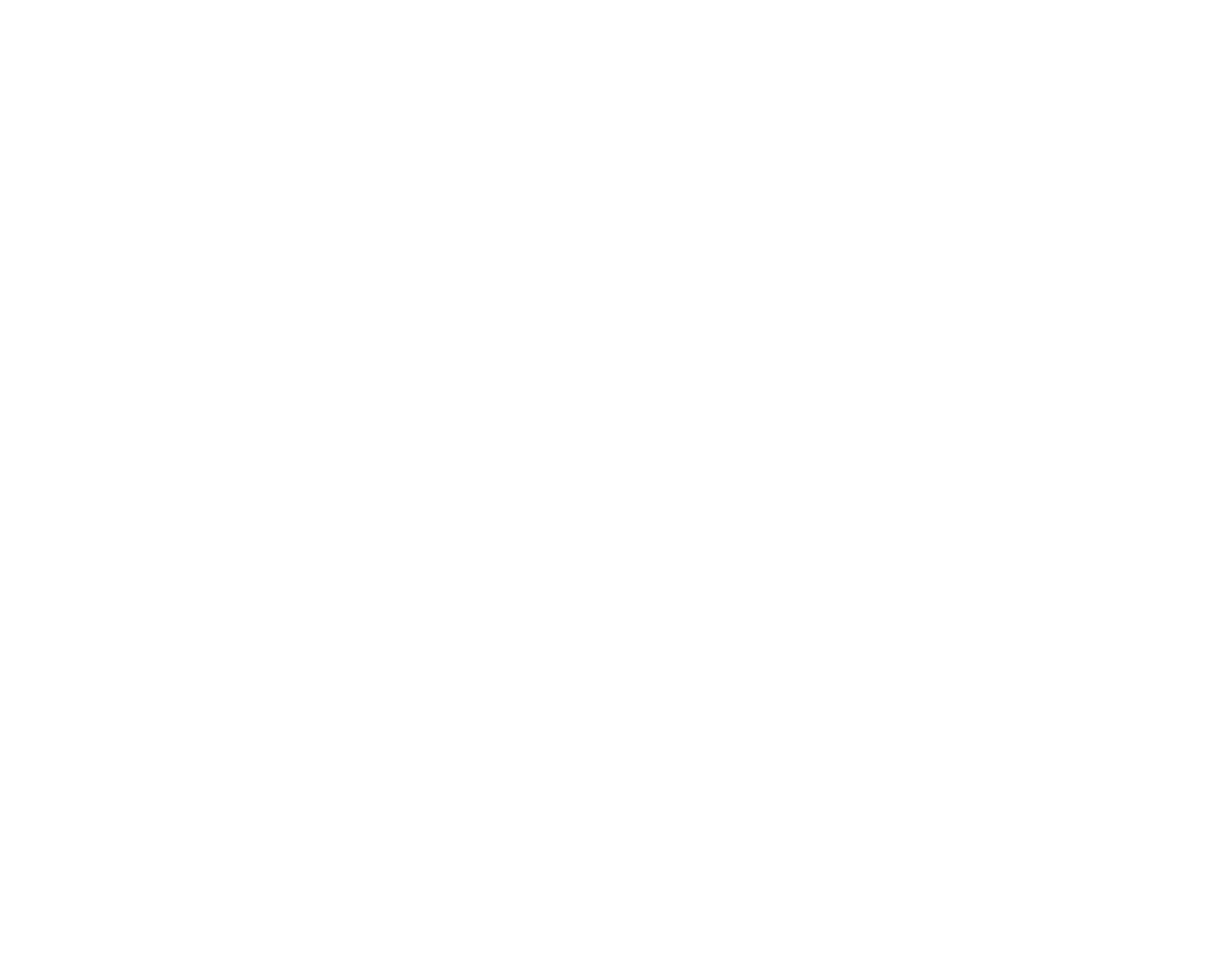#### **Instructional Support Team Restructuring to Support Student Achievement:**

We have been working on Balanced Literacy, Reader's and Writer's workshop in Y5-6 for the past couple of years, knowing that this is a multi-year approach to improve instruction and student learning. Last year we were without a literacy coach and were able to support professional learning by hiring the "Literacy Ladies" to provide embedded professional development in Writing for all Y5-6 teachers. This year, Ashley Kerns will work with the Literacy Ladies to coach teachers and provide professional development to further our movement with balanced literacy. We anticipate improvement in our student's reading and writing abilities over the next few years due to focused professional development and classroom instruction.

Knowing that science instruction and change to the newly adopted NGSS (Next Generation Science Standards) will require some heavy lifting, Jeff Dagg is supporting teachers in K-6 to coplan, co-teach and reflect on improvements to NGSX instructional strategies. Jeff and a few of our K-6 teachers participated in a cohort of science educators working to update our science instruction this summer, which will continue for the next few years. Knowing that the state of Michigan will officially assess NGSS in the spring of 2020, our students in grades 5, 8, 11 will be assessed in March of 2018 using the new MSTEP Science assessment. Jeff will also support literacy by helping teachers collect, analyze and link ELA assessments to classroom instruction at Wylie. He is working with Kirsten Butler (Math Enrichment Coordinator) to plan instruction around purposeful usage of formative and summative math data to reach all of our math learners.

We've been fortunate to two new positions to our Instructional Support team. We've added a Math Enrichment Coordinator for grades 3-6 and a Secondary Level Instructional Coach. Kirsten Butler is working collaboratively with teachers and students in grades 3-6 to provide opportunities for deeper math application for our high-flyer math students. While these students achieve well and have great math aptitude, they need support to go deeper with concepts in realworld situations. We have seen some success since the adoption of Everyday Math, which has created an additional bonus of furthering growth in our students who are accelerated in math concepts. Our Secondary Level Instructional Coach position is split between Kristi Shaffer and Beau Kimmey. Kristi is working with staff at Mill Creek and DHS to support collaboration, critical conversations, improving assessment literacy and scheduling teacher-to-teacher classroom visits, while also teaching Spanish electives at Mill Creek. Beau is working primarily with the science staff to assist in secondary Science alignment to NGSS and Math alignment to CCSS. He is also teaching his second year IB classes at DHS.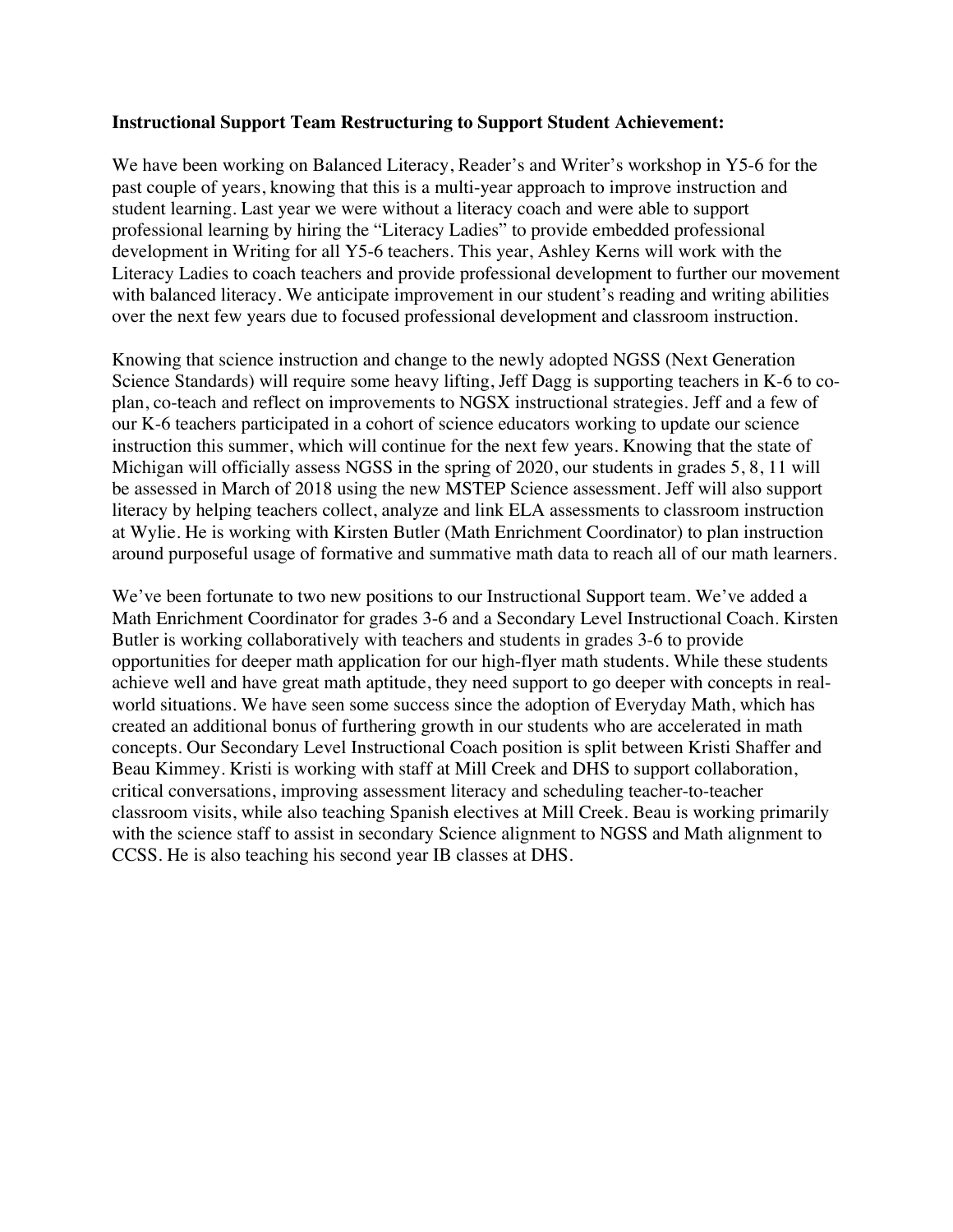

DEXTER HIGH SCHOOL 2200 N. PARKER RD. Dexter, MI 48130  $(734)$  424-4240 email: moranw@dexterschools.org email: wallsk@dexterschools.org email: koenigk@dexterschools.org

**William Moran** Principal

**Karen Walls Assistant Principal** 

**Ken Koenig Assistant Principal** 

August 21, 2017

Dear Mr. Wendorf:

A committee of staff from Dexter High School interviewed several candidates for the 1.00 Spanish position. By unanimous consent the committee chose Ms. Elizabeth Kur as the new Spanish teacher. I have checked her references and support their decision. Ms. Kur has been contacted and looks forward to being a part of Dexter High School.

Professionally yours,

William C. Moran Principal Dexter High School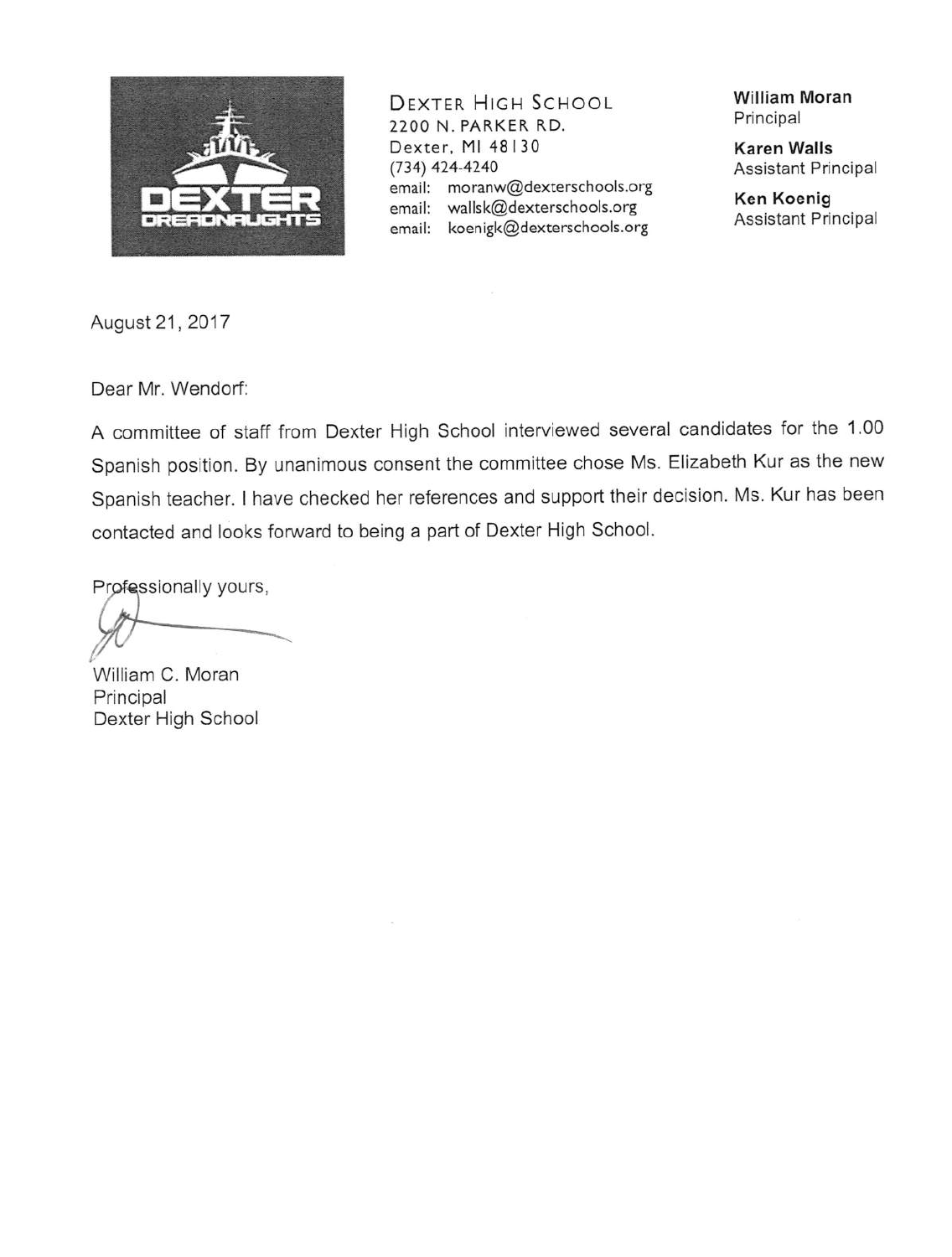## **Elizabeth A. Kur**

(contact info redacted)

#### **Education**

#### **Master of Arts with Secondary Certification, GPA: 4.0, June 2016**

Educational Studies with Secondary Spanish Certification University of Michigan, Ann Arbor, MI

#### **Bachelor of Arts, GPA: 3.74,** *cum laude***, June 2012**

Kalamazoo College, Kalamazoo, MI Major: Spanish Minor: Music

- Thesis: A Musical and Poetic analysis of Gerardo Diego's *Nocturnos de Chopin*
- Awards: Dean's List 2008-2012, Music Department Award 2012, Lillian Pringle Baldauf Prize in Music 2009, Kalamazoo College Honors Scholarship 2008-2012

#### **Certifications**

Michigan Provisional Secondary, Spanish (FF), June 2016 Michigan Provisional Secondary Certificate, English (BA), September 2017 Adult and Child First Aid/CPR/AED, February 2016 ACTFL *(American Council on the Teaching of Foreign Languages)* Oral Proficiency Interview rating of Advanced Low, October 2015

#### **Professional Experience**

**Seventh Grade Spanish Teacher Milan Middle School, Milan, MI September 2016-Present** 

- Created and executed daily lesson plans for multiple sections of Spanish 1 vertically aligned with the middle school and high school Spanish departments
- Measured student growth with standards based grading and performance based tasks
- Developed units and planned lessons using comprehensible input and TPRS (*Total proficiency through reading and storytelling)* method
- Differentiated for varying skill levels and modified for special education students
- Collaborated with grade level team and supported building and district initiatives
- Used data driven instruction to improve student literacy
- Participated in PBIS (*Positive Behavioral Intervention and Supports)*, Building Leadership meetings, instructional rounds, professional learning groups, and volunteered for various extracurricular events

#### **Teaching Intern**

**Chelsea High School, Chelsea, MI September 2015-June 2016** 

- Prepared and implemented daily lesson plans for Spanish 2 and Spanish 3 classes
- Provided over 90% of instruction in Spanish, using comprehensible input and TPRS (*Total proficiency through reading and storytelling)* method
- Developed assessments and activities to reach challenging goals and objectives aligned with ACTFL standards
- Integrated 1:1 technology into lessons to enhance student learning
- Managed grading and course materials with PowerSchool/PowerTeacher and Haiku
- Tutored students with coursework and attended world language club trips and events
- Instructed lessons incorporating content/resources from the *Realidades* textbook series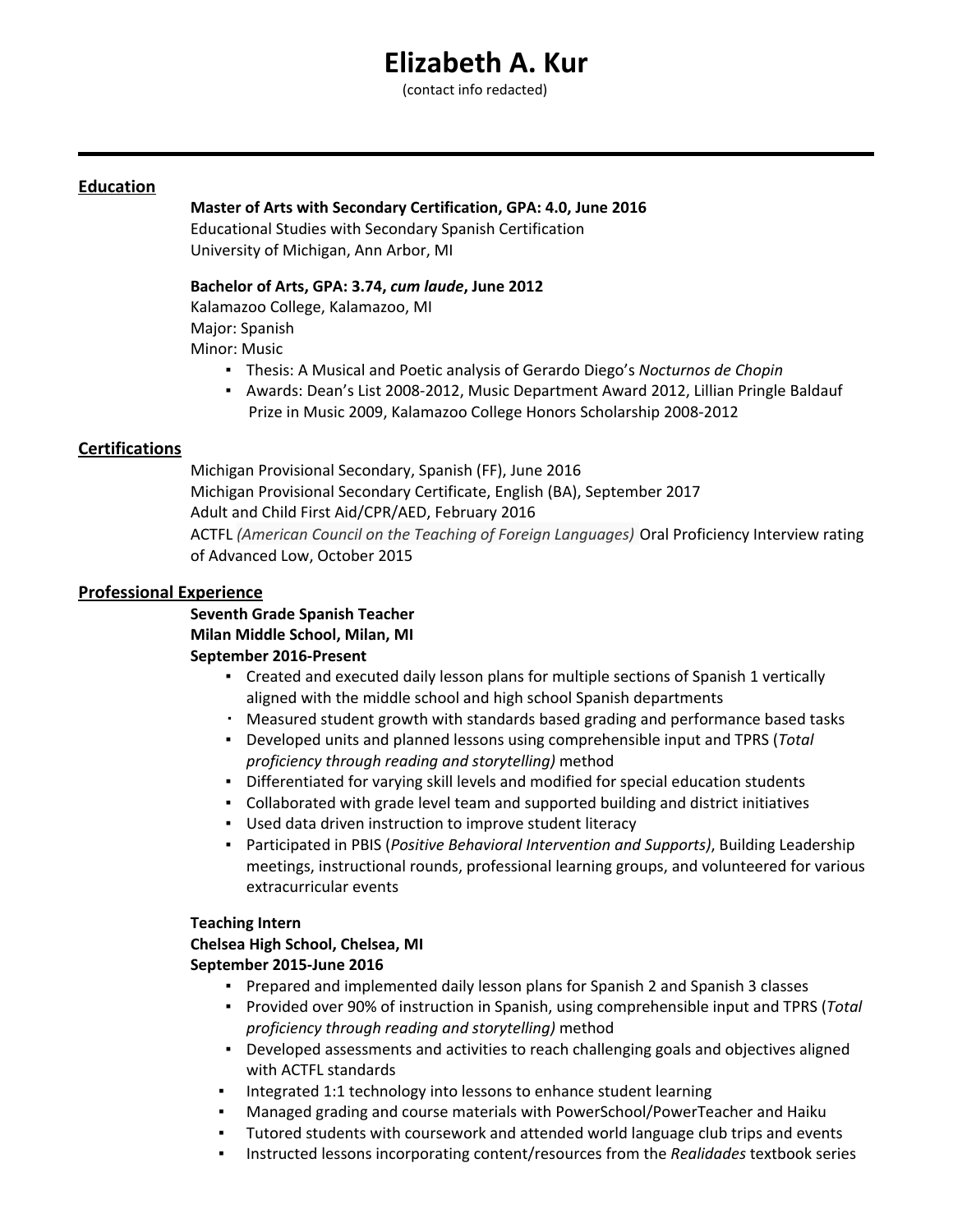#### **Summer Learning Institute Intern Scarlett Middle School, Ann Arbor, Michigan July 2015**

- Collaborated with administration and a lead teacher to prepare seventh grade students for the 2015-2016 school year
- Implemented and designed ELA activities based on *Reading Apprenticeship* methodology
- Supported students' social emotional learning through Developmental Design practices

#### **At-Risk Teaching Assistant**

#### **Charlevoix Elementary School, Charlevoix, MI September 2014-June 2015**

- **▪** Designed individual lessons and worked as a one-on-one aide to a fourth grade ELL student to improve English proficiency and assist with his academic work
- **▪** Appointed as a third grade Spanish enrichment teacher by the PTO
- **▪** Assisted at-risk third grade students in math, writing and reading assignments
- **▪** Lead enrichment literacy group with advanced groups of third grade students
- Supervised morning and lunch recess with upper elementary students, grades 3-6

#### **Experience Abroad**

#### **Medical Mission Trip Volunteer International Samaritan, Managua, Nicaragua April 2015**

▪ Assisted with medical translation during a service trip in Managua

#### **English Language Teaching Assistant -** *Auxiliar de Conversación* **Spanish Ministry of Education: I.E.S. Fidiana, Córdoba, Spain January 2013-June 2014**

- Collaborated with Spanish teachers of bilingual classes to develop lesson plans in English and lead class periods for math, music, technology, physical education, and science courses
- Assisted Spanish CLIL (*Content and Language Integrated Learning*) teachers with their writing, speaking, reading and listening skills in the English language
- Organized presentations and activities to teach Spanish students, ages twelve to seventeen, about various aspects of American culture during their English class periods

#### **English as a Second Language Teacher**

### **"Check-In" Language Academy (***Check-In Centro de Idiomas***), Córdoba, Spain October 2013-June 2014**

- **▪** Taught multiple evening classes to groups of students ranging from age ten to adults
- **▪** Planned lessons, assessed student progress, and prepared student reports for parents
- **▪** Mentored students for official Cambridge University English Exams
- **▪** Attended Cambridge and MacMillan ESL Seminars and regular staff meetings

#### **Study Abroad, Spanish Language Immersion Program Universidad de Extremadura, Cáceres, Spain September 2010-February 2011**

**•** Attended university classes and resided with a Spanish-speaking host family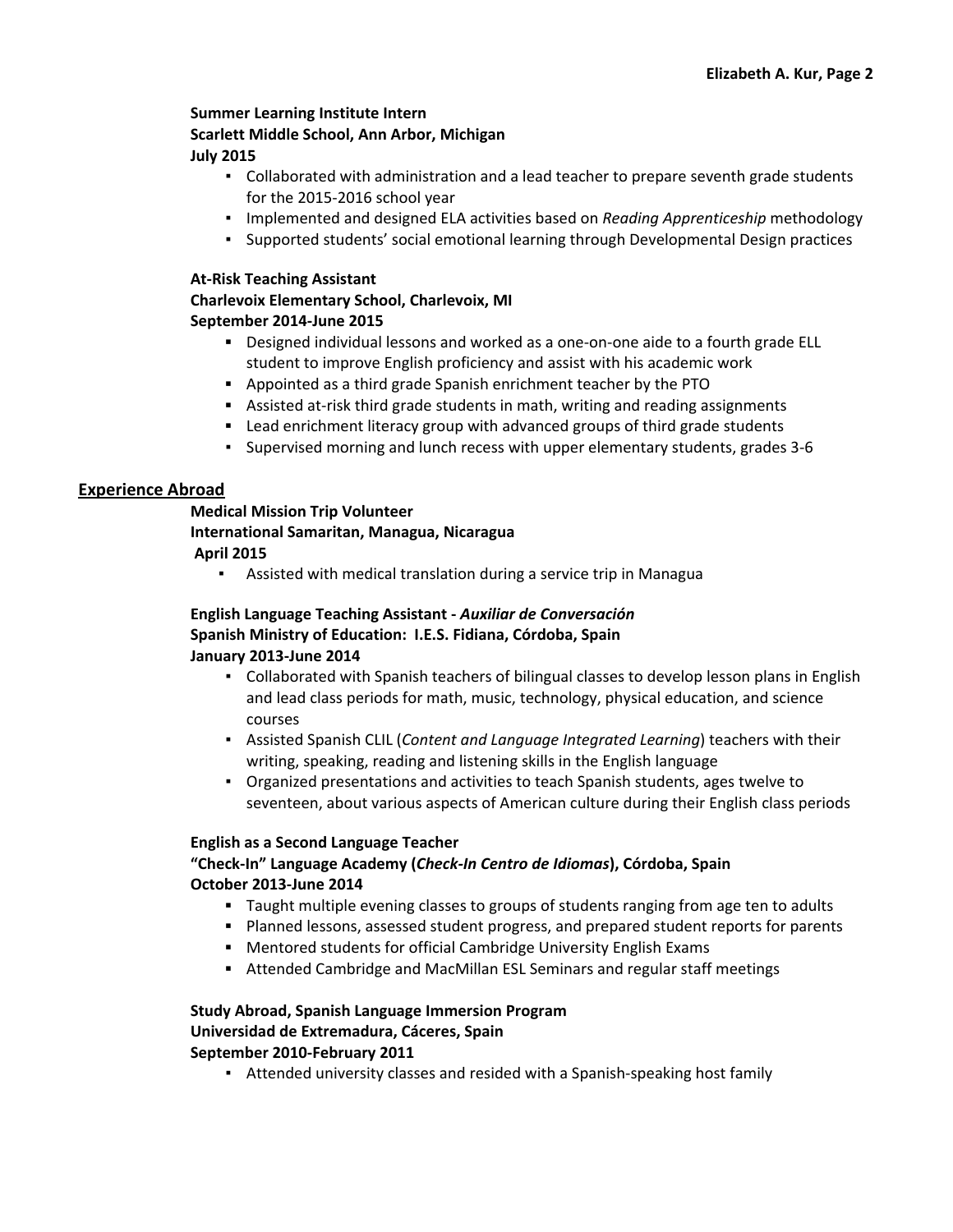#### **Professional Memberships and Conferences**

Michigan Association for Computer Users in Learning (MACUL) Michigan World Language Association (MIWLA) American Council on the Teaching of Foreign Language (ACTFL) Attended CI in the Mitten, MIWLA Annual Conference, MACUL Annual Conference

#### **Technology**

Haiku Course Management Site, Schoology, PowerSchool/PowerTeacher, Google Classroom, Google Drive, Google Docs, Chromebooks, Microsoft Office Suite, Smart Notebook/Smart Board, ELMO projector, 1:1 iPad classrooms, Blackboard Collaboration, Digital Storybooks, Kahoot, and Canva

#### **Personal Interests and Volunteer Experience**

Volunteer translation, Piano Accompaniment, Running, Traveling, Reading, and Hiking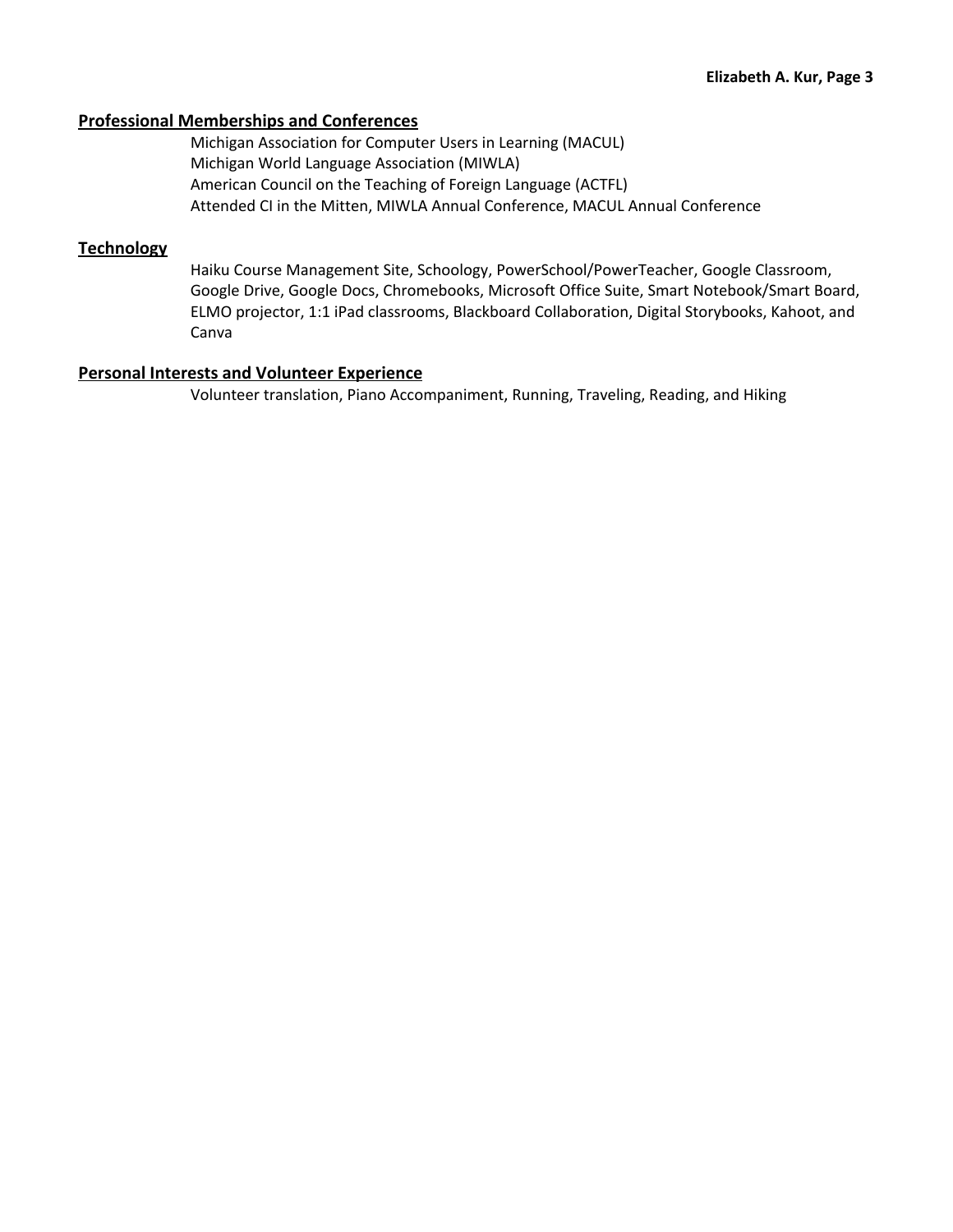August 24, 2017

To Whom It May Concern:

It is with a heavy heart and mixed emotions that I send this letter of resignation as Creekside Teacher Consultant from Dexter Community Schools effective for the 2017-2018 school year. I have chosen to pursue an administrative role in a neighboring district. I hope that one day my path will lead me back to Dexter.

Until next time,

Gary Puhl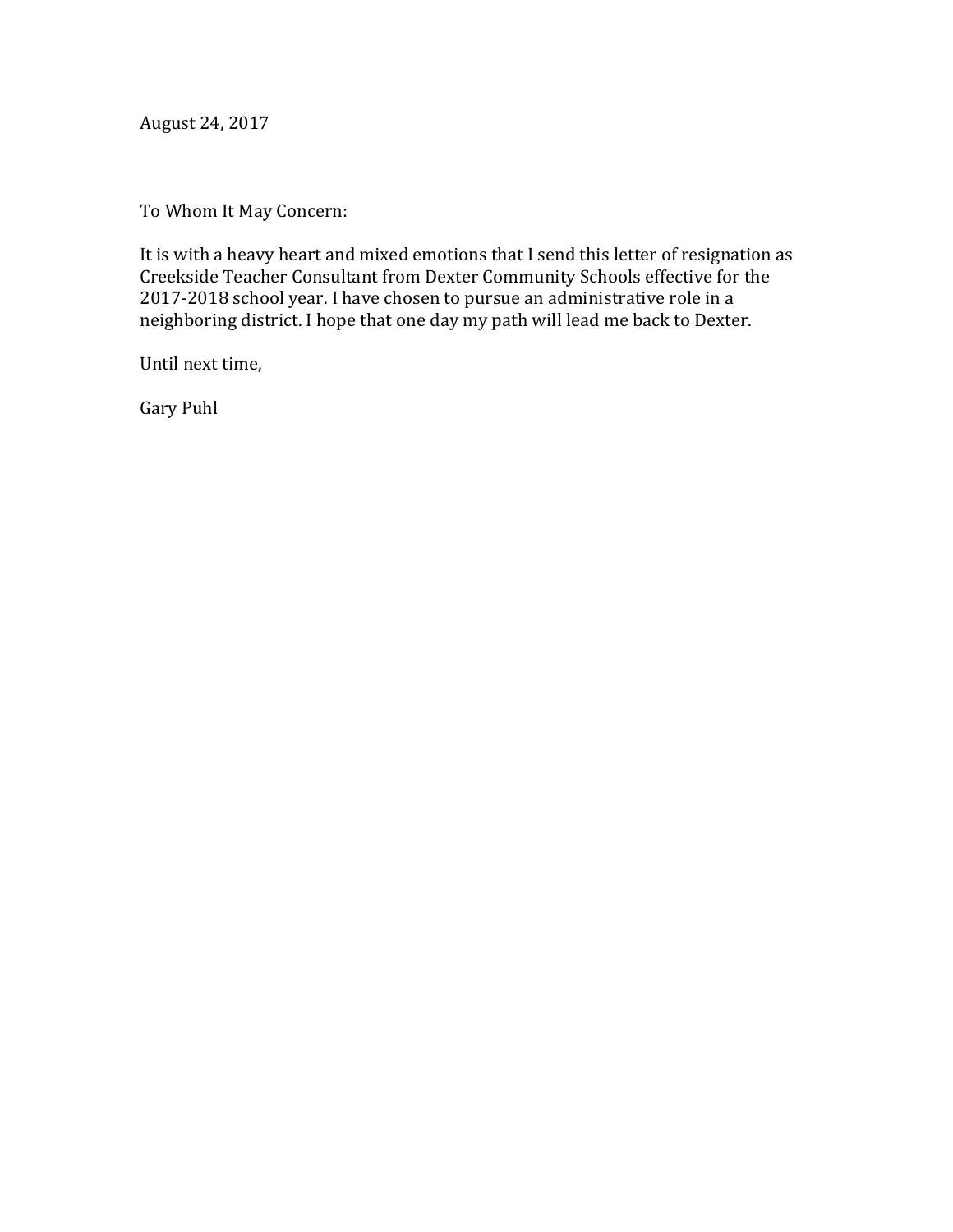

| <b>Sub Function Code</b>                                                                                          | <b>Amended Budget</b>          | <b>Current Month Actual</b> | <b>Actual FYTD</b> | <b>Encumbrances</b> | <b>Budget - Actual</b> | <b>Prior Year FYTD</b> | % Rec'd/Spent     |
|-------------------------------------------------------------------------------------------------------------------|--------------------------------|-----------------------------|--------------------|---------------------|------------------------|------------------------|-------------------|
| Fund(COA) 11 - General Fund<br>Account Type Revenue                                                               |                                |                             |                    |                     |                        |                        |                   |
| Function Code R100 - Local Sources - 100                                                                          |                                |                             | 91,498.03          |                     | 5,028,140.97           | 59,939.35              |                   |
| Function Code R100 - Local Sources - 100 Totals                                                                   | 5,119,639.00<br>\$5,119,639.00 | 91,498.03<br>\$91,498.03    | \$91,498.03        | .00<br>\$0.00       | \$5,028,140.97         | \$59,939.35            | 2%                |
| Function Code R200 - Non-Education Sources - 200                                                                  |                                |                             |                    |                     |                        |                        |                   |
| Function Code R200 - Non-Education Sources - 200 Totals                                                           | 3,781.00<br>\$3,781.00         | .00.<br>\$0.00              | .00<br>\$0.00      | .00<br>\$0.00       | 3,781.00<br>\$3,781.00 | .00.<br>\$0.00         | $\mathbf 0$<br>0% |
| Function Code R300 - State Sources - 300                                                                          |                                |                             |                    |                     |                        |                        |                   |
|                                                                                                                   | 28,951,443.00                  | .00                         | .00                | .00                 | 28,951,443.00          | .00                    | $\Omega$          |
| Function Code R300 - State Sources - 300 Totals                                                                   | \$28.951.443.00                | \$0.00                      | \$0.00             | \$0.00              | \$28.951.443.00        | \$0.00                 | 0%                |
| Function Code R400 - Federal Sources - 400                                                                        |                                |                             |                    |                     |                        |                        |                   |
|                                                                                                                   | 869,529.00                     | .00                         | .00                | .00                 | 869,529.00             | .00                    | $\Omega$          |
| Function Code R400 - Federal Sources - 400 Totals                                                                 | \$869,529.00                   | \$0.00                      | \$0.00             | \$0.00              | \$869,529.00           | \$0.00                 | 0%                |
| Function Code R500 - ISD / Other Sources - 500                                                                    |                                |                             |                    |                     |                        |                        |                   |
|                                                                                                                   | 4,209,505.00                   | 1,500.00                    | 1,500.00           | .00                 | 4,208,005.00           | 18.41                  | $\mathbf 0$       |
| Function Code R500 - ISD / Other Sources - 500 Totals                                                             | \$4,209,505.00                 | \$1,500.00                  | \$1,500.00         | \$0.00              | \$4,208,005.00         | \$18.41                | 0%                |
| Function Code R600 - In from other Funds - 600                                                                    |                                |                             |                    |                     |                        |                        |                   |
|                                                                                                                   | 229,106.00                     | .00.                        | .00                | .00                 | 229,106.00             | .00.                   | $\mathbf 0$       |
| Function Code R600 - In from other Funds - 600 Totals                                                             | \$229,106.00                   | \$0.00                      | \$0.00             | \$0.00              | \$229,106.00           | \$0.00                 | 0%                |
| Account Type Revenue Totals                                                                                       | \$39,383,003.00                | \$92,998.03                 | \$92,998.03        | \$0.00              | \$39,290,004.97        | \$59,957.76            | 0%                |
| Account Type Expense                                                                                              |                                |                             |                    |                     |                        |                        |                   |
| Function Code 100 - Instruction                                                                                   |                                |                             |                    |                     |                        |                        |                   |
| Sub Function Code 110 - Basic Functions - 110                                                                     | 19,563,445.00                  | 70,264.06                   | 70.264.06          | 81,535.17           | 19.411.645.77          | 73.843.44              | $\mathbf 0$       |
| Sub Function Code 120 - Added Needs - 120                                                                         | 4,040,415.00                   | 1,810.66                    | 1,810.66           | .00                 | 4,038,604.34           | 7,418.98               | $\mathbf 0$       |
| Function Code 100 - Instruction Totals                                                                            | \$23,603,860.00                | \$72.074.72                 | \$72.074.72        | \$81.535.17         | \$23.450.250.11        | \$81.262.42            | 0%                |
| Function Code 200 - Supporting Services                                                                           |                                |                             |                    |                     |                        |                        |                   |
| Sub Function Code 210 - Support Services-Pupil - 210                                                              | 4,256,589.00                   | 8,279.76                    | 8,279.76           | .00                 | 4,248,309.24           | 9,617.93               |                   |
| Sub Function Code 220 - Support Services-Instructional - 220                                                      | 2,056,907.00                   | 113,905.53                  | 113,905.53         | 30,370.53           | 1,912,630.94           | 84.409.77              |                   |
| Sub Function Code 230 - Support Services-Administration - 230                                                     | 777,838.00                     | 45,230.39                   | 45,230.39          | .00                 | 732,607.61             | 53,660.31              |                   |
| Sub Function Code 240 - Support Services-School Admin - 240                                                       | 2,282,775.00                   | 109,999.76                  | 109,999.76         | .00                 | 2,172,775.24           | 106,946.20             | -5                |
| Sub Function Code 250 - Support Services-Business - 250                                                           | 678,381.00                     | 46,151.58                   | 46,151.58          | .00                 | 632,229.42             | 43,571.31              | $\overline{7}$    |
| Sub Function Code 260 - Operations and Maintenance - 260                                                          | 3,513,190.00                   | 168,400.44                  | 168,400.44         | 375,527.37          | 2,969,262.19           | 198,226.35             | 5                 |
| Sub Function Code 270 - Pupil Transportation - 270                                                                | 1,559,771.00                   | 70.000.03                   | 70.000.03          | .00                 | 1,489,770.97           | 70,178.66              | $\overline{4}$    |
| Sub Function Code 280 - Support Services-Central - 280                                                            | 284,456.00                     | 28,433.83                   | 28,433.83          | .00                 | 256,022.17             | 11,742.85              | 10                |
| Function Code 200 - Supporting Services Totals                                                                    | \$15,409,907.00                | \$590,401.32                | \$590,401.32       | \$405,897.90        | \$14,413,607.78        | \$578,353.38           | 4 %               |
| Function Code 300 - Community Services                                                                            |                                |                             |                    |                     |                        |                        |                   |
| Sub Function Code 320 - Community Recreation - 320                                                                | 206.766.00                     | 4.461.71                    | 4.461.71           | 33.224.03           | 169.080.26             | .00.                   | $\overline{2}$    |
| Sub Function Code 330 - Community Activities - 330                                                                | .00.                           | .00                         | .00                | .00                 | .00                    | .00.                   | $^{+++}$          |
| Sub Function Code 350 - Care of Children - 350                                                                    | .00.                           | .00                         | .00                | .00                 | .00                    | .00.                   | $^{+++}$          |
| Sub Function Code 370 - Non Public School Pupils - 370                                                            | .00.                           | .00                         | .00                | .00                 | .00.                   | .00.                   | $^{+++}$          |
| Sub Function Code 390 - Other Community Services - 390                                                            | .00                            | .00                         | .00                | .00                 | .00                    | .00                    | $^{++}$           |
| Function Code 300 - Community Services Totals                                                                     | \$206,766.00                   | \$4,461.71                  | \$4,461.71         | \$33,224.03         | \$169,080.26           | \$0.00                 | 2%                |
| Function Code 400 - Government Agencies & Prior Period<br>Sub Function Code 400 - Other Government Agencies - 400 | .00                            | .00                         | .00                | .00                 | .00                    | .00                    |                   |
|                                                                                                                   |                                |                             |                    |                     |                        |                        | $^{+++}$          |
| Function Code 400 - Government Agencies & Prior Period<br>Totals                                                  | \$0.00                         | \$0.00                      | \$0.00             | \$0.00              | \$0.00                 | \$0.00                 | $^{++}$           |
| Function Code 500-600 - Other Financing Uses                                                                      |                                |                             |                    |                     |                        |                        |                   |
| Sub Function Code 600 - Fund Modifications - 600                                                                  | 567.591.00                     | .00.                        | .00                | .00                 | 567,591.00             | .00.                   | $\Omega$          |
|                                                                                                                   |                                |                             |                    |                     |                        |                        |                   |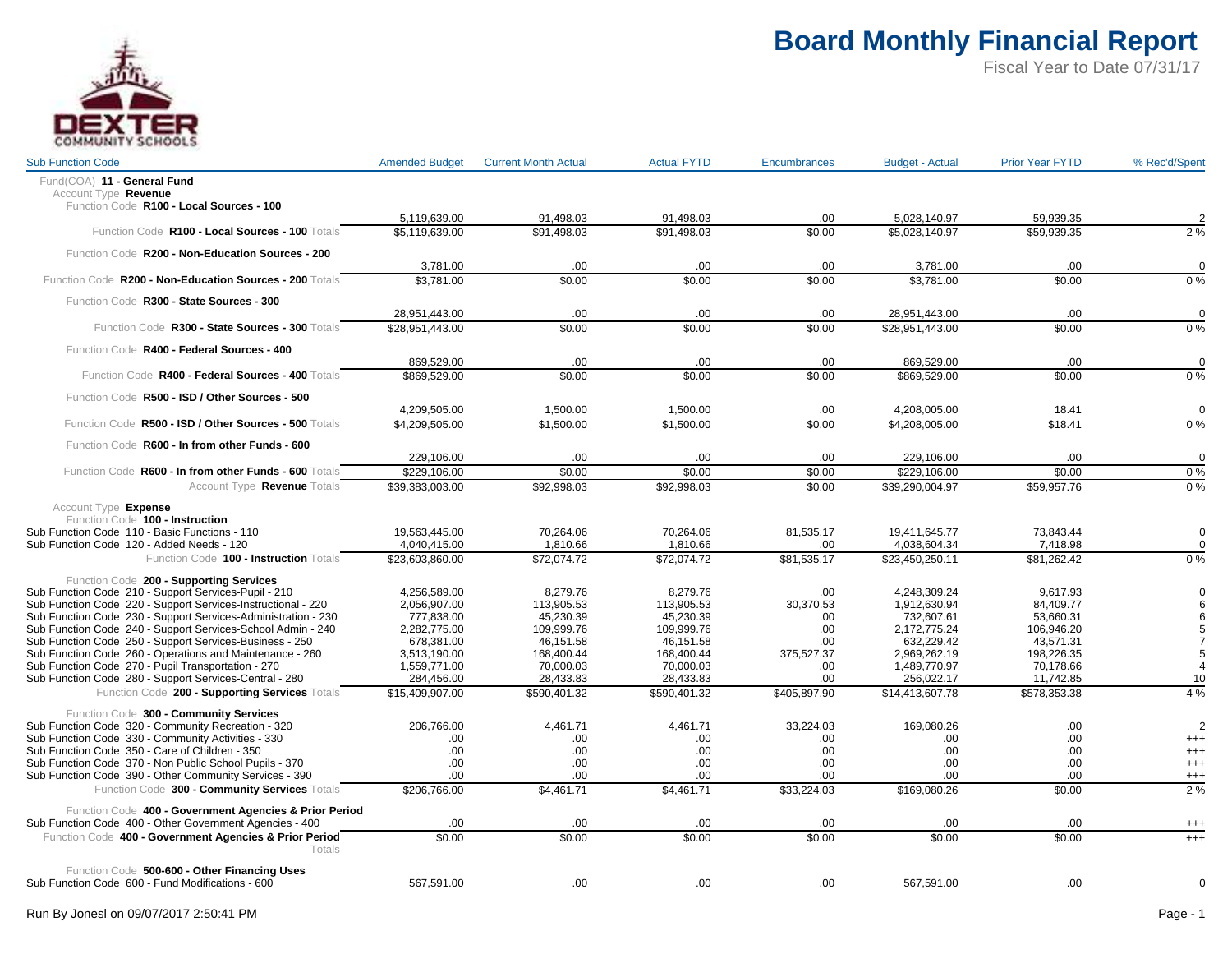

| <b>Sub Function Code</b>         | <b>Amended Budget</b> | Current Month Actua | <b>Actual FYTD</b> | Encumbrances   | - Actual<br>Budget - | <b>Prior Year FYTD</b> | % Rec'd/Spent |
|----------------------------------|-----------------------|---------------------|--------------------|----------------|----------------------|------------------------|---------------|
| 500-600 - Other Financing Uses ⊺ | \$567.591.00          | \$0.00              | \$0.00             | \$0.00         | \$567.591.00         | \$0.00                 | $0\%$         |
| <b>Expense</b>                   | \$39,788,124.00       | \$666,937.75        | \$666,937.75       | \$520,657.10   | \$38,600,529.15      | \$659,615.80           | 20/           |
| 11 - General Fund ˈ              | (\$405, 121.00)       | (\$573,939.72)      | (\$573,939.72)     | (\$520,657.10) | \$689,475.82         | (\$599,658.04)         | 142 %         |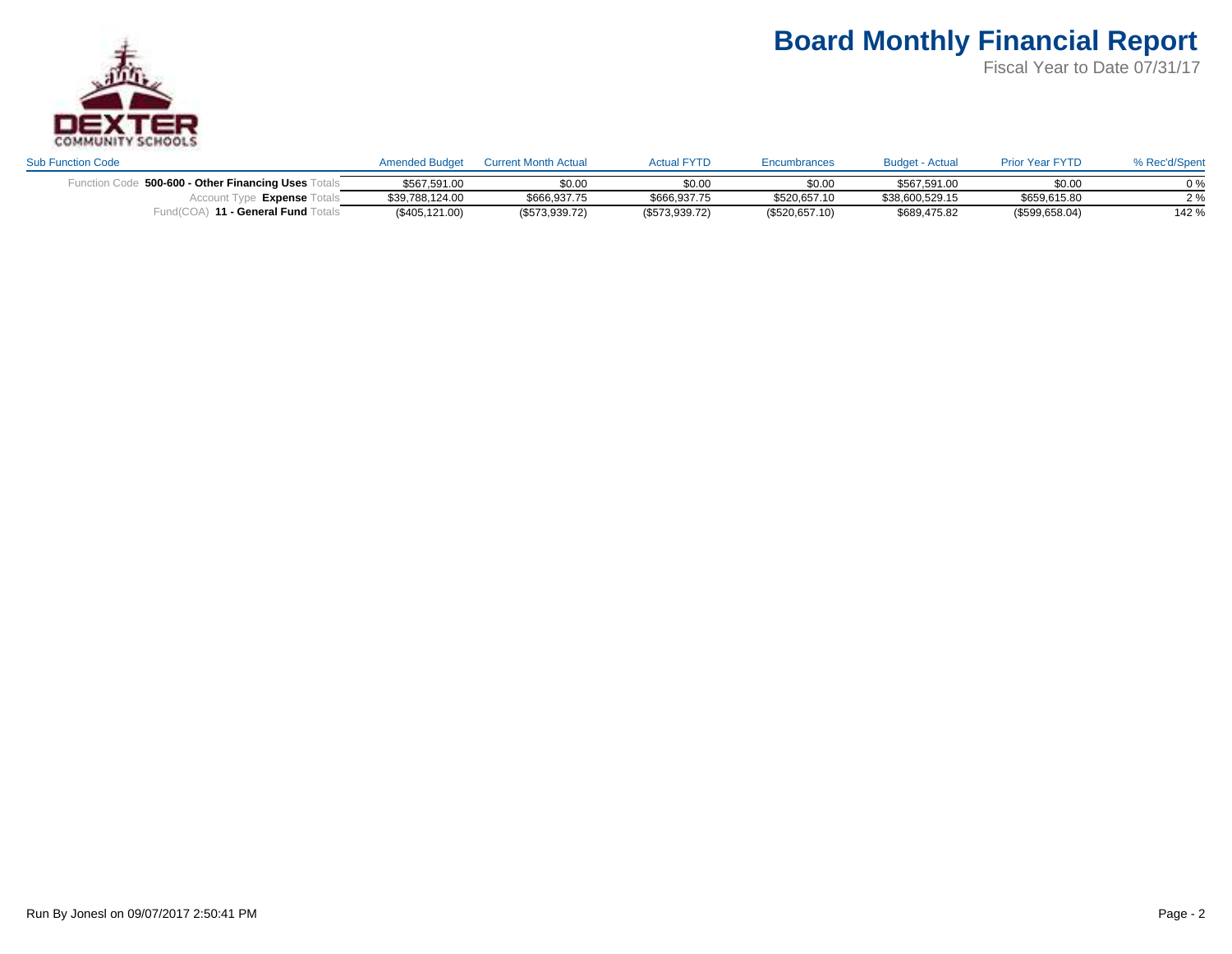

| <b>Sub Function Code</b>                                                                                | <b>Amended Budget</b> | <b>Current Month Actual</b> | <b>Actual FYTD</b> | Encumbrances  | <b>Budget - Actual</b>         | <b>Prior Year FYTD</b>     | % Rec'd/Spent  |
|---------------------------------------------------------------------------------------------------------|-----------------------|-----------------------------|--------------------|---------------|--------------------------------|----------------------------|----------------|
| Fund(COA) 23 - Community Service Fund                                                                   |                       |                             |                    |               |                                |                            |                |
| Account Type Revenue                                                                                    |                       |                             |                    |               |                                |                            |                |
| Function Code R100 - Local Sources - 100                                                                |                       |                             |                    |               |                                |                            |                |
| Function Code R100 - Local Sources - 100 Totals                                                         | 2,036,280.00          | 88,795.27                   | 88,795.27          | .00           | 1,947,484.73<br>\$1.947.484.73 | 190,297.17<br>\$190,297.17 | 4 %            |
|                                                                                                         | \$2,036,280.00        | \$88,795.27                 | \$88,795.27        | \$0.00        |                                |                            |                |
| Function Code R300 - State Sources - 300                                                                |                       |                             |                    |               |                                |                            |                |
|                                                                                                         | 37,084.00             | .25                         | .25                | .00           | 37,083.75                      | .00                        | $\Omega$       |
| Function Code R300 - State Sources - 300 Totals                                                         | \$37,084.00           | \$0.25                      | \$0.25             | \$0.00        | \$37,083.75                    | \$0.00                     | 0%             |
| Function Code R400 - Federal Sources - 400                                                              |                       |                             |                    |               |                                |                            |                |
|                                                                                                         | 125,000.00            | .00.                        | .00                | .00           | 125,000.00                     | .00                        | $\Omega$       |
| Function Code R400 - Federal Sources - 400 Totals                                                       | \$125,000.00          | \$0.00                      | \$0.00             | \$0.00        | \$125,000.00                   | \$0.00                     | 0%             |
| Function Code R500 - ISD / Other Sources - 500                                                          |                       |                             |                    |               |                                |                            |                |
|                                                                                                         | .00.                  | .00                         | .00                | .00           | .00                            | .00                        | $^{+++}$       |
| Function Code R500 - ISD / Other Sources - 500 Totals                                                   | \$0.00                | \$0.00                      | \$0.00             | \$0.00        | \$0.00                         | \$0.00                     | $^{+++}$       |
| Function Code R600 - In from other Funds - 600                                                          |                       |                             |                    |               |                                |                            |                |
|                                                                                                         | 567,591.00            | .00.                        | .00                | .00           | 567,591.00                     | .00                        | $\overline{0}$ |
| Function Code R600 - In from other Funds - 600 Totals                                                   | \$567,591.00          | \$0.00                      | \$0.00             | \$0.00        | \$567,591.00                   | \$0.00                     | 0%             |
| Account Type Revenue Totals                                                                             | \$2,765,955.00        | \$88,795.52                 | \$88,795.52        | \$0.00        | \$2,677,159.48                 | \$190,297.17               | 3%             |
|                                                                                                         |                       |                             |                    |               |                                |                            |                |
| Account Type Expense<br>Function Code 100 - Instruction                                                 |                       |                             |                    |               |                                |                            |                |
| Sub Function Code 110 - Basic Functions - 110                                                           | 150,229.00            | 150.91                      | 150.91             | .00           | 150,078.09                     | 279.72                     | $\mathbf 0$    |
| Function Code 100 - Instruction Totals                                                                  | \$150,229.00          | \$150.91                    | \$150.91           | \$0.00        | \$150,078.09                   | \$279.72                   | 0%             |
|                                                                                                         |                       |                             |                    |               |                                |                            |                |
| Function Code 200 - Supporting Services<br>Sub Function Code 220 - Support Services-Instructional - 220 | 6,793.00              | .00.                        | .00                | .00           | 6.793.00                       | .00                        | $\mathbf 0$    |
| Sub Function Code 250 - Support Services-Business - 250                                                 | .00                   | .00                         | .00                | .00           | .00.                           | .00                        | $^{+++}$       |
| Sub Function Code 260 - Operations and Maintenance - 260                                                | 92.491.00             | 1.324.44                    | 1.324.44           | 9.269.37      | 81.897.19                      | 8.714.00                   |                |
| Sub Function Code 270 - Pupil Transportation - 270                                                      | 80,000.00             | .00                         | .00                | .00           | 80,000.00                      | .00                        | $\mathbf 0$    |
| Sub Function Code 290 - Support Services-Other - 290                                                    | 670,954.00            | 14.294.81                   | 14.294.81          | .00           | 656,659.19                     | 30.293.90                  |                |
| Function Code 200 - Supporting Services Totals                                                          | \$850,238.00          | \$15,619.25                 | \$15,619.25        | \$9,269.37    | \$825,349.38                   | \$39,007.90                | 2%             |
|                                                                                                         |                       |                             |                    |               |                                |                            |                |
| Function Code 300 - Community Services                                                                  |                       |                             |                    |               |                                |                            |                |
| Sub Function Code 310 - Community Services Direction - 310                                              | 276,179.00            | 14,711.53                   | 14,711.53          | .00           | 261,467.47                     | 21,345.83                  |                |
| Sub Function Code 320 - Community Recreation - 320                                                      | 464,846.00            | 36,430.58                   | 36,430.58          | 15,744.14     | 412,671.28                     | 31,463.00                  |                |
| Sub Function Code 350 - Care of Children - 350                                                          | 774,503.00            | 50,438.56                   | 50,438.56          | .00           | 724,064.44                     | 37,613.93                  |                |
| Sub Function Code 390 - Other Community Services - 390                                                  | 126,647.00            | 3,290.85                    | 3,290.85           | .00.          | 123,356.15                     | 2,045.94                   |                |
| Function Code 300 - Community Services Totals                                                           | \$1,642,175.00        | \$104,871.52                | \$104,871.52       | \$15,744.14   | \$1,521,559.34                 | \$92,468.70                | 6 %            |
| Function Code 500-600 - Other Financing Uses                                                            |                       |                             |                    |               |                                |                            |                |
| Sub Function Code 600 - Fund Modifications - 600                                                        | 86,583.00             | .00.                        | .00                | .00           | 86,583.00                      | .00                        | $\mathbf 0$    |
| Function Code 500-600 - Other Financing Uses Totals                                                     | \$86,583.00           | \$0.00                      | \$0.00             | \$0.00        | \$86,583.00                    | \$0.00                     | 0%             |
| Account Type Expense Totals                                                                             | \$2,729,225.00        | \$120,641.68                | \$120,641.68       | \$25,013.51   | \$2,583,569.81                 | \$131,756.32               | 4 %            |
| Fund(COA) 23 - Community Service Fund Totals                                                            | \$36,730.00           | (\$31,846.16)               | (\$31,846.16)      | (\$25,013.51) | \$93,589.67                    | \$58,540.85                | $-87%$         |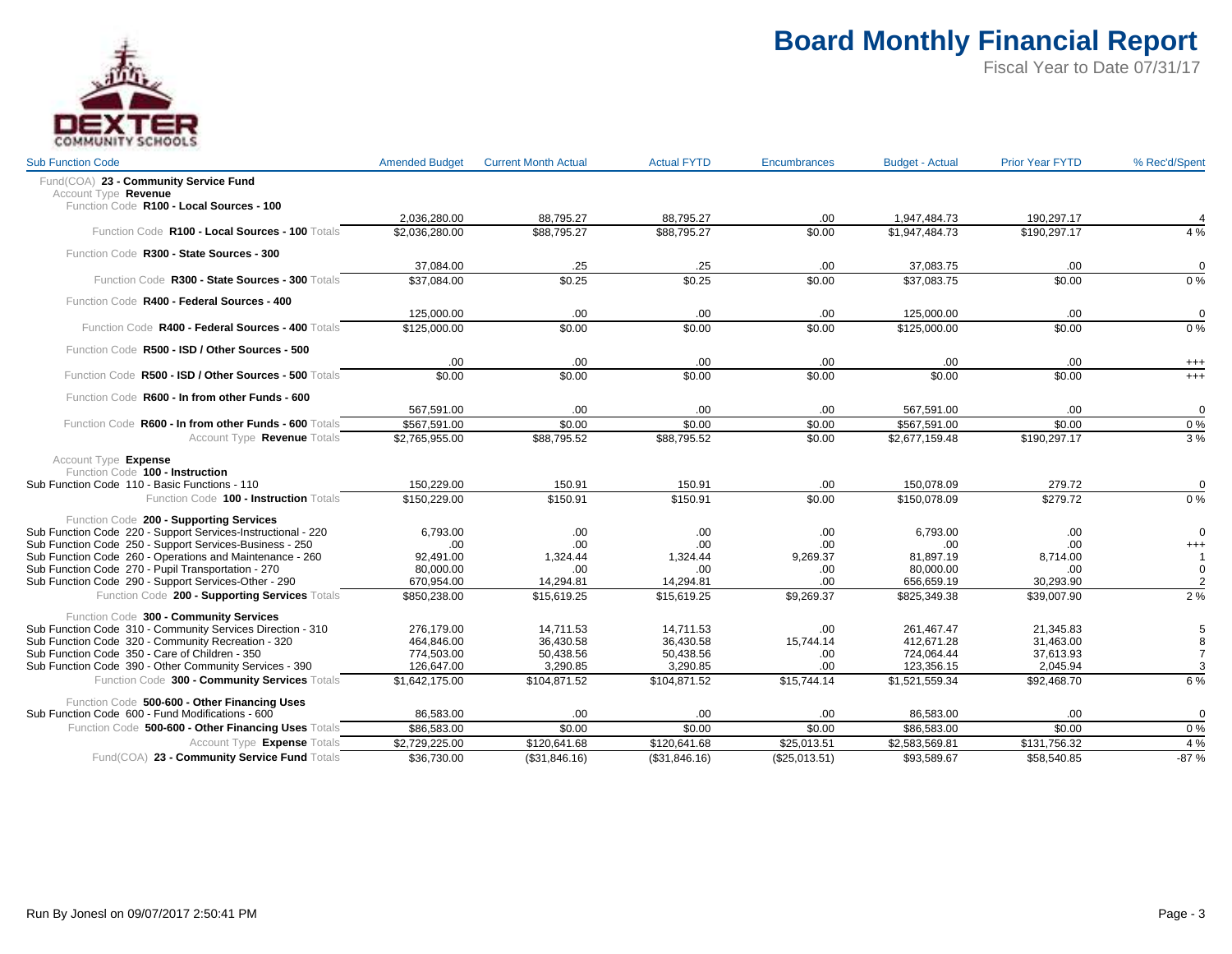

| <b>Sub Function Code</b>                                                                             | <b>Amended Budget</b> | <b>Current Month Actual</b> | <b>Actual FYTD</b> | Encumbrances   | <b>Budget - Actual</b> | <b>Prior Year FYTD</b> | % Rec'd/Spent |
|------------------------------------------------------------------------------------------------------|-----------------------|-----------------------------|--------------------|----------------|------------------------|------------------------|---------------|
| Fund(COA) 25 - School Lunch Fund<br>Account Type Revenue<br>Function Code R100 - Local Sources - 100 |                       |                             |                    |                |                        |                        |               |
|                                                                                                      | 1.137.017.00          | 289.40                      | 289.40             | .00            | 1.136.727.60           | 22.59                  |               |
| Function Code R100 - Local Sources - 100 Totals                                                      | \$1,137,017.00        | \$289.40                    | \$289.40           | \$0.00         | \$1,136,727.60         | \$22.59                | 0%            |
| Function Code R300 - State Sources - 300                                                             |                       |                             |                    |                |                        |                        |               |
|                                                                                                      | 55.105.00             | .00                         | .00.               | .00            | 55,105.00              | .00.                   | $\Omega$      |
| Function Code R300 - State Sources - 300 Totals                                                      | \$55,105.00           | \$0.00                      | \$0.00             | \$0.00         | \$55,105.00            | \$0.00                 | $0\%$         |
| Function Code R400 - Federal Sources - 400                                                           |                       |                             |                    |                |                        |                        |               |
|                                                                                                      | 292.005.00            | .00                         | .00.               | .00            | 292.005.00             | .00                    | $\Omega$      |
| Function Code R400 - Federal Sources - 400 Totals                                                    | \$292,005.00          | \$0.00                      | \$0.00             | \$0.00         | \$292,005.00           | \$0.00                 | 0%            |
| Function Code R500 - ISD / Other Sources - 500                                                       |                       |                             |                    |                |                        |                        |               |
|                                                                                                      | 106.090.00            | .00                         | .00.               | .00            | 106.090.00             | .00                    |               |
| Function Code R500 - ISD / Other Sources - 500 Totals                                                | \$106.090.00          | \$0.00                      | \$0.00             | \$0.00         | \$106.090.00           | \$0.00                 | 0%            |
| Account Type Revenue Totals                                                                          | \$1.590.217.00        | \$289.40                    | \$289.40           | \$0.00         | \$1,589,927.60         | \$22.59                | 0%            |
| Account Type Expense                                                                                 |                       |                             |                    |                |                        |                        |               |
| Function Code 200 - Supporting Services                                                              |                       |                             |                    |                |                        |                        |               |
| Sub Function Code 210 - Support Services-Pupil - 210                                                 | .00                   | .00                         | .00                | .00            | .00                    | .00                    | $^{+++}$      |
| Sub Function Code 260 - Operations and Maintenance - 260                                             | 2,390.00              | 1.414.88                    | 1,414.88           | .00            | 975.12                 | 1,339.61               | 59            |
| Sub Function Code 290 - Support Services-Other - 290                                                 | 1,422,838.00          | 18.122.13                   | 18.122.13          | 389,555.57     | 1.015.160.30           | 23.323.99              |               |
| Function Code 200 - Supporting Services Totals                                                       | \$1,425,228.00        | \$19,537.01                 | \$19,537.01        | \$389,555.57   | \$1,016,135.42         | \$24,663.60            | 1 %           |
| Function Code 500-600 - Other Financing Uses                                                         |                       |                             |                    |                |                        |                        |               |
| Sub Function Code 600 - Fund Modifications - 600                                                     | 142.523.00            | .00.                        | .00                | .00            | 142.523.00             | .00                    | $\Omega$      |
| Function Code 500-600 - Other Financing Uses Totals                                                  | \$142,523.00          | \$0.00                      | \$0.00             | \$0.00         | \$142,523.00           | \$0.00                 | 0%            |
| Account Type <b>Expense</b> Totals                                                                   | \$1.567.751.00        | \$19,537.01                 | \$19,537.01        | \$389,555.57   | \$1,158,658.42         | \$24.663.60            | 1%            |
| Fund(COA) 25 - School Lunch Fund Totals                                                              | \$22,466.00           | (\$19,247.61)               | (\$19,247.61)      | (\$389,555.57) | \$431,269.18           | (\$24,641.01)          | $-86%$        |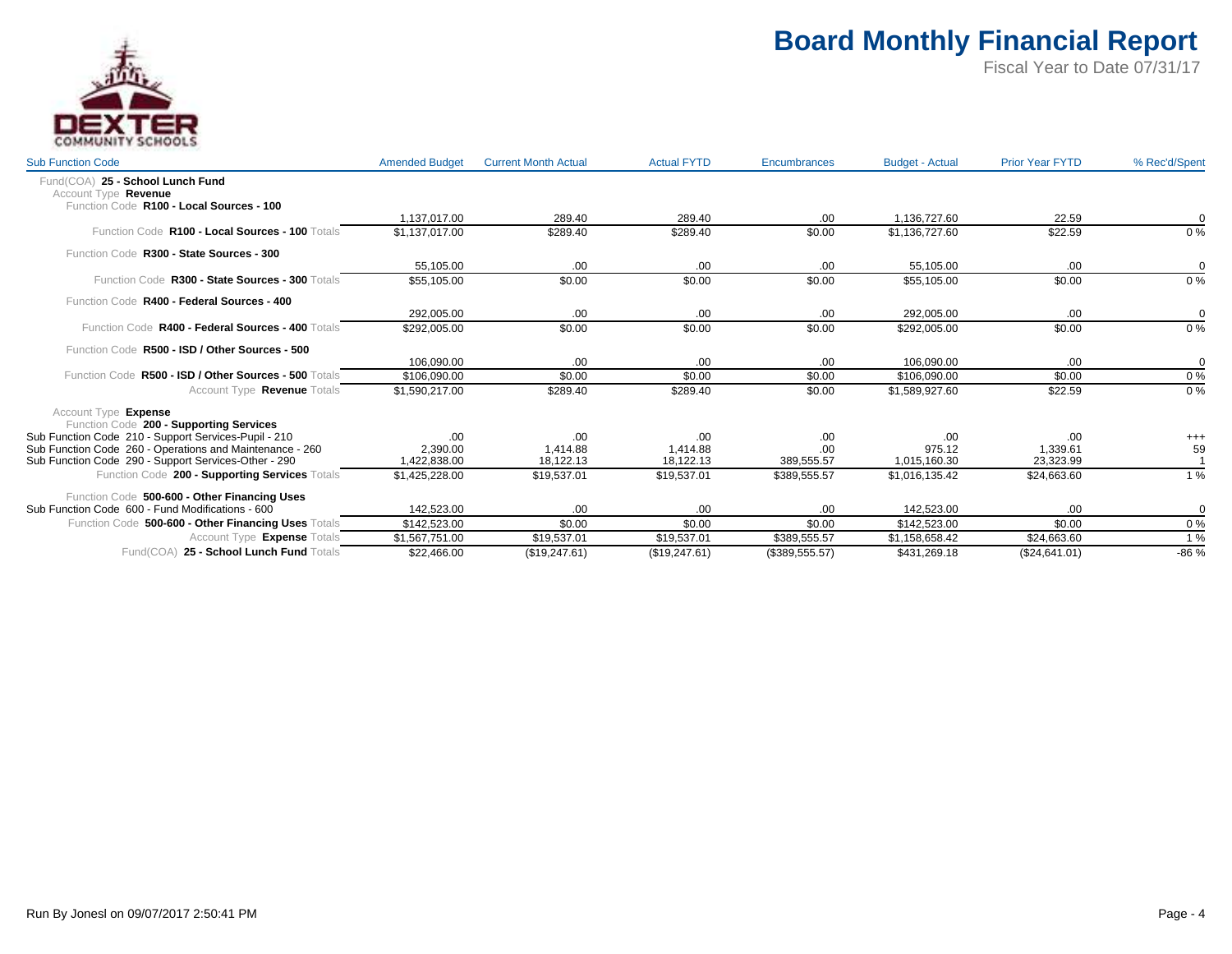

| <b>Sub Function Code</b>                                                                                   | <b>Amended Budget</b> | <b>Current Month Actual</b> | <b>Actual FYTD</b> | Encumbrances | <b>Budget - Actual</b> | <b>Prior Year FYTD</b> | % Rec'd/Spent |
|------------------------------------------------------------------------------------------------------------|-----------------------|-----------------------------|--------------------|--------------|------------------------|------------------------|---------------|
| 30 - Debt Retirement Fund<br>Fund(COA)<br>Account Type Revenue<br>Function Code R100 - Local Sources - 100 |                       |                             |                    |              |                        |                        |               |
|                                                                                                            | 10,423,583.00         | 1.330.27                    | 1.330.27           | .00          | 10,422,252.73          | 34.70                  |               |
| Function Code R100 - Local Sources - 100 Totals                                                            | \$10,423,583.00       | \$1,330.27                  | \$1,330.27         | \$0.00       | \$10,422,252.73        | \$34.70                | $0\%$         |
| Function Code R500 - ISD / Other Sources - 500                                                             |                       |                             |                    |              |                        |                        |               |
|                                                                                                            | .00                   | .00                         | .00                | .00          | .00                    | .00                    | $^{+++}$      |
| R500 - ISD / Other Sources - 500 Totals<br><b>Function Code</b>                                            | \$0.00                | \$0.00                      | \$0.00             | \$0.00       | \$0.00                 | \$0.00                 | $^{+++}$      |
| Function Code R600 - In from other Funds - 600                                                             |                       |                             |                    |              |                        |                        |               |
|                                                                                                            | .00                   | .00                         | .00                | .00          | .00                    | .00                    | $^{+++}$      |
| Function Code R600 - In from other Funds - 600 Totals                                                      | \$0.00                | \$0.00                      | \$0.00             | \$0.00       | \$0.00                 | \$0.00                 | $^{+++}$      |
| Account Type Revenue Totals                                                                                | \$10,423,583.00       | \$1,330.27                  | \$1,330.27         | \$0.00       | \$10,422,252.73        | \$34.70                | 0%            |
| Account Type Expense<br>Function Code 200 - Supporting Services                                            |                       |                             |                    |              |                        |                        |               |
| Sub Function Code 250 - Support Services-Business - 250                                                    | 51,000.00             | 1,149.11                    | 1,149.11           | .00          | 49,850.89              | .00                    |               |
| Function Code 200 - Supporting Services Totals                                                             | \$51,000.00           | \$1,149.11                  | \$1,149.11         | \$0.00       | \$49,850.89            | \$0.00                 | 2%            |
| Function Code 500-600 - Other Financing Uses                                                               |                       |                             |                    |              |                        |                        |               |
| Sub Function Code 500 - Debt Service - 500                                                                 | 10,372,583.00         | .00                         | .00                | .00          | 10,372,583.00          | .00.                   |               |
| Function Code 500-600 - Other Financing Uses Totals                                                        | \$10,372,583.00       | \$0.00                      | \$0.00             | \$0.00       | \$10,372,583.00        | \$0.00                 | 0%            |
| Account Type Expense Totals                                                                                | \$10,423,583.00       | \$1,149.11                  | \$1,149.11         | \$0.00       | \$10,422,433.89        | \$0.00                 | $0\%$         |
| 30 - Debt Retirement Fund Totals<br>Fund(COA)                                                              | \$0.00                | \$181.16                    | \$181.16           | \$0.00       | (\$181.16)             | \$34.70                | $^{+++}$      |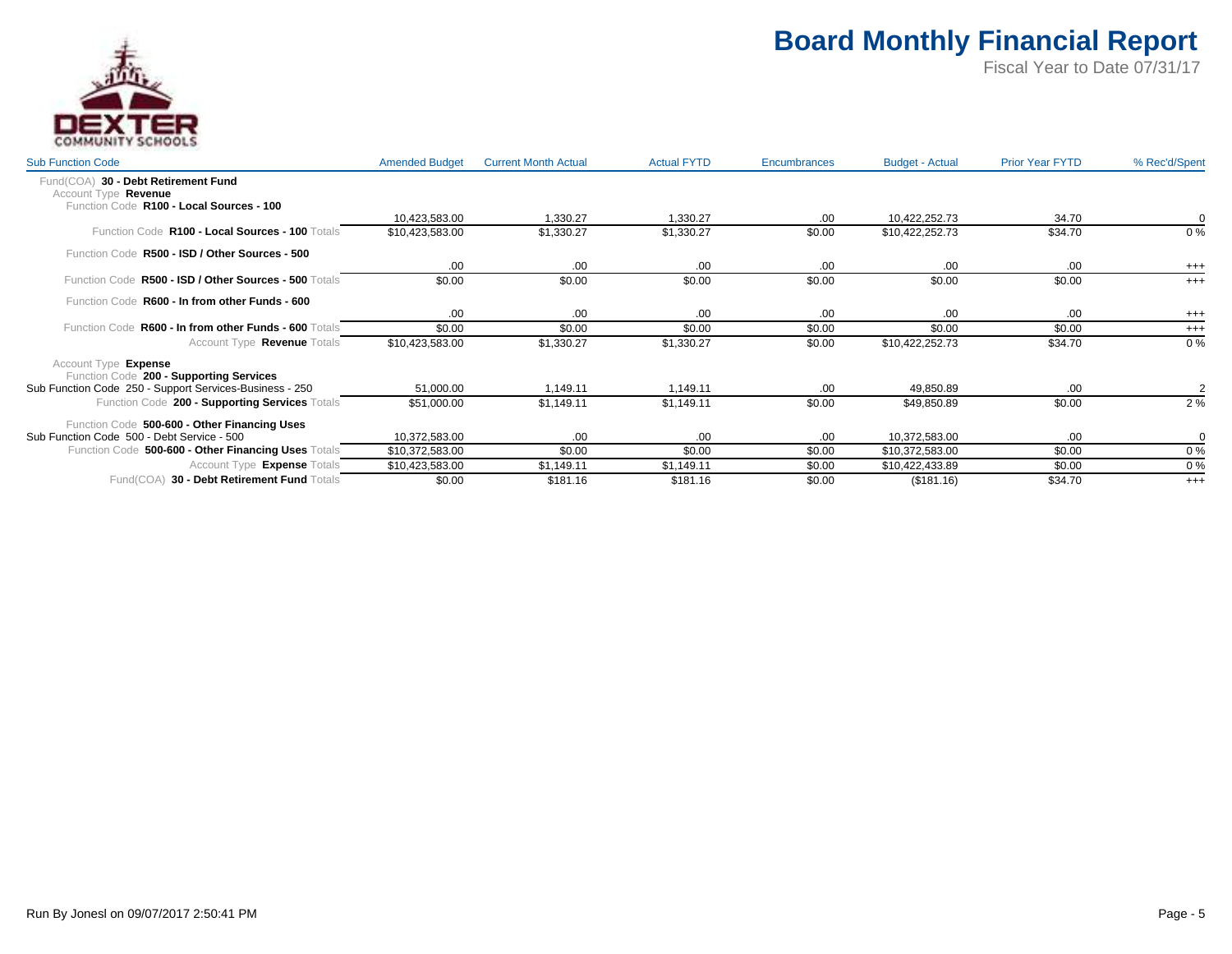

| <b>Sub Function Code</b>                                          | <b>Amended Budget</b> | <b>Current Month Actual</b> | <b>Actual FYTD</b> | <b>Encumbrances</b> | <b>Budget - Actual</b> | <b>Prior Year FYTD</b> | % Rec'd/Spent |
|-------------------------------------------------------------------|-----------------------|-----------------------------|--------------------|---------------------|------------------------|------------------------|---------------|
| Fund(COA) 48 - 2008 Capital Projects Fund<br>Account Type Revenue |                       |                             |                    |                     |                        |                        |               |
| Function Code R100 - Local Sources - 100                          | 2.463.606.00          | 1.389.22                    | 1.389.22           | .00                 | 2.462.216.78           | 1.012.35               |               |
| Function Code R100 - Local Sources - 100 Totals                   | \$2,463,606.00        | \$1,389.22                  | \$1,389.22         | \$0.00              | \$2,462,216.78         | \$1,012.35             | $0\%$         |
| Function Code R500 - ISD / Other Sources - 500                    |                       |                             |                    |                     |                        |                        |               |
|                                                                   | 47.890.000.00         | .00.                        | .00                | .00                 | 47.890.000.00          | .00.                   | $\mathbf 0$   |
| Function Code R500 - ISD / Other Sources - 500 Totals             | \$47,890,000.00       | \$0.00                      | \$0.00             | \$0.00              | \$47,890,000.00        | \$0.00                 | 0%            |
| Account Type Revenue Totals                                       | \$50,353,606.00       | \$1,389.22                  | \$1,389.22         | \$0.00              | \$50,352,216.78        | \$1,012.35             | 0%            |
| Account Type Expense<br>Function Code 200 - Supporting Services   |                       |                             |                    |                     |                        |                        |               |
| Sub Function Code 250 - Support Services-Business - 250           | 441.844.00            | .00                         | .00                | .00                 | 441,844.00             | .00                    |               |
| Sub Function Code 260 - Operations and Maintenance - 260          | .00                   | .00                         | .00                | .00                 | .00                    | .00                    | $^{+++}$      |
| Sub Function Code 270 - Pupil Transportation - 270                | 6.162.000.00          | .00                         | .00                | .00                 | 6.162.000.00           | .00                    | $\Omega$      |
| Sub Function Code 280 - Support Services-Central - 280            | 10,219,490.00         | .00.                        | .00                | .00                 | 10,219,490.00          | .00                    |               |
| Function Code 200 - Supporting Services Totals                    | \$16,823,334.00       | \$0.00                      | \$0.00             | \$0.00              | \$16,823,334.00        | \$0.00                 | 0%            |
| Function Code 400 - Government Agencies & Prior Period            |                       |                             |                    |                     |                        |                        |               |
| Sub Function Code 400 - Other Government Agencies - 400           | 33,254,447.00         | 24,068.00                   | 24,068.00          | 239.40              | 33,230,139.60          | .00                    | $\Omega$      |
| Function Code 400 - Government Agencies & Prior Period<br>Totals  | \$33.254.447.00       | \$24,068.00                 | \$24,068.00        | \$239.40            | \$33,230,139.60        | \$0.00                 | 0%            |
| Function Code 500-600 - Other Financing Uses                      |                       |                             |                    |                     |                        |                        |               |
| Sub Function Code 500 - Debt Service - 500                        | 275,825.00            | .00                         | .00                | .00                 | 275.825.00             | .00                    |               |
| Function Code 500-600 - Other Financing Uses Totals               | \$275.825.00          | \$0.00                      | \$0.00             | \$0.00              | \$275,825,00           | \$0.00                 | $0\%$         |
| Account Type Expense Totals                                       | \$50,353,606.00       | \$24,068.00                 | \$24,068.00        | \$239.40            | \$50,329,298.60        | \$0.00                 | 0%            |
| 48 - 2008 Capital Projects Fund Totals<br>Fund(COA)               | \$0.00                | (\$22,678.78)               | (\$22,678.78)      | (S239.40)           | \$22,918.18            | \$1,012.35             | $^{+++}$      |
| <b>Grand Totals</b>                                               | (\$345,925.00)        | (\$647,531.11)              | (\$647,531.11)     | (\$935,465.58)      | \$1,237,071.69         | (\$564,711.15)         | 187%          |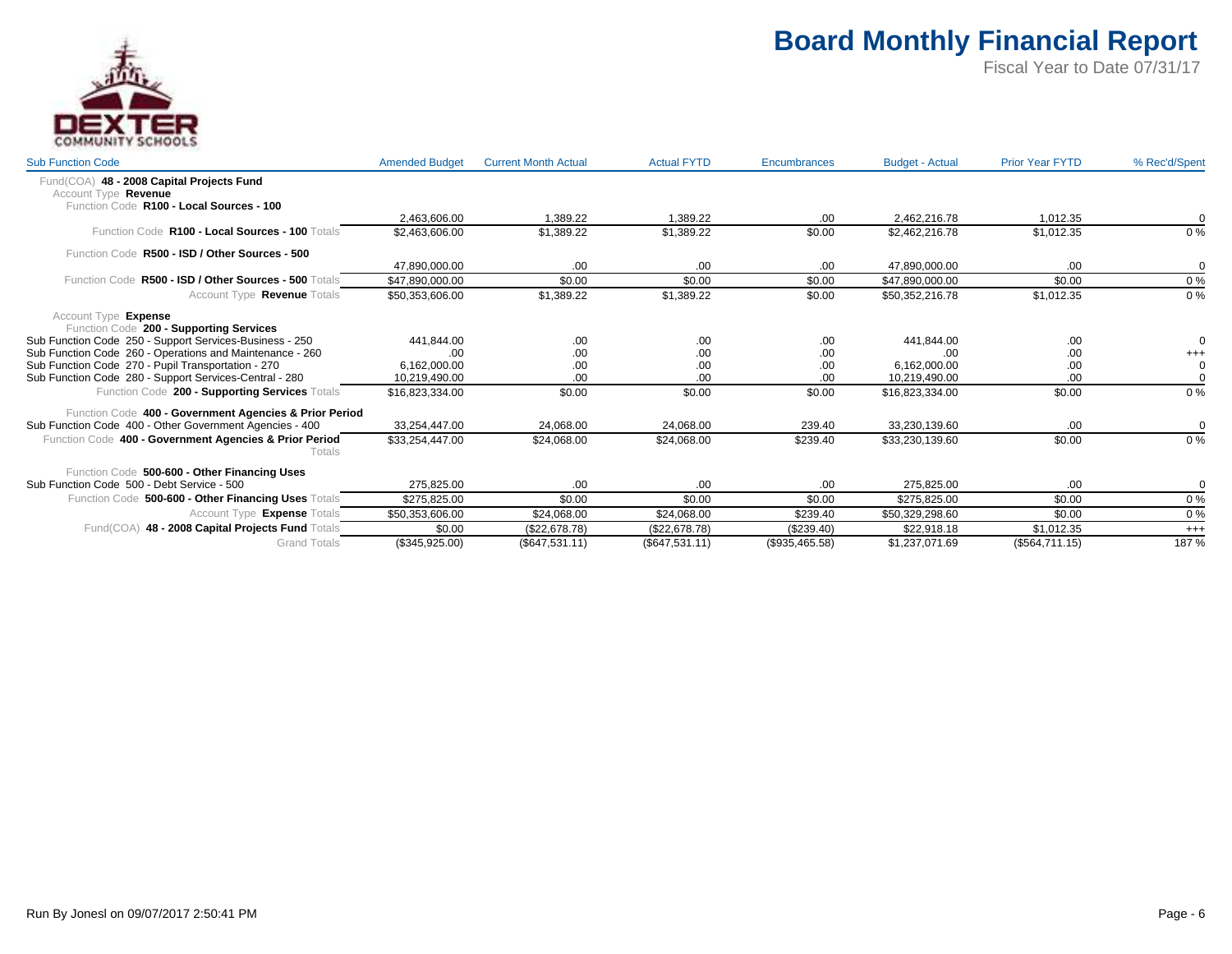

| <b>Sub Function Code</b>                                                                                       | <b>Amended Budget</b>            | <b>Current Month Actual</b> | <b>Actual FYTD</b>     | <b>Encumbrances</b>     | <b>Budget - Actual</b>           | <b>Prior Year FYTD</b>  | % Rec'd/Spent        |
|----------------------------------------------------------------------------------------------------------------|----------------------------------|-----------------------------|------------------------|-------------------------|----------------------------------|-------------------------|----------------------|
| Fund(COA) 11 - General Fund<br>Account Type Revenue<br>Function Code R100 - Local Sources - 100                |                                  |                             |                        |                         |                                  |                         |                      |
|                                                                                                                | 5,119,639.00                     | 25,682.03                   | 117,180.06             | .00                     | 5,002,458.94                     | 59,376.44               |                      |
| Function Code R100 - Local Sources - 100 Totals                                                                | \$5,119,639.00                   | \$25,682.03                 | \$117,180.06           | \$0.00                  | \$5,002,458.94                   | \$59,376.44             | 2%                   |
| Function Code R200 - Non-Education Sources - 200                                                               | 3,781.00                         | .00                         | .00                    | .00                     | 3,781.00                         | .00                     |                      |
| Function Code R200 - Non-Education Sources - 200 Totals                                                        | \$3.781.00                       | \$0.00                      | \$0.00                 | \$0.00                  | \$3.781.00                       | \$0.00                  | $\overline{0\%}$     |
| Function Code R300 - State Sources - 300                                                                       |                                  |                             |                        |                         |                                  |                         |                      |
| Function Code R300 - State Sources - 300 Totals                                                                | 28,951,443.00<br>\$28,951,443.00 | 3,540.57<br>\$3,540.57      | 3,540.57<br>\$3,540.57 | .00.<br>\$0.00          | 28,947,902.43<br>\$28,947,902.43 | (4.05)<br>(\$4.05)      | 0%                   |
| Function Code R400 - Federal Sources - 400                                                                     |                                  |                             |                        |                         |                                  |                         |                      |
|                                                                                                                | 869,529.00                       | .00                         | .00                    | .00                     | 869,529.00                       | .00                     | $\Omega$             |
| Function Code R400 - Federal Sources - 400 Totals                                                              | \$869,529.00                     | \$0.00                      | \$0.00                 | \$0.00                  | \$869,529.00                     | \$0.00                  | 0%                   |
| Function Code R500 - ISD / Other Sources - 500                                                                 |                                  |                             |                        |                         |                                  |                         |                      |
|                                                                                                                | 4,209,505.00                     | 2,074.33                    | 3,574.33               | .00                     | 4,205,930.67                     | 18.41                   | $\Omega$             |
| Function Code R500 - ISD / Other Sources - 500 Totals                                                          | \$4,209,505.00                   | \$2,074.33                  | \$3,574.33             | \$0.00                  | \$4,205,930.67                   | \$18.41                 | 0%                   |
| Function Code R600 - In from other Funds - 600                                                                 |                                  |                             |                        |                         |                                  |                         |                      |
|                                                                                                                | 229,106.00                       | .00                         | .00                    | .00                     | 229,106.00                       | .00                     | $\Omega$             |
| Function Code R600 - In from other Funds - 600 Totals                                                          | \$229,106.00                     | \$0.00                      | \$0.00                 | \$0.00                  | \$229,106.00                     | \$0.00                  | 0%                   |
| Account Type Revenue Totals                                                                                    | \$39,383,003.00                  | \$31,296.93                 | \$124,294.96           | \$0.00                  | \$39,258,708.04                  | \$59,390.80             | 0%                   |
| Account Type Expense                                                                                           |                                  |                             |                        |                         |                                  |                         |                      |
| Function Code 100 - Instruction<br>Sub Function Code 110 - Basic Functions - 110                               | 19,563,445.00                    | 25,581.94                   | 95,846.00              | 87,735.17               | 19,379,863.83                    | 122,100.03              | $\mathbf 0$          |
| Sub Function Code 120 - Added Needs - 120                                                                      | 4,040,415.00                     | 13,102.76                   | 14,913.42              | .00                     | 4,025,501.58                     | 9,481.88                | $\Omega$             |
| Function Code 100 - Instruction Totals                                                                         | \$23,603,860.00                  | \$38,684.70                 | \$110,759.42           | \$87,735.17             | \$23,405,365.41                  | \$131,581.91            | 0%                   |
| Function Code 200 - Supporting Services                                                                        |                                  |                             |                        |                         |                                  |                         |                      |
| Sub Function Code 210 - Support Services-Pupil - 210                                                           | 4.256.589.00                     | 13.625.18                   | 21.904.94              | 118.265.00              | 4.116.419.06                     | 11.529.19               |                      |
| Sub Function Code 220 - Support Services-Instructional - 220                                                   | 2,056,907.00                     | 69,814.84                   | 183,720.37             | 31,348.71               | 1,841,837.92                     | 182,628.87              | 9                    |
| Sub Function Code 230 - Support Services-Administration - 230                                                  | 777,838.00                       | 44,814.91                   | 90,045.30              | .00                     | 687,792.70                       | 105,471.42              | 12                   |
| Sub Function Code 240 - Support Services-School Admin - 240                                                    | 2,282,775.00                     | 114,046.83                  | 224,046.59             | 10.04                   | 2,058,718.37                     | 216,469.58              | 10                   |
| Sub Function Code 250 - Support Services-Business - 250                                                        | 678,381.00                       | 36,489.03                   | 82,640.61              | .00                     | 595,740.39                       | 84,942.15               | 12                   |
| Sub Function Code 260 - Operations and Maintenance - 260<br>Sub Function Code 270 - Pupil Transportation - 270 | 3,513,190.00                     | 315,160.41                  | 483,560.85             | 424,374.26<br>39,931.17 | 2,605,254.89                     | 500,192.46              | 14<br>6              |
| Sub Function Code 280 - Support Services-Central - 280                                                         | 1,559,771.00<br>284,456.00       | 29,315.32<br>19,260.08      | 99,315.35<br>47,693.91 | .00                     | 1,420,524.48<br>236,762.09       | 102,933.17<br>23,561.83 | 17                   |
| Function Code 200 - Supporting Services Totals                                                                 | \$15,409,907.00                  | \$642,526.60                | \$1,232,927.92         | \$613,929.18            | \$13,563,049.90                  | \$1,227,728.67          | 8%                   |
|                                                                                                                |                                  |                             |                        |                         |                                  |                         |                      |
| Function Code 300 - Community Services                                                                         |                                  |                             |                        |                         |                                  |                         |                      |
| Sub Function Code 320 - Community Recreation - 320<br>Sub Function Code 330 - Community Activities - 330       | 206,766.00<br>.00.               | 31,200.58<br>.00            | 35,662.29<br>.00       | 38,001.08<br>.00        | 133,102.63<br>.00.               | .00<br>.00              | 17                   |
| Sub Function Code 350 - Care of Children - 350                                                                 | .00.                             | .00                         | .00                    | .00                     | .00                              | .00                     | $^{+++}$<br>$^{+++}$ |
| Sub Function Code 370 - Non Public School Pupils - 370                                                         | .00.                             | .00                         | .00                    | .00                     | .00.                             | .00                     | $^{+++}$             |
| Sub Function Code 390 - Other Community Services - 390                                                         | .00                              | .00                         | .00                    | .00                     | .00                              | .00                     | $^{+++}$             |
| Function Code 300 - Community Services Totals                                                                  | \$206,766.00                     | \$31,200.58                 | \$35,662.29            | \$38,001.08             | \$133,102.63                     | \$0.00                  | 17%                  |
| Function Code 400 - Government Agencies & Prior Period                                                         |                                  |                             |                        |                         |                                  |                         |                      |
| Sub Function Code 400 - Other Government Agencies - 400                                                        | .00.                             | .00                         | .00                    | .00                     | .00.                             | .00                     | $^{++}$              |
| Function Code 400 - Government Agencies & Prior Period<br>Totals                                               | \$0.00                           | \$0.00                      | \$0.00                 | \$0.00                  | \$0.00                           | \$0.00                  | $^{+++}$             |
| Function Code 500-600 - Other Financing Uses                                                                   |                                  |                             |                        |                         |                                  |                         |                      |
| Sub Function Code 600 - Fund Modifications - 600                                                               | 567,591.00                       | .00                         | .00                    | .00                     | 567,591.00                       | .00                     | $\Omega$             |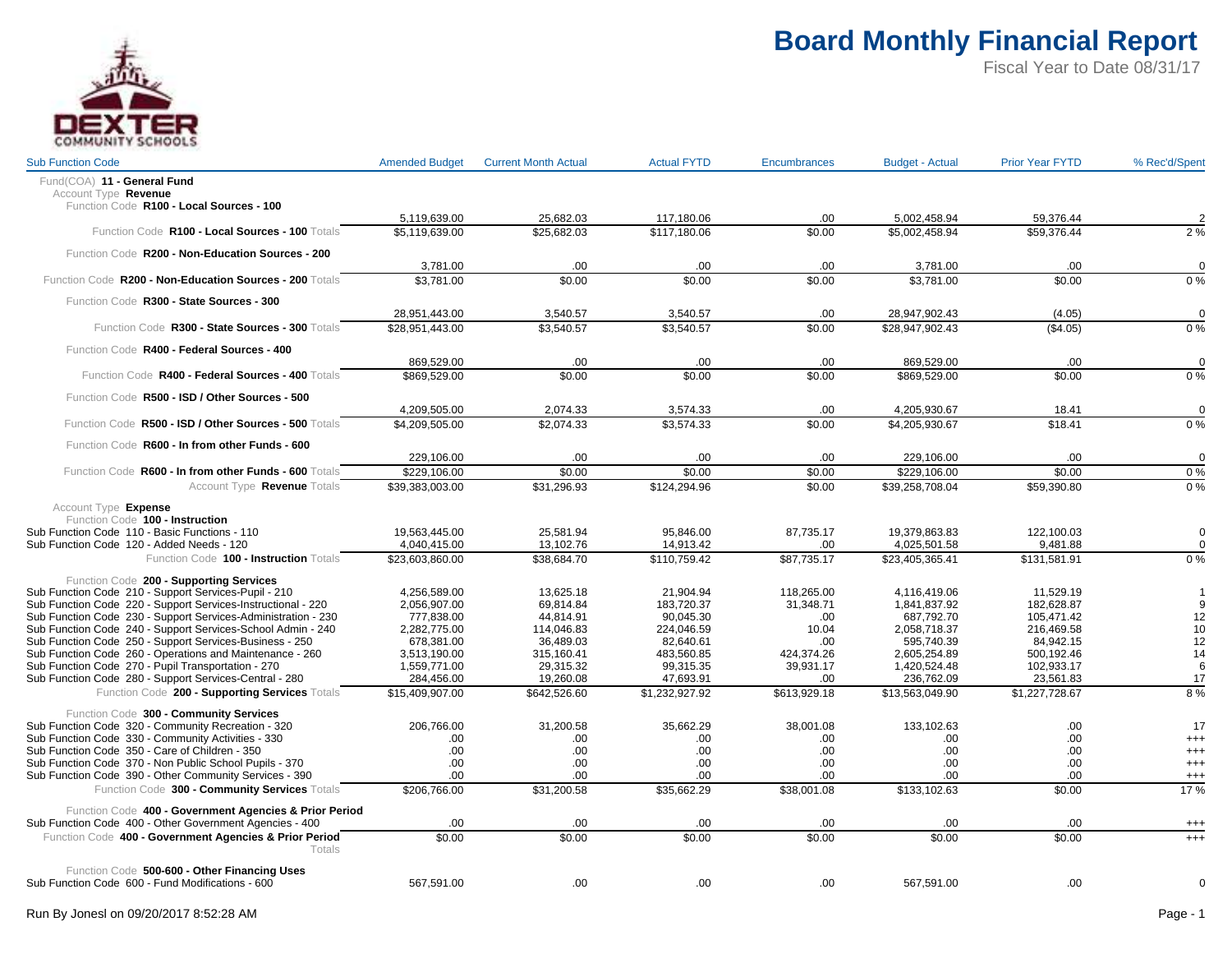

| <b>Sub Function Code</b>         | <b>Amended Budget</b> | <b>Current Month Actual</b> | <b>Actual FYTD</b> | Encumbrances   | <b>Budget - Actual</b> | <b>Prior Year FYTD</b> | % Rec'd/Spent |
|----------------------------------|-----------------------|-----------------------------|--------------------|----------------|------------------------|------------------------|---------------|
| 500-600 - Other Financing Uses ⊺ | \$567.591.00          | \$0.00                      | \$0.00             | \$0.00         | \$567.591.00           | \$0.00                 | $0\%$         |
| <b>Expense</b>                   | \$39,788,124.00       | \$712.411.88                | \$1.379.349.63     | \$739,665.43   | \$37,669,108.94        | \$1.359.310.58         | 3%            |
| 11 - General Fund                | (\$405, 121.00)       | (\$681, 114.95)             | (\$1,255,054.67)   | (\$739,665.43) | \$1,589,599.10         | (\$1,299,919.78)       | 310 %         |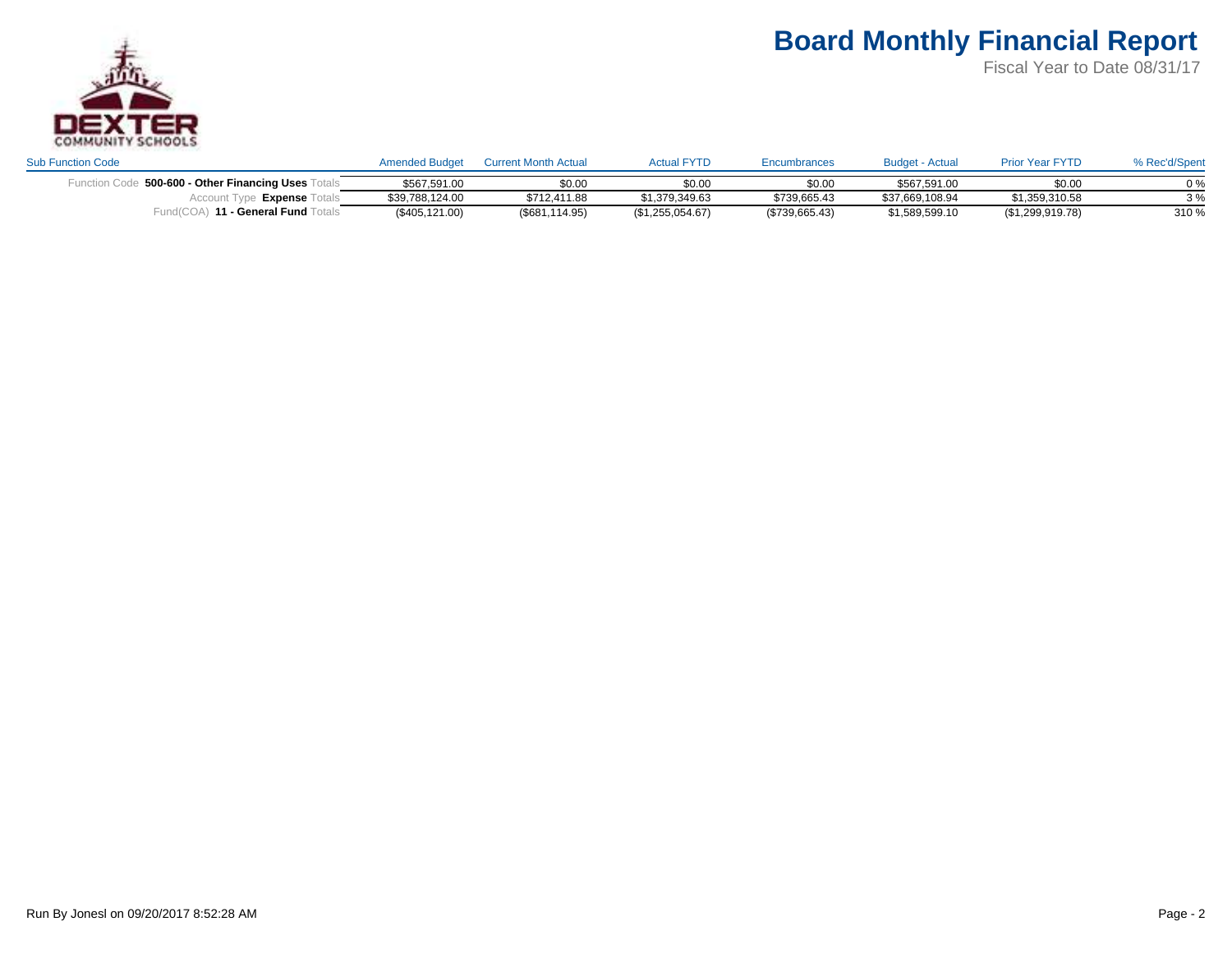

| <b>Sub Function Code</b>                                                         | <b>Amended Budget</b> | <b>Current Month Actual</b> | <b>Actual FYTD</b> | Encumbrances  | <b>Budget - Actual</b> | <b>Prior Year FYTD</b> | % Rec'd/Spent  |
|----------------------------------------------------------------------------------|-----------------------|-----------------------------|--------------------|---------------|------------------------|------------------------|----------------|
| Fund(COA) 23 - Community Service Fund                                            |                       |                             |                    |               |                        |                        |                |
| Account Type Revenue                                                             |                       |                             |                    |               |                        |                        |                |
| Function Code R100 - Local Sources - 100                                         |                       |                             |                    |               |                        |                        |                |
|                                                                                  | 2,036,280.00          | 244,230.18                  | 333,025.45         | .00           | 1,703,254.55           | 433,619.90             | 16             |
| Function Code R100 - Local Sources - 100 Totals                                  | \$2,036,280.00        | \$244,230.18                | \$333,025.45       | \$0.00        | \$1,703,254.55         | \$433,619.90           | 16 %           |
| Function Code R300 - State Sources - 300                                         |                       |                             |                    |               |                        |                        |                |
|                                                                                  | 37,084.00             | .00.                        | .25                | .00           | 37,083.75              | .25                    | $\Omega$       |
| Function Code R300 - State Sources - 300 Totals                                  | \$37,084.00           | \$0.00                      | \$0.25             | \$0.00        | \$37,083.75            | \$0.25                 | 0%             |
| Function Code R400 - Federal Sources - 400                                       |                       |                             |                    |               |                        |                        |                |
|                                                                                  | 125,000.00            | .00.                        | .00                | .00           | 125,000.00             | .00                    | $\Omega$       |
| Function Code R400 - Federal Sources - 400 Totals                                | \$125,000.00          | \$0.00                      | \$0.00             | \$0.00        | \$125,000.00           | \$0.00                 | $0\%$          |
| Function Code R500 - ISD / Other Sources - 500                                   |                       |                             |                    |               |                        |                        |                |
|                                                                                  | .00.                  | .00                         | .00                | .00           | .00                    | .00                    | $^{+++}$       |
| Function Code R500 - ISD / Other Sources - 500 Totals                            | \$0.00                | \$0.00                      | \$0.00             | \$0.00        | \$0.00                 | \$0.00                 | $^{+++}$       |
|                                                                                  |                       |                             |                    |               |                        |                        |                |
| Function Code R600 - In from other Funds - 600                                   | 567,591.00            | .00.                        | .00                | .00           | 567,591.00             | .00                    | $\overline{0}$ |
| Function Code R600 - In from other Funds - 600 Totals                            | \$567,591.00          | \$0.00                      | \$0.00             | \$0.00        | \$567,591.00           | \$0.00                 | 0%             |
| Account Type Revenue Totals                                                      | \$2,765,955.00        | \$244,230.18                | \$333,025.70       | \$0.00        | \$2,432,929.30         | \$433,620.15           | 12%            |
|                                                                                  |                       |                             |                    |               |                        |                        |                |
| Account Type Expense                                                             |                       |                             |                    |               |                        |                        |                |
| Function Code 100 - Instruction<br>Sub Function Code 110 - Basic Functions - 110 | 150,229.00            | 33.71                       | 184.62             | 429.20        | 149,615.18             | 581.63                 | $\mathbf 0$    |
| Function Code 100 - Instruction Totals                                           | \$150,229.00          | \$33.71                     | \$184.62           | \$429.20      | \$149,615.18           | \$581.63               | $0\%$          |
|                                                                                  |                       |                             |                    |               |                        |                        |                |
| Function Code 200 - Supporting Services                                          |                       |                             |                    |               |                        |                        |                |
| Sub Function Code 220 - Support Services-Instructional - 220                     | 6,793.00              | .00.                        | .00                | .00           | 6.793.00               | .00                    | $\mathbf 0$    |
| Sub Function Code 250 - Support Services-Business - 250                          | .00                   | .00                         | .00                | .00           | .00.                   | .00                    | $^{+++}$       |
| Sub Function Code 260 - Operations and Maintenance - 260                         | 92.491.00             | 2.056.89                    | 3,381.33           | 10.327.93     | 78.781.74              | 27.147.08              |                |
| Sub Function Code 270 - Pupil Transportation - 270                               | 80,000.00             | .00                         | .00                | .00           | 80,000.00              | .00                    | $\Omega$       |
| Sub Function Code 290 - Support Services-Other - 290                             | 670,954.00            | 25.569.12                   | 39,863.93          | 11,159.57     | 619,930.50             | 125,611.08             |                |
| Function Code 200 - Supporting Services Totals                                   | \$850,238.00          | \$27,626.01                 | \$43,245.26        | \$21,487.50   | \$785,505.24           | \$152,758.16           | 5 %            |
| Function Code 300 - Community Services                                           |                       |                             |                    |               |                        |                        |                |
| Sub Function Code 310 - Community Services Direction - 310                       | 276,179.00            | 10,365.50                   | 25,077.03          | .00           | 251,101.97             | 38,338.94              | 9              |
| Sub Function Code 320 - Community Recreation - 320                               | 464,846.00            | 52,985.77                   | 89,416.35          | 900.00        | 374,529.65             | 74,933.74              | 19             |
| Sub Function Code 350 - Care of Children - 350                                   | 774,503.00            | 42,874.71                   | 93,313.27          | 3,759.17      | 677,430.56             | 118,586.24             | 12             |
| Sub Function Code 390 - Other Community Services - 390                           | 126,647.00            | 468.00                      | 3,758.85           | .00.          | 122,888.15             | 3,618.47               | 3              |
| Function Code 300 - Community Services Totals                                    | \$1,642,175.00        | \$106,693.98                | \$211,565.50       | \$4,659.17    | \$1,425,950.33         | \$235,477.39           | 13%            |
| Function Code 500-600 - Other Financing Uses                                     |                       |                             |                    |               |                        |                        |                |
| Sub Function Code 600 - Fund Modifications - 600                                 | 86,583.00             | .00                         | .00                | .00           | 86,583.00              | .00                    | $\mathbf 0$    |
| Function Code 500-600 - Other Financing Uses Totals                              | \$86,583.00           | \$0.00                      | \$0.00             | \$0.00        | \$86,583.00            | \$0.00                 | 0%             |
| Account Type Expense Totals                                                      | \$2,729,225.00        | \$134,353.70                | \$254,995.38       | \$26,575.87   | \$2,447,653.75         | \$388,817.18           | 9%             |
| Fund(COA) 23 - Community Service Fund Totals                                     | \$36,730.00           | \$109,876.48                | \$78,030.32        | (\$26,575.87) | (\$14,724.45)          | \$44,802.97            | 212 %          |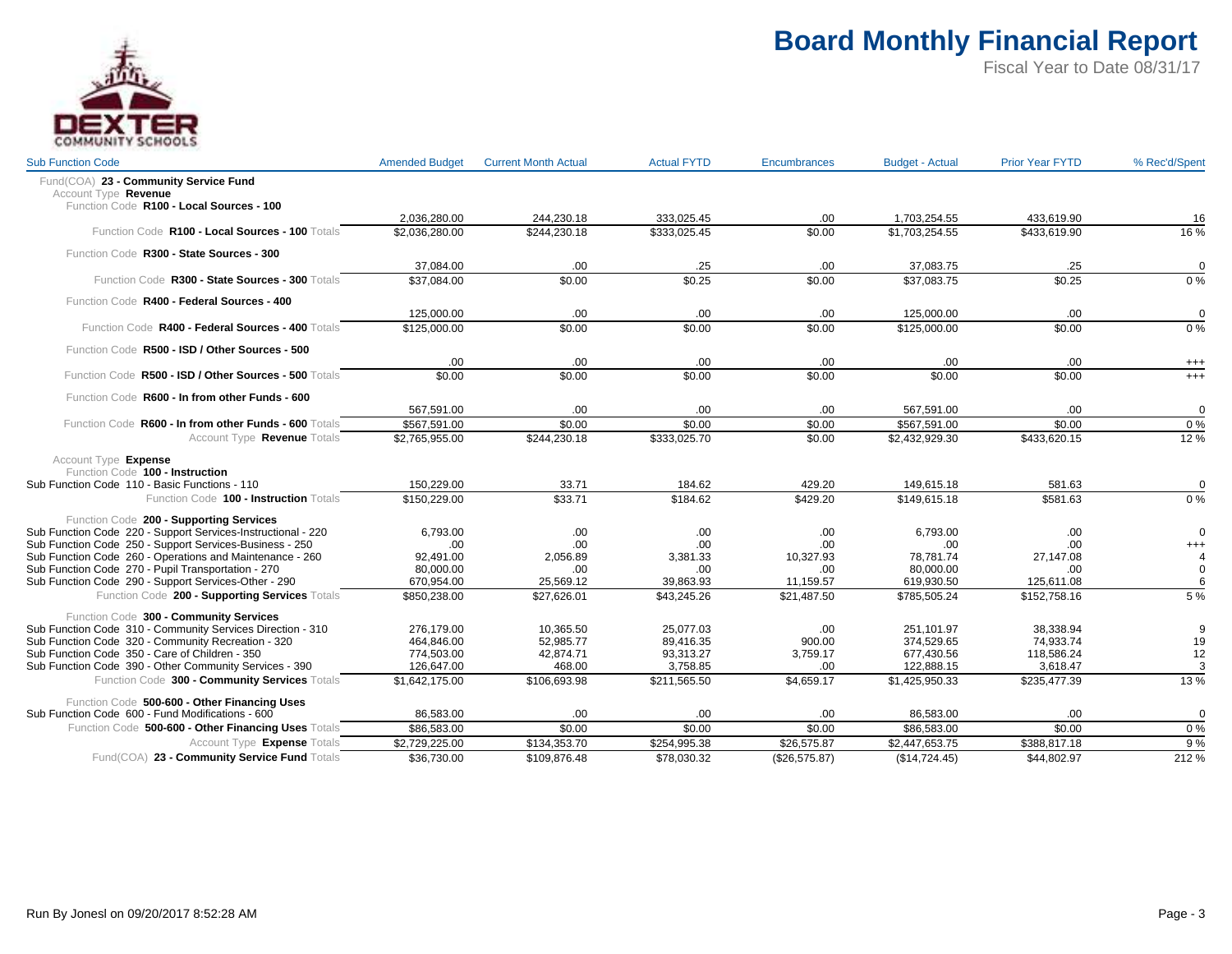

| <b>Sub Function Code</b>                                                                               | <b>Amended Budget</b>          | <b>Current Month Actual</b> | <b>Actual FYTD</b>    | <b>Encumbrances</b>        | <b>Budget - Actual</b>     | <b>Prior Year FYTD</b> | % Rec'd/Spent |
|--------------------------------------------------------------------------------------------------------|--------------------------------|-----------------------------|-----------------------|----------------------------|----------------------------|------------------------|---------------|
| Fund(COA) 25 - School Lunch Fund<br>Account Type Revenue                                               |                                |                             |                       |                            |                            |                        |               |
| Function Code R100 - Local Sources - 100                                                               | 1.137.017.00                   | 5.828.48                    | 6.117.88              | .00                        | 1.130.899.12               | 899.88                 |               |
| Function Code R100 - Local Sources - 100 Totals                                                        | \$1,137,017.00                 | \$5,828.48                  | \$6,117.88            | \$0.00                     | \$1,130,899.12             | \$899.88               | 1%            |
| Function Code R300 - State Sources - 300                                                               |                                |                             |                       |                            |                            |                        |               |
|                                                                                                        | 55.105.00                      | .00.                        | .00.                  | .00.                       | 55.105.00                  | .00                    | $\Omega$      |
| Function Code R300 - State Sources - 300 Totals                                                        | \$55,105.00                    | \$0.00                      | \$0.00                | \$0.00                     | \$55,105.00                | \$0.00                 | 0%            |
| Function Code R400 - Federal Sources - 400                                                             |                                |                             |                       |                            |                            |                        |               |
|                                                                                                        | 292.005.00                     | .00                         | .00.                  | .00.                       | 292.005.00                 | .00                    | $\Omega$      |
| Function Code R400 - Federal Sources - 400 Totals                                                      | \$292,005.00                   | \$0.00                      | \$0.00                | \$0.00                     | \$292,005.00               | \$0.00                 | 0%            |
| Function Code R500 - ISD / Other Sources - 500                                                         |                                |                             |                       |                            |                            |                        |               |
|                                                                                                        | 106.090.00                     | .00                         | .00.                  | .00                        | 106.090.00                 | .00                    | $\mathbf 0$   |
| Function Code R500 - ISD / Other Sources - 500 Totals                                                  | \$106,090.00                   | \$0.00                      | \$0.00                | \$0.00                     | \$106,090.00               | \$0.00                 | 0%            |
| Account Type Revenue Totals                                                                            | \$1,590,217.00                 | \$5,828.48                  | \$6,117.88            | \$0.00                     | \$1,584,099.12             | \$899.88               | 0%            |
| Account Type Expense                                                                                   |                                |                             |                       |                            |                            |                        |               |
| Function Code 200 - Supporting Services                                                                |                                |                             |                       |                            |                            |                        |               |
| Sub Function Code 210 - Support Services-Pupil - 210                                                   | .00                            | .00                         | .00                   | .00                        | .00                        | .00                    | $^{+++}$      |
| Sub Function Code 260 - Operations and Maintenance - 260                                               | 2.390.00                       | .00                         | 1.414.88<br>67.265.27 | .00                        | 975.12                     | 1,339.61<br>50.179.62  | 59            |
| Sub Function Code 290 - Support Services-Other - 290<br>Function Code 200 - Supporting Services Totals | 1,422,838.00<br>\$1,425,228.00 | 49,143.14<br>\$49.143.14    | \$68,680.15           | 407,997.43<br>\$407,997.43 | 947,575.30<br>\$948,550.42 | \$51,519.23            | 5 %           |
|                                                                                                        |                                |                             |                       |                            |                            |                        |               |
| Function Code 500-600 - Other Financing Uses                                                           |                                |                             |                       |                            |                            |                        |               |
| Sub Function Code 600 - Fund Modifications - 600                                                       | 142.523.00                     | .00                         | .00.                  | .00                        | 142.523.00                 | .00                    | $\Omega$      |
| Function Code 500-600 - Other Financing Uses Totals                                                    | \$142,523.00                   | \$0.00                      | \$0.00                | \$0.00                     | \$142,523.00               | \$0.00                 | 0%            |
| Account Type <b>Expense</b> Totals                                                                     | \$1,567,751.00                 | \$49,143.14                 | \$68,680.15           | \$407,997.43               | \$1,091,073.42             | \$51,519.23            | 4 %           |
| Fund(COA) 25 - School Lunch Fund Totals                                                                | \$22,466.00                    | (\$43,314.66)               | (\$62,562.27)         | (\$407,997.43)             | \$493,025.70               | (\$50,619.35)          | $-278%$       |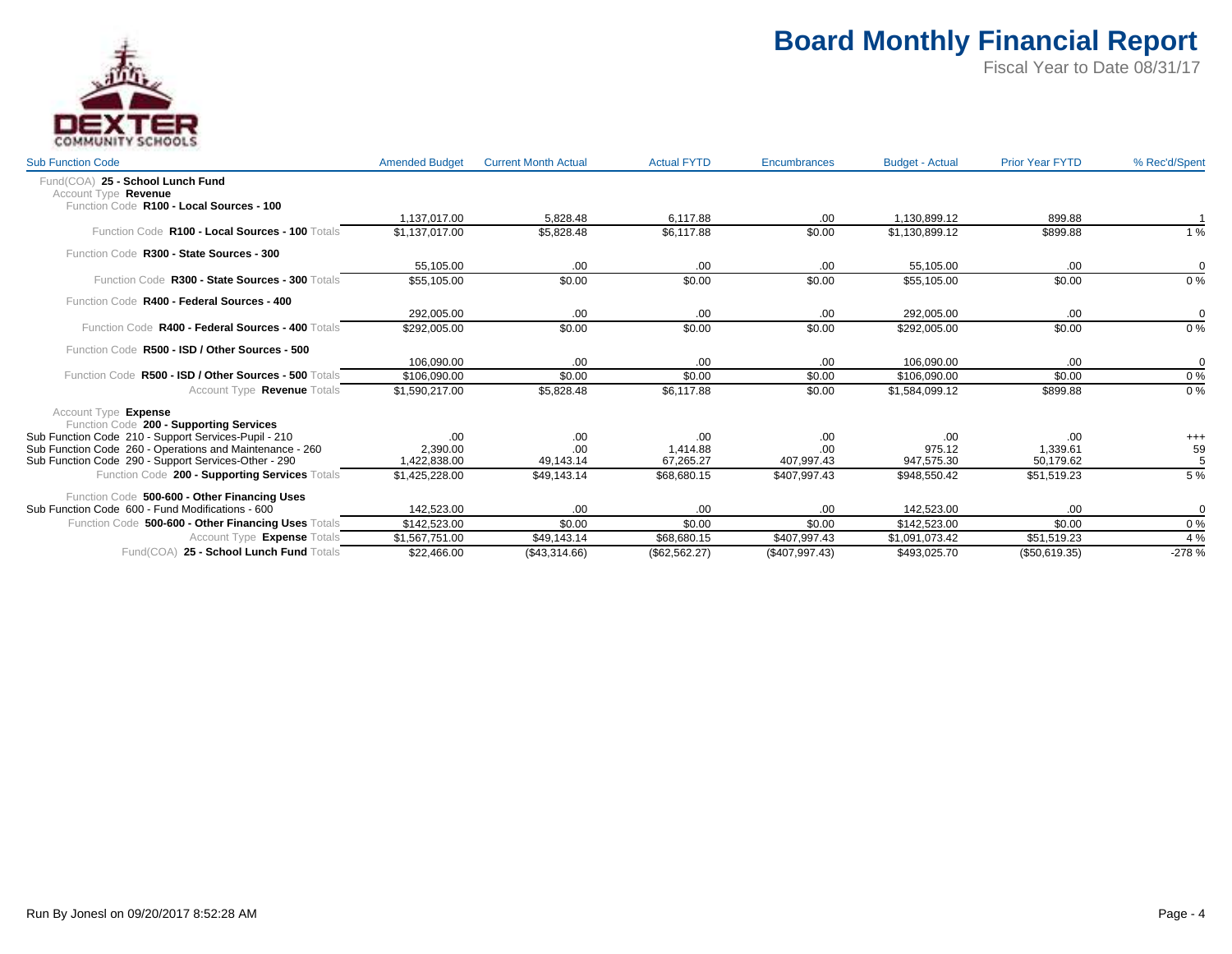

| <b>Sub Function Code</b>                                        | <b>Amended Budget</b> | <b>Current Month Actual</b> | <b>Actual FYTD</b> | <b>Encumbrances</b> | <b>Budget - Actual</b> | <b>Prior Year FYTD</b> | % Rec'd/Spent        |
|-----------------------------------------------------------------|-----------------------|-----------------------------|--------------------|---------------------|------------------------|------------------------|----------------------|
| 30 - Debt Retirement Fund<br>Fund(COA)<br>Account Type Revenue  |                       |                             |                    |                     |                        |                        |                      |
| Function Code R100 - Local Sources - 100                        | 10.423.583.00         | 1,785.60                    | 3.115.87           | .00                 | 10.420.467.13          | 182.55                 | $\Omega$             |
| Function Code R100 - Local Sources - 100 Totals                 | \$10,423,583.00       | \$1,785.60                  | \$3,115.87         | \$0.00              | \$10,420,467.13        | \$182.55               | 0%                   |
| Function Code R300 - State Sources - 300                        |                       |                             |                    |                     |                        |                        |                      |
| Function Code R300 - State Sources - 300 Totals                 | .00<br>\$0.00         | .00<br>\$0.00               | .00<br>\$0.00      | .00<br>\$0.00       | .00<br>\$0.00          | .00<br>\$0.00          | $^{+++}$<br>$^{+++}$ |
| Function Code R500 - ISD / Other Sources - 500                  |                       |                             |                    |                     |                        |                        |                      |
|                                                                 | .00                   | .00                         | .00                | .00                 | .00                    | .00                    | $^{+++}$             |
| Function Code R500 - ISD / Other Sources - 500 Totals           | \$0.00                | \$0.00                      | \$0.00             | \$0.00              | \$0.00                 | \$0.00                 | $^{+++}$             |
| Function Code R600 - In from other Funds - 600                  |                       |                             |                    |                     |                        |                        |                      |
|                                                                 | .00                   | .00                         | .00                | .00                 | .00                    | .00.                   | $^{+++}$             |
| Function Code R600 - In from other Funds - 600 Totals           | \$0.00                | \$0.00                      | \$0.00             | \$0.00              | \$0.00                 | \$0.00                 | $^{+++}$             |
| Account Type Revenue Totals                                     | \$10,423,583.00       | \$1,785.60                  | \$3,115.87         | \$0.00              | \$10,420,467.13        | \$182.55               | 0%                   |
| Account Type Expense<br>Function Code 200 - Supporting Services |                       |                             |                    |                     |                        |                        |                      |
| Sub Function Code 250 - Support Services-Business - 250         | 51,000.00             | 00.                         | 1,149.11           | .00                 | 49,850.89              | .00.                   |                      |
| Function Code 200 - Supporting Services Totals                  | \$51,000.00           | \$0.00                      | \$1,149.11         | \$0.00              | \$49,850.89            | \$0.00                 | 2%                   |
| Function Code 500-600 - Other Financing Uses                    |                       |                             |                    |                     |                        |                        |                      |
| Sub Function Code 500 - Debt Service - 500                      | 10,372,583.00         | .00                         | .00.               | .00                 | 10,372,583.00          | .00.                   | $\Omega$             |
| Function Code 500-600 - Other Financing Uses Totals             | \$10,372,583.00       | \$0.00                      | \$0.00             | \$0.00              | \$10,372,583.00        | \$0.00                 | 0%                   |
| Account Type Expense Totals                                     | \$10,423,583.00       | \$0.00                      | \$1,149.11         | \$0.00              | \$10,422,433.89        | \$0.00                 | 0%                   |
| Fund(COA) 30 - Debt Retirement Fund Totals                      | \$0.00                | \$1,785.60                  | \$1,966.76         | \$0.00              | (\$1,966.76)           | \$182.55               | $^{+++}$             |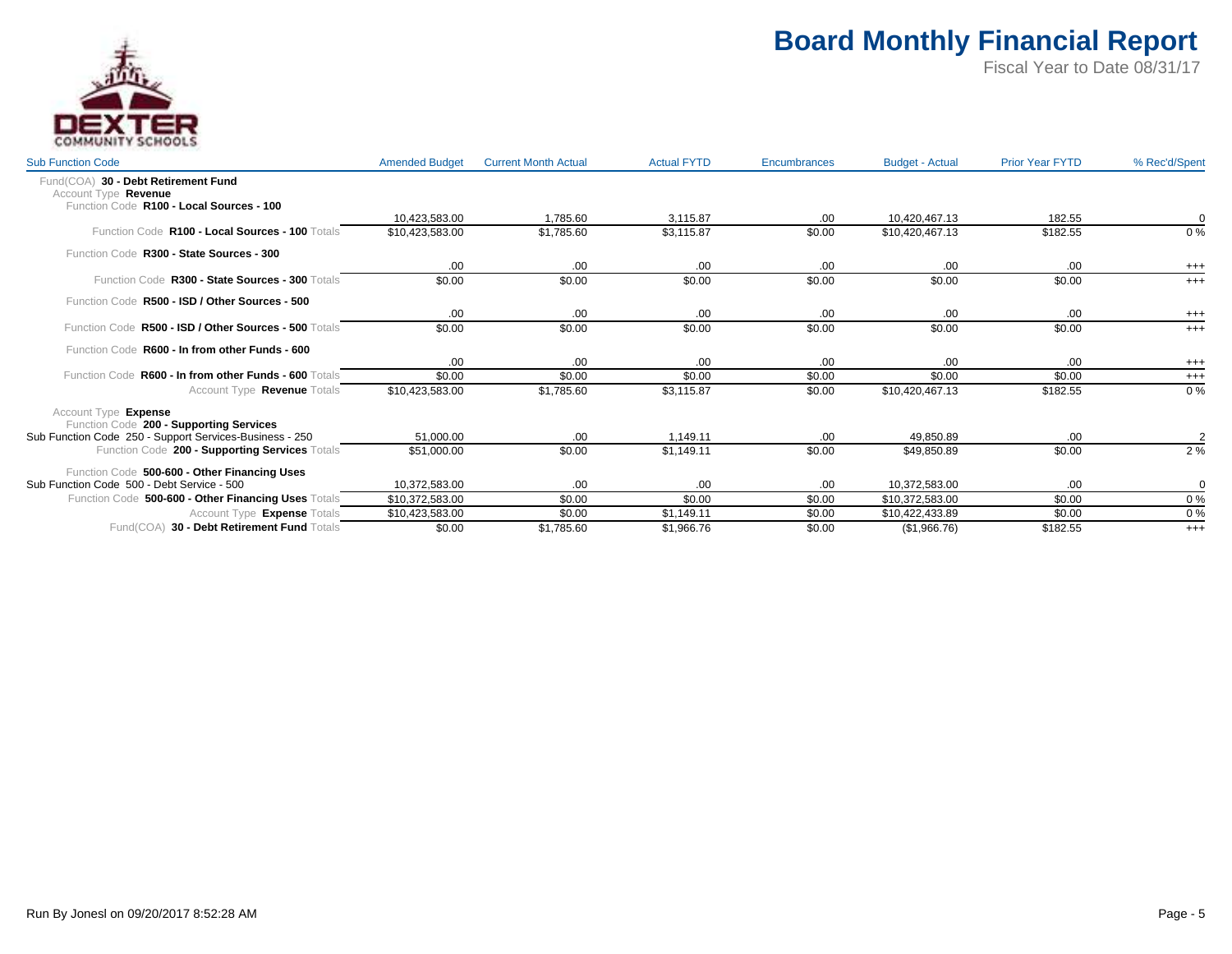

| <b>Sub Function Code</b>                                          | <b>Amended Budget</b> | <b>Current Month Actual</b> | <b>Actual FYTD</b> | <b>Encumbrances</b> | <b>Budget - Actual</b> | <b>Prior Year FYTD</b> | % Rec'd/Spent |
|-------------------------------------------------------------------|-----------------------|-----------------------------|--------------------|---------------------|------------------------|------------------------|---------------|
| Fund(COA) 48 - 2008 Capital Projects Fund<br>Account Type Revenue |                       |                             |                    |                     |                        |                        |               |
| Function Code R100 - Local Sources - 100                          |                       |                             |                    |                     |                        |                        |               |
|                                                                   | 2.463.606.00          | 1.176.80                    | 2.566.02           | .00                 | 2,461,039.98           | 2,138.38               | $\Omega$      |
| Function Code R100 - Local Sources - 100 Totals                   | \$2,463,606.00        | \$1,176.80                  | \$2,566.02         | \$0.00              | \$2,461,039.98         | \$2,138.38             | 0%            |
| Function Code R500 - ISD / Other Sources - 500                    |                       |                             |                    |                     |                        |                        |               |
|                                                                   | 47,890,000.00         | .00                         | .00                | .00                 | 47,890,000.00          | .00                    | 0             |
| Function Code R500 - ISD / Other Sources - 500 Totals             | \$47,890,000.00       | \$0.00                      | \$0.00             | \$0.00              | \$47,890,000.00        | \$0.00                 | $0\%$         |
| Account Type Revenue Totals                                       | \$50,353,606.00       | \$1,176.80                  | \$2,566.02         | \$0.00              | \$50,351,039.98        | \$2,138.38             | 0%            |
| Account Type Expense                                              |                       |                             |                    |                     |                        |                        |               |
| Function Code 200 - Supporting Services                           |                       |                             |                    |                     |                        |                        |               |
| Sub Function Code 250 - Support Services-Business - 250           | 441.844.00            | .00                         | .00                | .00                 | 441.844.00             | .00                    |               |
| Sub Function Code 260 - Operations and Maintenance - 260          | .00                   | .00                         | .00                | .00                 | .00                    | .00                    | $^{+++}$      |
| Sub Function Code 270 - Pupil Transportation - 270                | 6.162.000.00          | 366.610.00                  | 366.610.00         | .00                 | 5.795.390.00           | .00                    | -6            |
| Sub Function Code 280 - Support Services-Central - 280            | 10,219,490.00         | 329,324.80                  | 329,324.80         | 20,579.80           | 9.869.585.40           | 302.712.14             |               |
| Function Code 200 - Supporting Services Totals                    | \$16,823,334.00       | \$695.934.80                | \$695.934.80       | \$20.579.80         | \$16,106,819.40        | \$302.712.14           | 4 %           |
| Function Code 400 - Government Agencies & Prior Period            |                       |                             |                    |                     |                        |                        |               |
| Sub Function Code 400 - Other Government Agencies - 400           | 33,254,447.00         | 27,183.94                   | 51,251.94          | 239.40              | 33.202.955.66          | 36.429.40              | $\Omega$      |
| Function Code 400 - Government Agencies & Prior Period<br>Totals  | \$33.254.447.00       | \$27,183.94                 | \$51,251.94        | \$239.40            | \$33,202,955.66        | \$36,429.40            | $0\%$         |
|                                                                   |                       |                             |                    |                     |                        |                        |               |
| Function Code 500-600 - Other Financing Uses                      |                       |                             |                    |                     |                        |                        |               |
| Sub Function Code 500 - Debt Service - 500                        | 275,825.00            | .00                         | .00                | .00                 | 275,825.00             | .00.                   | $\Omega$      |
| Function Code 500-600 - Other Financing Uses Totals               | \$275.825.00          | \$0.00                      | \$0.00             | \$0.00              | \$275,825,00           | \$0.00                 | 0%            |
| Account Type Expense Totals                                       | \$50.353.606.00       | \$723,118.74                | \$747.186.74       | \$20.819.20         | \$49,585,600.06        | \$339.141.54           | 1%            |
| 48 - 2008 Capital Projects Fund Totals<br>Fund(COA)               | \$0.00                | (\$721,941.94)              | (\$744,620.72)     | (\$20,819.20)       | \$765,439.92           | (\$337,003.16)         | $^{+++}$      |
| <b>Grand Totals</b>                                               | (\$345,925.00)        | (\$1,334,709.47)            | (\$1,982,240.58)   | (\$1,195,057.93)    | \$2,831,373.51         | (\$1,642,556.77)       | 573 %         |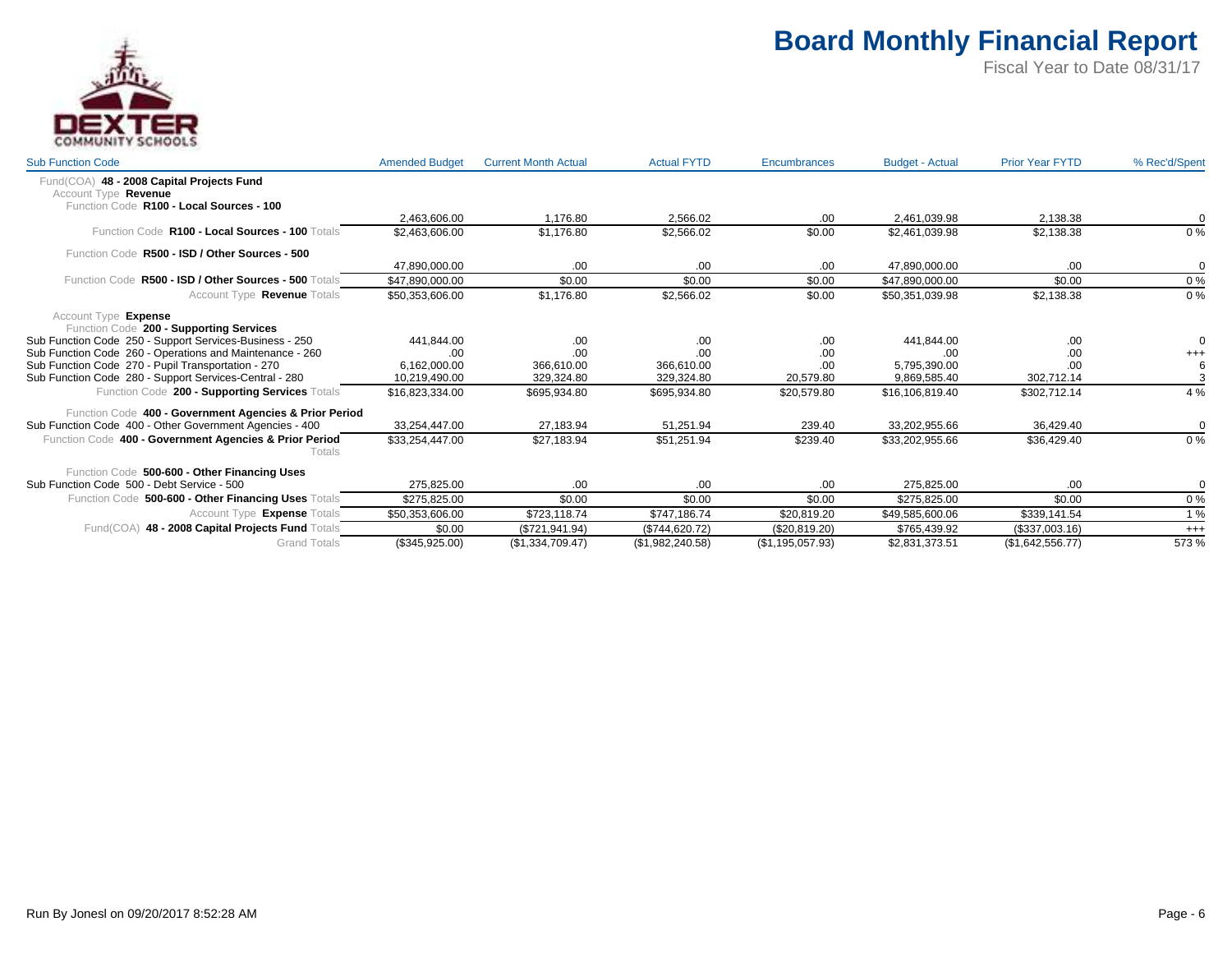**To: Board of Education** 

#### **From: Sharon Raschke, CFO**

**Date: September 25, 2017** 

#### **RE: Annexation of 8100 Shield Rd**

As a result of the recently approved bond issue, we will be constructing new facilities, additions to existing facilities, renovations to existing facilities, and additional athletic fields throughout the school district. For access to common services, including water and sewer, and for site plan review, it is desirable to work within a single jurisdiction. All of our District-occupied buildings on the central campus are located in the City of Dexter, except the parcel at 8100 Shield Rd. The need for annexation was discussed with the Facilities Committee.

We need to submit requests to both the City of Dexter and Scio Township. The City of Dexter will need to approve the annexation. Scio Township will need to release the parcel from its jurisdiction. I have spoken with both and do not anticipate a problem.

An appropriate motion would be, "I move the Board approve the attached resolution in support of annexation of 8100 Shield Rd. into the City of Dexter."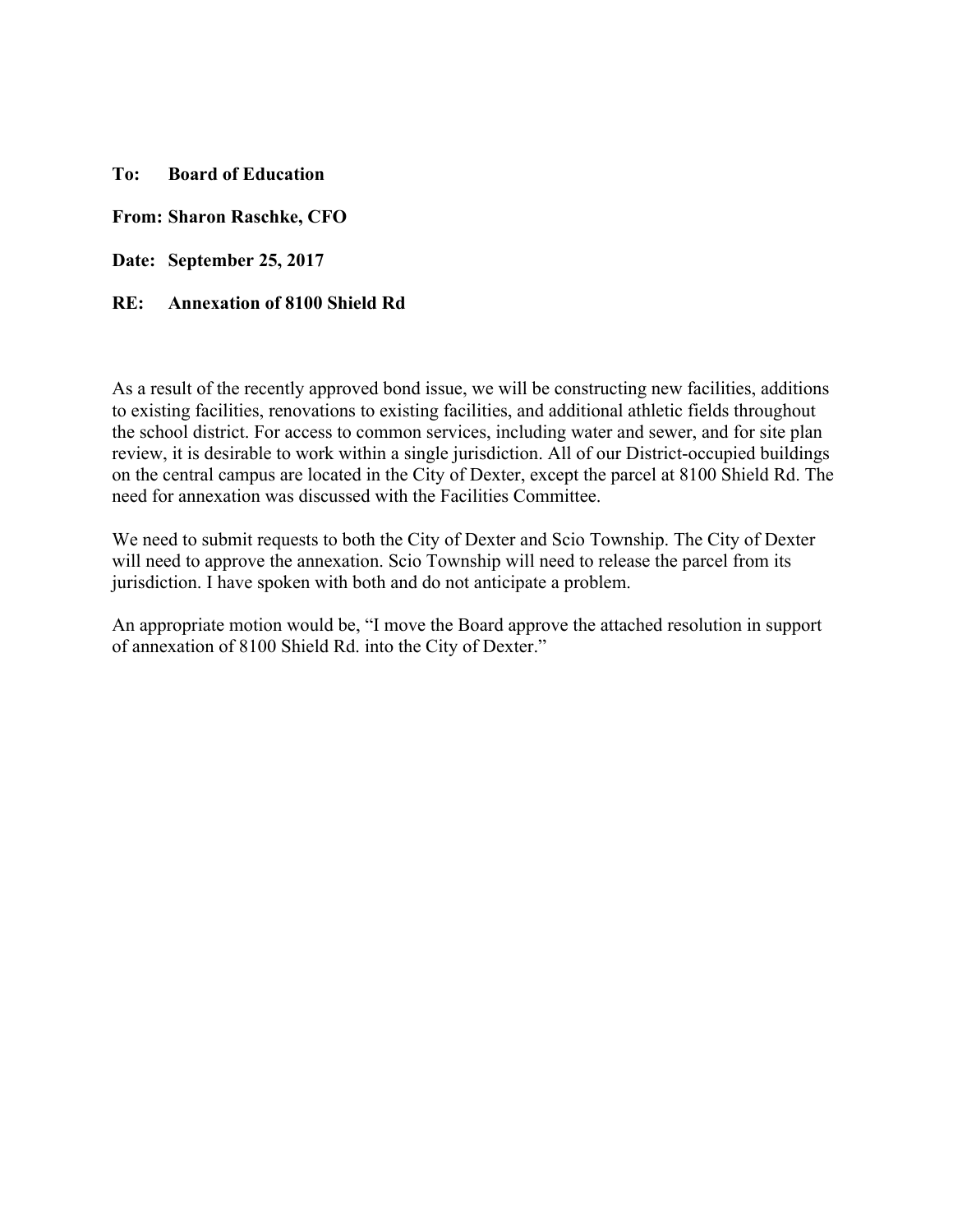#### DEXTER COMMUNITY SCHOOLS COUNTIES OF WASHTENAW AND LIVINGSTON STATE OF MICHIGAN

### RESOLUTION IN SUPPORT OF PROPERTY ANNEXATION  $\mathcal{L}$  , which is a set of the set of the set of the set of the set of the set of the set of the set of the set of the set of the set of the set of the set of the set of the set of the set of the set of the set of the s

Minutes of a regular meeting of the Board of Education (the "Board") of the Dexter Community Schools, Counties of Washtenaw and Livingston, State of Michigan (the "School District"), held in the School District, on September 25, 2017, at 7:00 p.m., prevailing Eastern Time.

PRESENT: Members

ABSENT: Members

The following preamble and resolution were offered by Member and supported by Member \_\_\_\_\_\_\_\_\_\_\_\_\_\_\_\_\_\_\_\_:

WHEREAS, the School District is the owner of real property located in the Township of Scio, County of Washtenaw, State of Michigan (the "Township"), commonly known as 8100 Shield Road and as more particularly described on Exhibit A attached hereto and made a part hereof (the "Property"); and

WHEREAS, the Property is immediately adjacent to the corporate limits of the City of Dexter, County of Washtenaw, State of Michigan (the "City"); and

WHEREAS, the School District is also the owner of the real property located at 7960 Shield Road, that is immediately adjacent to the Property and already located in the City; and

WHEREAS, there are no registered voters residing within the Property; and

WHEREAS, the School District desires to support the annexation of the Property into the City so that these contiguous properties can be located within a single municipal jurisdiction and the School District can avail itself of City services, including, but not limited to, police liaison services, fire services, and municipal water and sewer services; and

WHEREAS, the Board has determined that it is in the best interest of the School District that the Property be annexed into the City; and

WHEREAS, the Board of Education desires to authorize the President, Secretary, Superintendent and Chief Financial Officer (the "Authorized Officers") to take certain actions and make certain filings with respect to the annexation.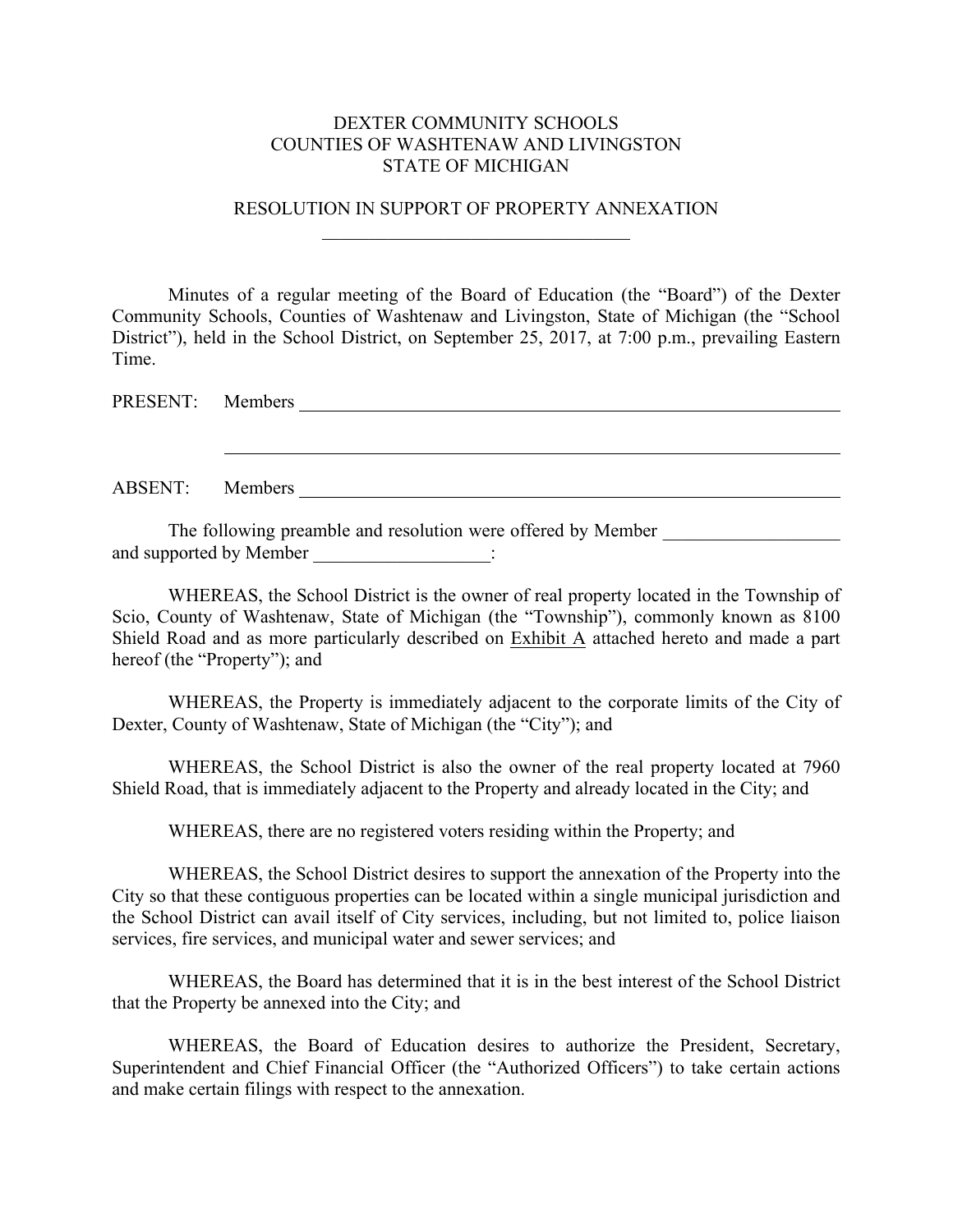## NOW, THEREFORE, BE IT RESOLVED THAT:

1. The School District hereby supports the annexation of the Property into the City.

2. An Authorized Officers are hereby individually authorized and directed to prepare, complete, and file such forms, certificates, petitions, or documents as may be required to facilitate annexation of the Property into the City.

3. The Authorized Officers are hereby individually authorized and directed to file a copy of this resolution with the Clerks of the City and the Township.

4. All resolutions and parts of resolutions insofar as they conflict with the provisions of this resolution be and the same hereby are rescinded.

AYES: Members

NAYS: Members

RESOLUTION DECLARED ADOPTED.

Ron Darr Secretary, Board of Education

 $\overline{\mathcal{L}}$  , and the set of the set of the set of the set of the set of the set of the set of the set of the set of the set of the set of the set of the set of the set of the set of the set of the set of the set of the s

I hereby certify that the foregoing is a true and complete copy of a resolution adopted by the Board of Education of the Dexter Community Schools, Counties of Washtenaw and Livingston, State of Michigan, at a regular meeting held on September 25, 2017, and that said meeting was conducted and public notice of said meeting was given pursuant to and in full compliance with the Open Meetings Act, being Act 267, Public Acts of Michigan, 1976, and that the minutes of said meeting were kept and will be or have been made available as required by said Act.

> Ron Darr Secretary, Board of Education

29888605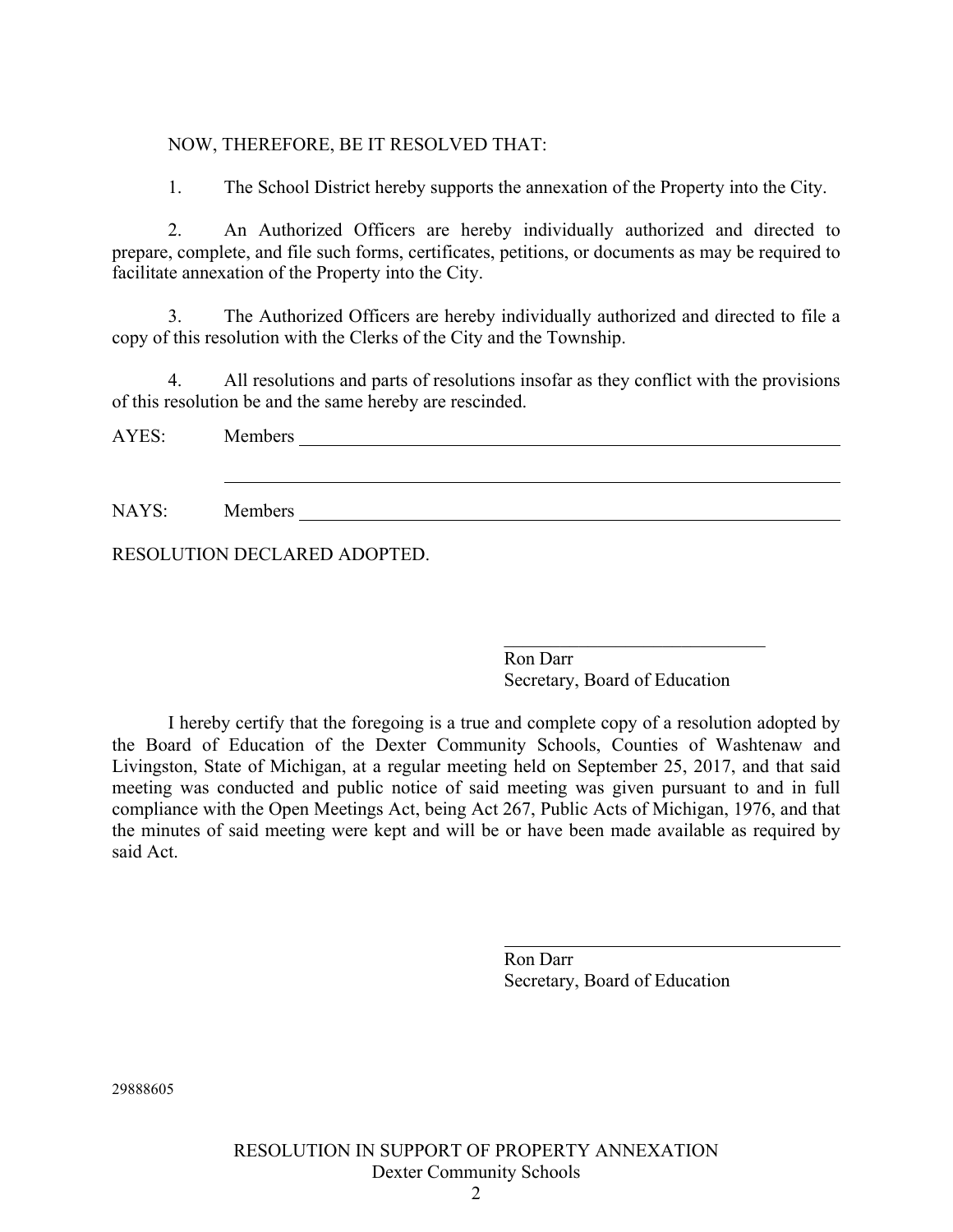### **EXHIBIT A**

#### **DESCRIPTION OF PROPERTY TO BE ANNEXED**

The following described premises situated in the Township of Scio, County of Washtenaw, and State of Michigan, and particularly described as follows:

COMMENCING AT THE NORTH 1/4 CORNER OF SECTION 7, TOWN 2 SOUTH, RANGE 5 EAST, SCIO TOWNSHIP, WASHTENAW COUNTY, MICHIGAN; THENCE SOUTH 88°39'00" WEST 525.35 FEET ALONG THE NORTH LINE OF SAID SECTION AS MONUMENTED TO THE POINT OF BEGINNING; THENCE CONTINUING SOUTH 88°39'00" WEST 526.79 FEET ALONG SAID NORTH LINE TO POINT A; THENCE CONTINUING SOUTH 88°39'00" WEST 18 FEET, MORE OR LESS, ALONG SAID NORTH LINE TO THE WATER'S EDGE OF MILL CREEK; THENCE SOUTHERLY 600 FEET, MORE OR LESS, ALONG SAID WATER'S EDGE TO THE CENTERLINE OF SHIELD ROAD (66 FEET WIDE); THENCE NORTH 88°27'03" EAST 73 FEET, MORE OR LESS, TO POINT B WHICH BEARS THE FOLLOWING THREE (3) COURSES FROM POINT A: SOUTH 24°28'00" EAST 222.40 FEET, SOUTH 05°19'00" EAST 351.32 FEET AND SOUTH 06°20'00" EAST 26.29 FEET; THENCE CONTINUING NORTH 88°27'03" EAST 415.08 FEET ALONG SAID CENTERLINE; THENCE NORTH 01°34'00' WEST 579.77 FEET TO THE POINT OF BEGINNING. BEING A PART OF THE NORTHWEST 1/4 OF SECTION 7, TOWN 2 SOUTH RANGE 5 EAST SCIO TOWNSHIP WASHTENAW COUNTY 2 SOUTH, RANGE 5 EAST, SCIO TOWNSHIP, WASHTENAW COUNTY, MICHIGAN.

Tax Parcel No. H-08-07-200-003

29888605.1\022912-00003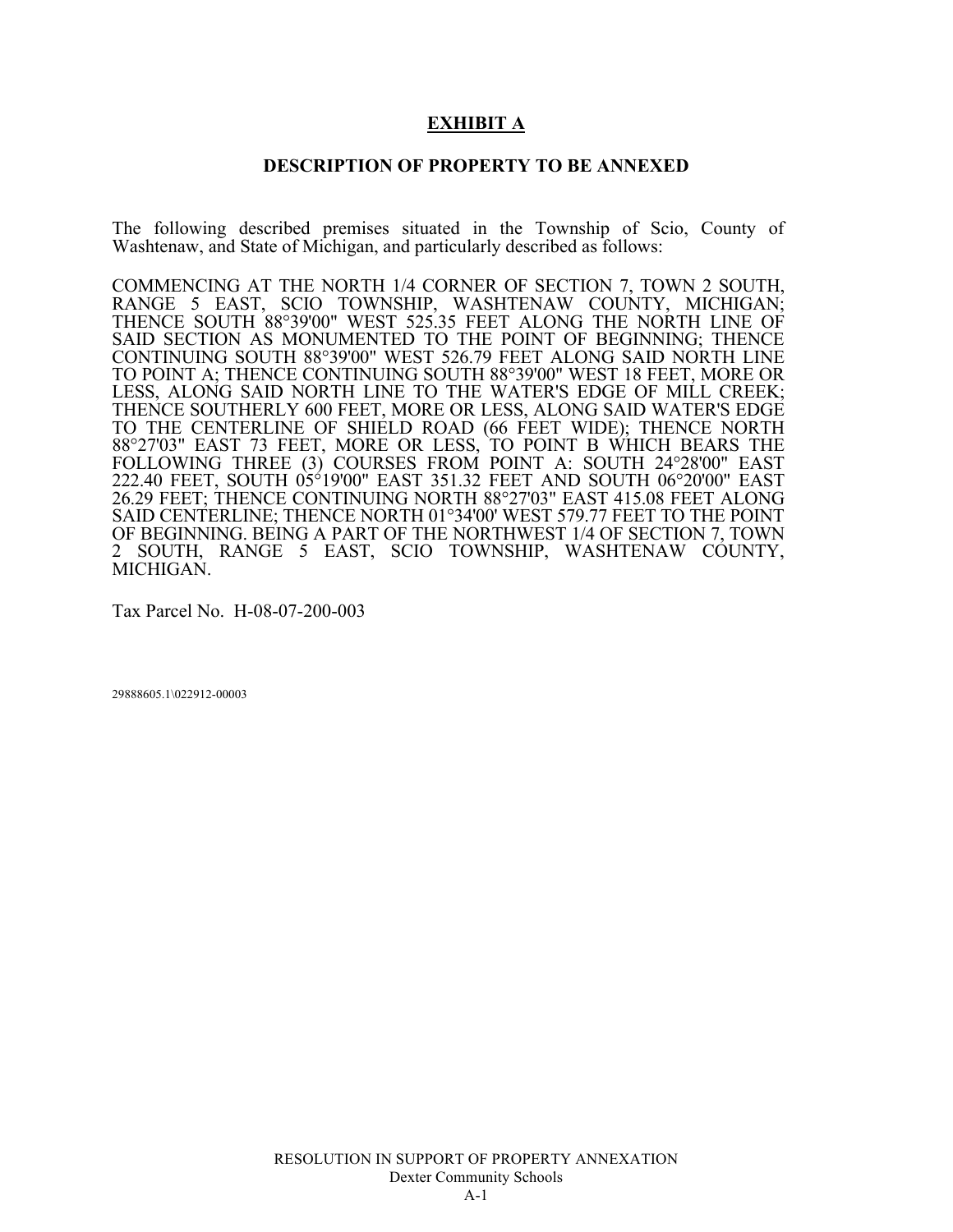| As recommended by Finance Committee             |              |                                                                         |               | <b>Dexter Community Schools</b>     |              |                    |         |                  |                      |     |                   |                            |                |              |
|-------------------------------------------------|--------------|-------------------------------------------------------------------------|---------------|-------------------------------------|--------------|--------------------|---------|------------------|----------------------|-----|-------------------|----------------------------|----------------|--------------|
| 9/13/17                                         |              | <b>Fund Balance</b>                                                     |               |                                     |              |                    | Revenue | \$.              | 39,035,554.69        |     |                   |                            |                |              |
|                                                 |              |                                                                         |               | Year end 2016-17                    |              |                    |         |                  | Expenses             | -S  | 38,659,107.65     |                            |                |              |
|                                                 |              |                                                                         |               |                                     |              |                    |         |                  | Net Income           | \$  | 376,447.04        |                            |                |              |
|                                                 |              |                                                                         |               | <b>Base value</b>                   |              |                    |         | 16-17            | <b>Board planned</b> |     | Planned           | Recommended                |                | Recommended  |
| <b>Fund Balance Classifications</b>             | Account      | <b>Methodology of Target</b>                                            |               | for calculation                     |              | <b>Target</b>      |         | <b>Beginning</b> | transfers 16-17      |     | Ending            | transfers 16-17            |                | Ending       |
| Required Designated Reserve Funds (policy 6604) |              |                                                                         |               |                                     |              |                    |         |                  |                      |     |                   |                            |                |              |
| Non-Spendable                                   |              |                                                                         |               |                                     |              |                    |         |                  |                      |     |                   |                            |                |              |
| Non-spendable-Prepaid Expenditures              | 11-2711-1000 | Prepaid expenditure asset                                               | $\mathcal{S}$ | 64,363                              |              | 64,363             |         | 60,424.46        | (60, 424)            |     | $$0.00$ \$        | 3,938.54                   |                | 64,363.00    |
| <b>Committed (required)</b>                     |              |                                                                         |               |                                     |              |                    |         |                  |                      |     |                   |                            |                |              |
| <b>Committed-Health Benefits Claims</b>         | 11-2731-2130 | <b>IBNR</b> from third party administrator                              |               | 40,946                              |              | $40,946$ \$        |         | $40,946.00$ \$   | (40, 946)            |     | $$0.00$ \ \$      | $(40,946.00)$ \$           |                |              |
| Committed- Supply Carryover                     | 11-2731-7100 | Unspent supply carryover                                                |               | 139,651                             |              | 139,651            |         | $99,935.00$ \$   | (99, 935)            |     | $$0.00$ \ \$      | 39,716.00                  | - \$           | 139,651.00   |
| Board Designated Reserve Funds (policy 6605)    |              |                                                                         |               |                                     |              |                    |         |                  |                      |     |                   |                            |                |              |
| <b>Committed (management planned)</b>           |              |                                                                         |               |                                     |              |                    |         |                  |                      |     |                   |                            |                |              |
| Committed-Facilities, Equipment & Maintenance   | 11-2731-1200 | Assets undeprec repl value * 1%                                         |               | 158,004,234.00 \$ 1,580,042.34 \$   |              |                    |         | 874,000.00       |                      | \$. | 874,000.00        |                            | $\mathbf{S}$   | 874,000.00   |
| <b>Committed-Facilities Athletics</b>           | 11-2731-1300 | Refurbishing artifical turf and pools                                   | $\mathcal{R}$ | $1,500,000.00$ \$ $1,500,000.00$ \$ |              |                    |         | 500,000.00       |                      |     | $500,000.00$ \$   | 90,000.00                  | $\mathcal{S}$  | 590,000.00   |
| <b>Committed-Performing Arts Equipment</b>      | 11-2731-5100 | Refurbishing performing arts equipment                                  | $\mathbf{s}$  | 200,000.00                          |              | $$200,000.00$ \ \$ |         | 100,000.00       |                      |     | $100,000.00$ \$   | 10,000.00                  | - \$           | 110,000.00   |
| Committed-Instructional Materials/Equipment     | 11-2731-3100 | <b>Replacement of Instructional Materials</b>                           | $\mathbb{S}$  | $1,000,000.00$ \$ 1,000,000.00 \$   |              |                    |         | 1,073,644.00     |                      |     | $1,073,644.00$ \$ | (73, 644.00)               | - \$           | 1,000,000.00 |
| Committed-Technology                            | 11-2731-8100 | Cost of technology inventory * 50% (includes<br>balance of restitution) |               | 5,269,914.49 \$ 2,634,957.25        |              |                    |         | 650,000.00       |                      |     | 650,000.00        | 181,714.00                 | -96            | 831,714.00   |
| <b>Committed-New Programs</b>                   | 11-2731-4100 | Startup and implementation of new programs                              |               |                                     | $\mathbf{s}$ |                    | - \$    |                  |                      |     |                   |                            | £.             |              |
| Committed-Retirement/Severance                  | 11-2731-6100 | Retirement obligation * 2/3                                             |               | 1,421,674.00                        |              | \$947,782.67       |         | 850,000.00       |                      |     | 850,000.00        |                            |                | 850,000.00   |
|                                                 |              |                                                                         |               |                                     |              |                    |         |                  |                      |     |                   |                            |                |              |
| <b>Assigned Fund Balance</b>                    | 11-2741-0000 | Subsequent year expenditures                                            | \$.           | 405,120.00                          | $\mathbb{S}$ | $405,120.00$ \$    |         | 75,345.00        |                      | \$. | 405,120.00        | $\mathbf{s}$<br>329,775.00 | $\mathbf{s}$   | 405,120.00   |
| <b>Unassigned Fund Balance (policy 6612)</b>    | 11-2751-0000 | 3-5% of general fund expenses (value at 5%)                             |               | 38,659,107.65 \$1,932,955.38        |              |                    |         | 1,824,825.42     |                      |     | 1,824,825.42 \$   | $(164, 106.50)$ \$         |                | 1,660,718.92 |
| <b>Total Fund Balance</b>                       |              |                                                                         |               |                                     |              |                    |         | 6,149,119.88     | $(201, 305.46)$ \$   |     | 5,947,814.42 \$   | 376,447.04                 | \$             | 6,525,566.92 |
| Non-Spendable Fund Balance                      |              |                                                                         |               |                                     |              | 0.2%               |         | 60,424.46        |                      |     |                   | 0.2%                       |                | 64,363       |
| <b>Committed Fund Balance</b>                   |              |                                                                         |               |                                     |              | 11.5%              |         | 4,188,525.00     |                      |     |                   | 11.4%                      | $\mathcal{F}$  | 4,395,365    |
| <b>Assigned Fund Balance</b>                    |              |                                                                         |               |                                     |              | 0.2%               |         | 75,345.00        |                      |     |                   | 1.0%                       | $\mathbb{S}$   | 405,120      |
| <b>Unassigned Fund Balance</b>                  |              |                                                                         |               |                                     |              | 5.0%               |         | 1,824,825.42     |                      |     |                   | 4.3%                       | $\mathfrak{L}$ | 1,660,719    |
| <b>Total Fund Balance</b>                       |              |                                                                         |               |                                     |              | 16.9%              |         | 6,149,119.88     |                      |     |                   | 16.9%                      | \$             | 6,525,567    |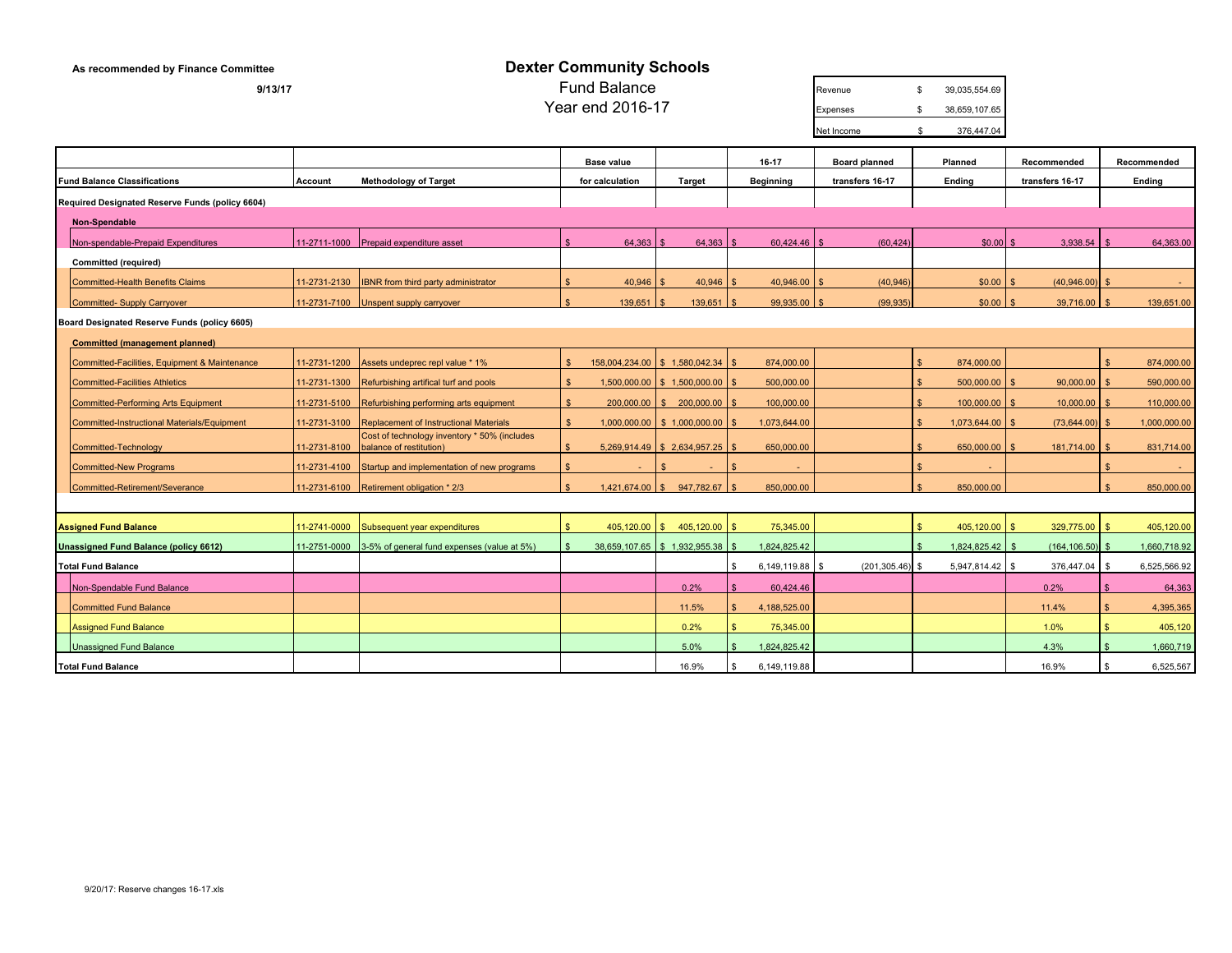### **To: Board of Education**

**From: Sharon Raschke, CFO** 

**Date: September 25, 2017** 

## **RE: Year End Fund Balances 2016-17/Fund Balance Classifications 2017-18**

General Fund revenues were \$39,035,555 and expenses were \$38,659,108. Fund Balance is \$6,525,567 (16.9%), an increase of \$376,447.

Attached is a spreadsheet containing ending reserves, designations, assigned, and unassigned fund balances for the year ending June 30, 2017. Fund balance designations were recommended by the Finance Committee on September 13.

If you have any comments or changes, please let a member of the Finance Committee know. If no changes are requested, the fund balance designations will be included in the June 30, 2017 fiscal audit.

In addition, accounting guidelines (GASB #54) require the Board of Education to authorize, by resolution, the intent to define the Fund Balance classifications for the 2017-18 fiscal year.

The Fund Balance classifications for 2017-18 will be:

| Required Designated Reserve Funds (policy 6604) |
|-------------------------------------------------|
| Non-Spendable                                   |
| Non-spendable-Prepaid Expenditures              |
| <b>Committed (required)</b>                     |
| Committed-Health Benefits Claims                |
| Committed- Supply Carryover                     |
| Board Designated Reserve Funds (policy 6605)    |
| <b>Committed (management planned)</b>           |
| Committed-Facilities, Equipment & Maintenance   |
| <b>Committed-Facilities Athletics</b>           |
| Committed-Performing Arts Equipment             |
| Committed-Instructional Materials/Equipment     |
| Committed-Technology                            |
| <b>Committed-New Programs</b>                   |
| Committed-Retirement/Severance                  |
| <b>Assigned Fund Balance</b>                    |
| Unassigned Fund Balance (policy 6612)           |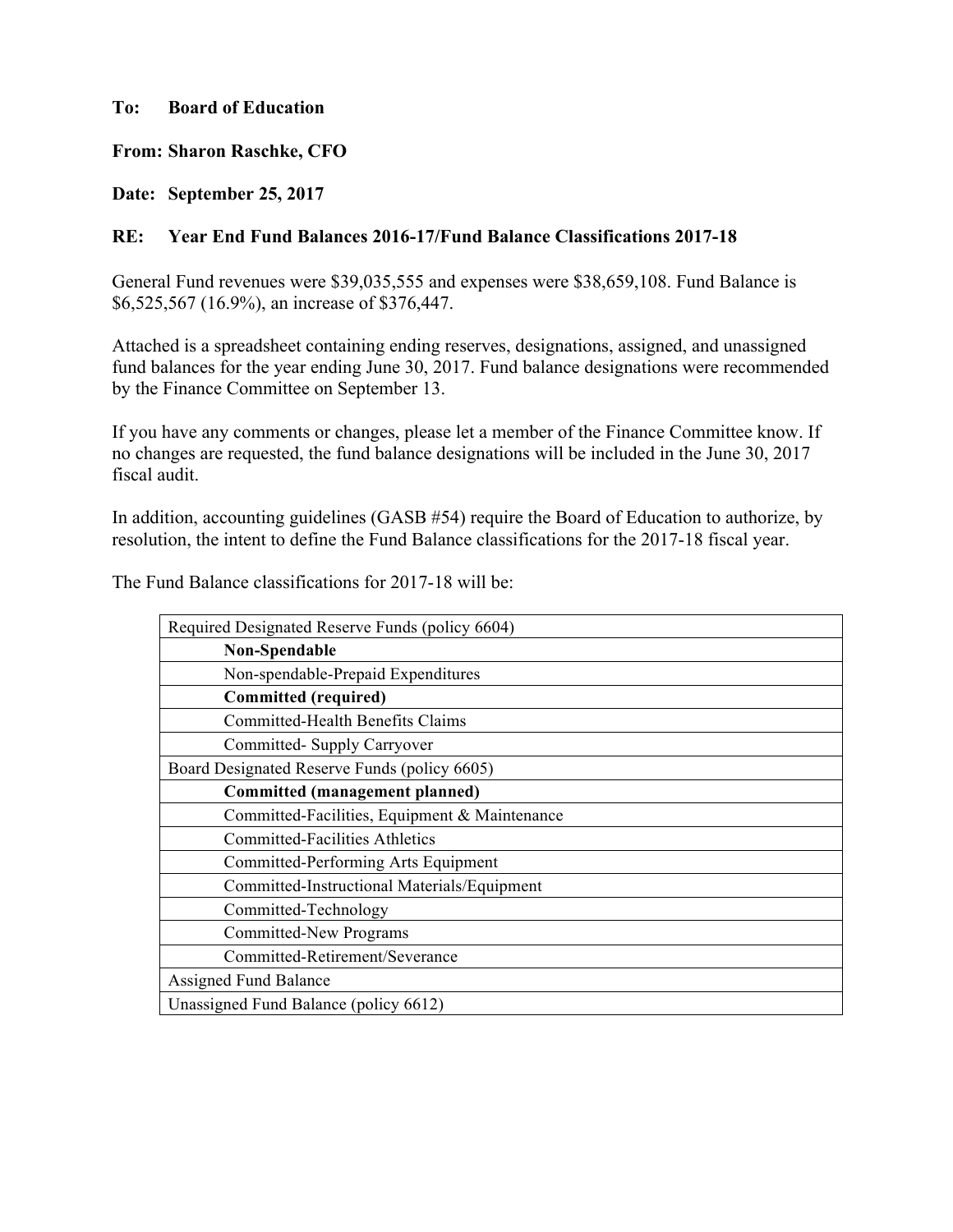## Executive Summary Dexter Community Schools Personal Safety Curriculum

## Purpose:

- Update personal safety curriculum for students, parents, and staff.
- Provide more comprehensive lessons for students and resources for students and families.

## Explanation of Program:

- This online curriculum was developed by Lauren Book, M.S. Ed, and a multidisciplinary team of educators and developmental psychologists to teach children critical personal safety information in a developmentally and age appropriate way.
- *Safer, Smarter Kids* and *Safer, Smarter Teens* are evidence-based, pedagogically sound, spiral curriculum programs based on developmental milestones; as a child's world expands, so too does the content of the lessons to meet their increasing safety needs.
- The *Safer, Smarter Schools* program empowers children with tools to not only protect them from abuse, but also to teach them about important esteem and safety issues such as bullying, Internet safety and empowerment.
- Parent information is included in the curriculum and provides extension activities to complete at home, along with access to SaferSmarterFamilies.org – a custom, interactive safety resource that provides prevention tips, tools, and activities for families with children in grades K-12, including special tips for parents of children with developmental delays/disabilities.
- Themes highlighted in lessons: Cyber Safety, Peer Pressure, Body Boundaries and Personal Space, Avoiding Unsafe Situations, Self-Esteem and Personal Power, Respecting Self and Others, and Abuse and Getting Help.

## Need for Updated Resources:

- The original personal safety lessons provided in Michigan Model haven't been updated since 2009.
- Videos provided for lessons were made in 1984 when the Michigan Model was first created and have never been updated. They will not play accurately with Apple TV, which has been installed in classrooms.
- Lessons were created before the height of social media and many advances in how we gather and share information. The *Safer, Smarter Schools* curriculum provides lessons surrounding healthy and safe forms of communication relevant to what students are now more often exposed to.
- The current Personal Safety lesson is taught in isolation, whereas Safer, Smarter Schools curriculum is much more comprehensive and provides a natural progression of material presented across the grade levels.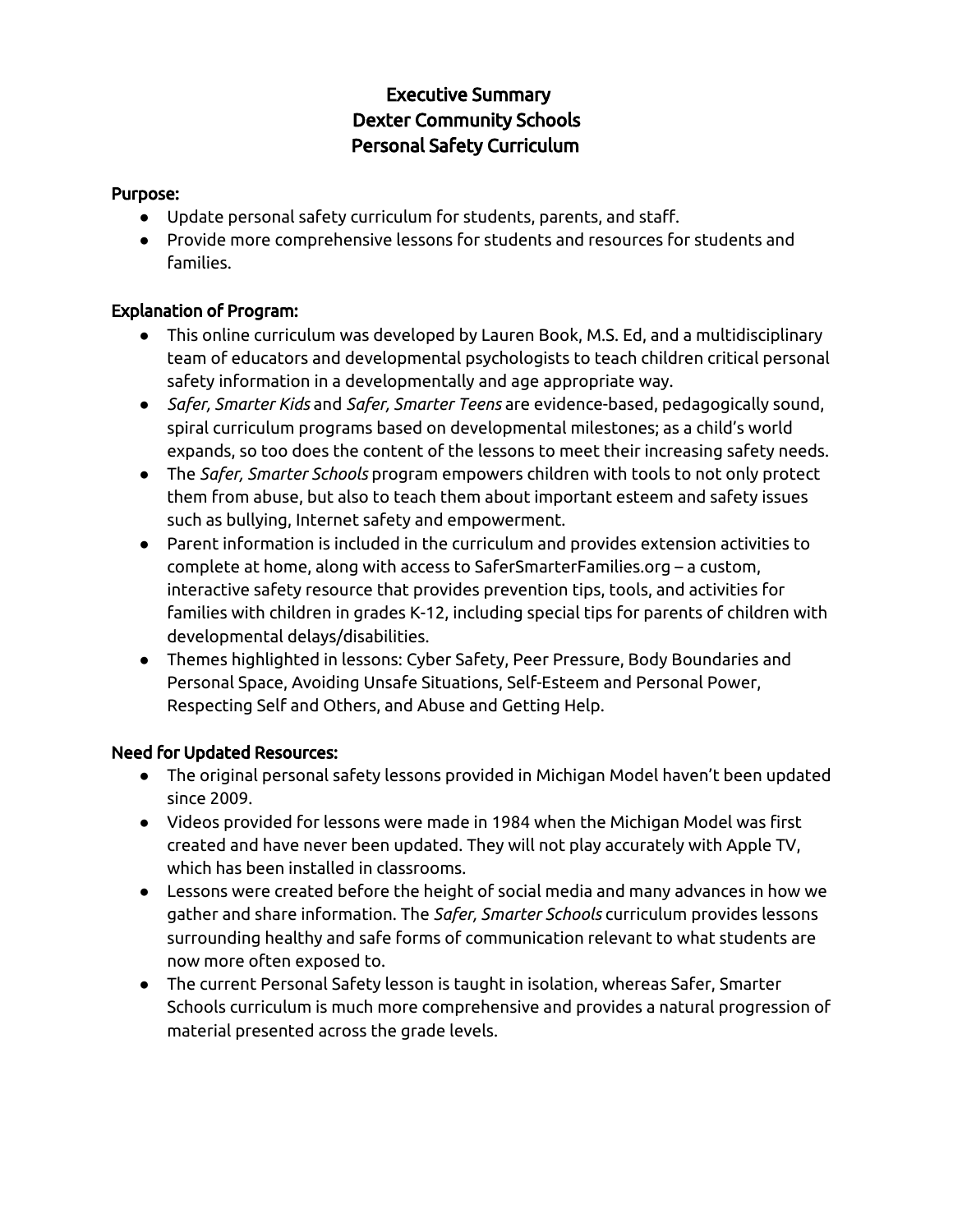## Recommendation:

● School counselors at both Wylie and Creekside would like to recommend the purchase of the *Safer, Smarter Schools* curriculum for both classroom lessons and additional resources for families. The counselors would like to begin using this curriculum winter of the current 2017/18 school year. The cost for both buildings is as follows:

| ltem                                                                                                                                    | Cost per unit | <b>Units Needed</b>                                                                  | <b>Total Cost</b> |
|-----------------------------------------------------------------------------------------------------------------------------------------|---------------|--------------------------------------------------------------------------------------|-------------------|
| Grade level materials:<br>(includes all printable<br>resources, access to<br>videos, teacher training<br>videos, and teacher<br>guides) | \$300.00      | 1 unit - 3rd grade<br>1 unit - 4th grade<br>1 unit - 5th grade<br>1 unit - 6th grade | \$1200.00         |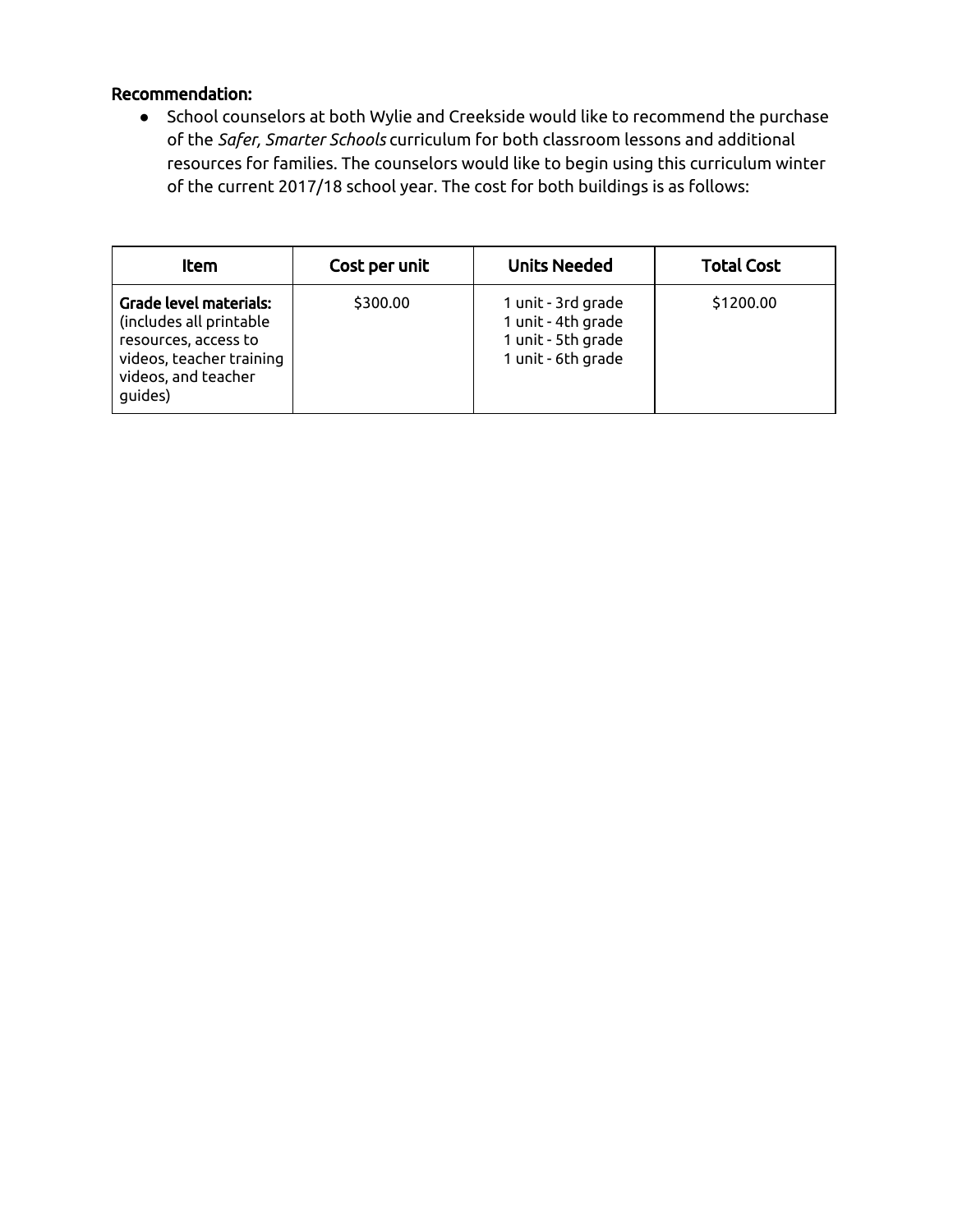

## **MASB Call for Delegates**

1 message

Cheryl Huffman <chuffman@masb.org> Reply-To: chuffman@masb.org To: vestergaardh@dexterschools.org

Tue, Aug 22, 2017 at 10:11 AM

If this email does not display properly, view the online version. To ensure receipt of this email, please add webmaster@masb.org to your address book.



#### Dear Hope,

MASB's 2017 Delegate Assembly will begin Thursday, Nov. 9 at 7:30 p.m. at the Lansing Center. Delegates selected by boards of education across the state will decide MASB's positions on a wide variety of issues affecting education.

Below is a link to use to certify the official voting delegates and alternates who will represent your board of education. All delegates and alternates must be school board members. Only delegates and alternates named by your board may offer motions and vote on issues. However, all school board members may speak on the issues and participate in the debate. Your 2017-2018 MASB dues must be paid in order for a district to participate in the Delegate Assembly.

All delegates must be certified by Friday, Oct. 13. A notification message is also being sent to your board president and superintendent. Please ensure that this topic is added to your next board meeting agenda and then complete the form at the link below (Note: please do not share this link—it is specific to you).

## **Certify Your Delegates Here**

If you have any questions, please feel free to contact me at chuffman@masb.org or 517,327.5915.

Regards.

Cheryl

Cheryl Huffman **Board Liaison** 

> Michigan Association of School Boards, 1001 Centennial Way Suite 400, Lansing, Michigan 48917 Voice - 517.327.5900 | Fax - 517.327.0775 | Privacy Policy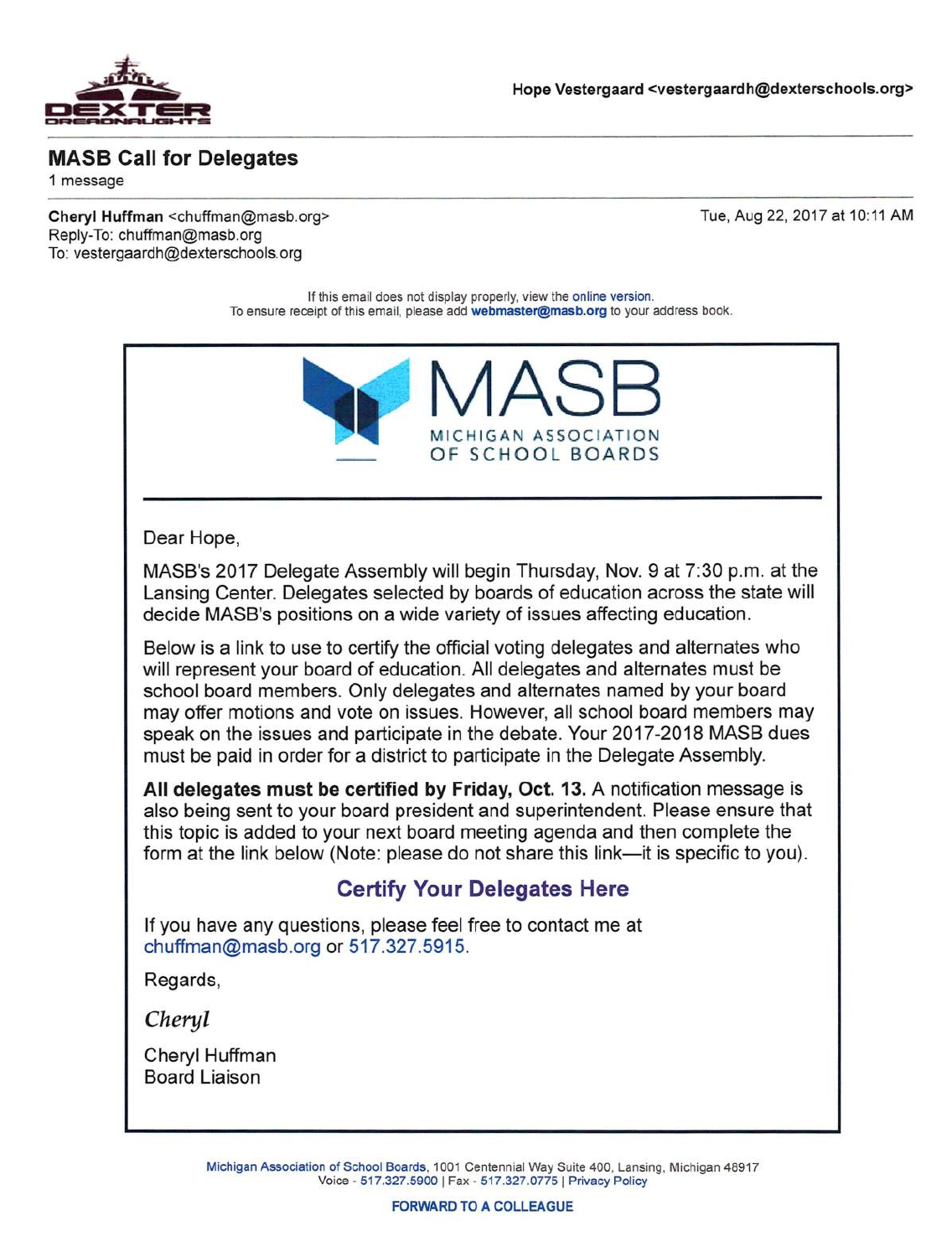

**STATE OF MICHIGAN** DEPARTMENT OF EDUCATION **LANSING** 

**BRIAN J. WHISTON STATE SUPERINTENDENT** 

**RICK SNYDER GOVERNOR** 

August 16, 2017

Superintendent Chris Timmis **Dexter Community Schools** 7714 Ann Arbor St. Dexter, MI 48130-1322

Dear Superintendent Timmis:

As State Superintendent, I would like to extend my congratulations on the passage of the recent Bonding proposal for the Dexter Community Schools. This support speaks to your community's desire to improve educational opportunities for your students.

I applaud the dedication and leadership you have demonstrated toward education and to the children in your district. Having been a local school district superintendent, I know these proposals take great effort and commitment on the part of the superintendent in order to receive the backing of your community to recognize the importance of supporting the local school district and improving student achievement

On behalf of the Michigan Department of Education, again, congratulations on this success. I know you will build on this achievement moving forward. Your work will help Michigan achieve our Top 10 in 10 goal of becoming a premier education state within ten years. Keep up your great efforts.

Sincerely,

Brian J. Whiston State Superintendent

**STATE BOARD OF EDUCATION** 

CASANDRA E. ULBRICH - CO-PRESIDENT • RICHARD ZEILE - CO-PRESIDENT MICHELLE FECTEAU - SECRETARY • TOM MCMILLIN - TREASURER NIKKI SNYDER - NASBE DELEGATE · PAMELA PUGH LUPE RAMOS-MONTIGNY . EILEEN LAPPIN WEISER